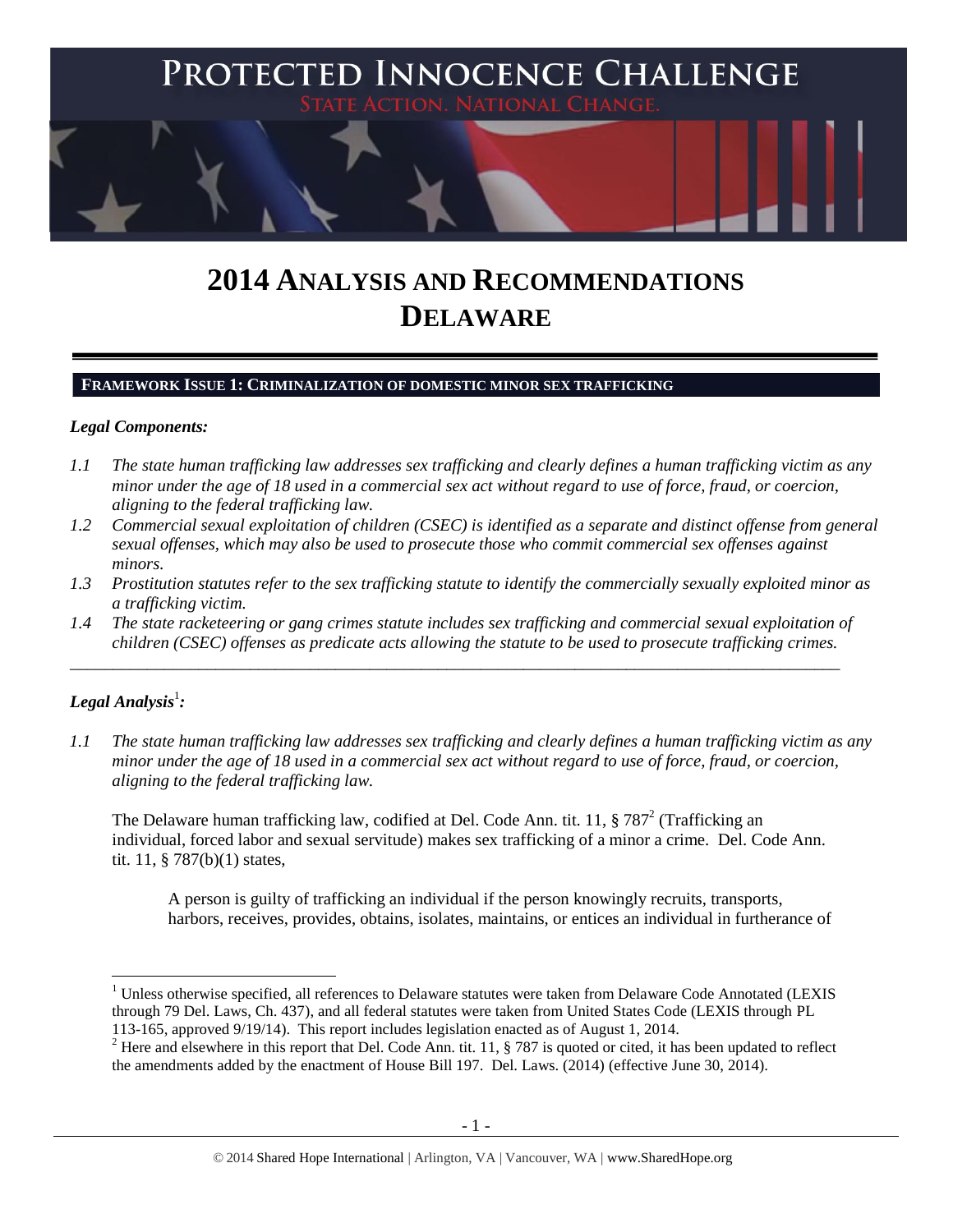forced labor in violation of paragraph (b)(2) of this section or sexual servitude in violation of paragraph (b)(3) of this section.

Del. Code Ann. tit. 11, § 787(b)(3) (Trafficking an individual, forced labor and sexual servitude) specifies that force, fraud or coercion is not required to commit sexual servitude of a child, stating that

- (a) A person commits the offense of sexual servitude if the person knowingly:
	- 1. maintains or makes available a minor for the purpose of engaging in commercial sexual activity<sup>3</sup>; or
	- 2. uses coercion or deception to compel an adult to engage in commercial sexual activity.

Sexual servitude of a minor is a Class B felony and is punishable by imprisonment<sup>4</sup> for  $2-25$  years<sup>5</sup>. Del. Code Ann. tit. 11, §§ 787(b)(3)(b), 4205(b)(2). If aggravating circumstances were used in the commission

<sup>&</sup>lt;sup>3</sup> "Commercial sexual activity" is defined as "any sexual activity for which on account of which anything of value is given, promised to, or received by any person." Del. Code Ann. tit. 11, § 787(a)(2). *See supra* not[e 2.](#page-0-0)<br><sup>4</sup> Pursuant to Del. Code Ann. tit. 11, § 4204(a)(1), (5). Pursuant to Del. Code Ann. tit. 11, § 4204(c)(1)–(5),

<sup>(</sup>c) When a person is convicted of any offense other than a class A felony the court may take the following action:

<sup>(1)</sup> Impose a sentence involving an Accountability Level I sanction.—Such sanctions include imposition of a fine as provided by law for the offense or placement of the offender upon unsupervised probation with or without special conditions, or with or without the imposition of a fine as provided by law for the offense;

<sup>(2)</sup> Impose a sentence involving an Accountability Level II sanction.—Such a sanction includes a placement of the offender upon supervised probation amounting to field supervision rather than intensive supervision, with or without special conditions, or with or without the imposition of a fine as provided by law for the offense;

<sup>(3)</sup> Impose a sentence involving an Accountability Level III sanction.— Such sanctions include placement of the offender upon intensive supervision or placement of the offender upon community service, with or without special conditions, or with or without the imposition of a fine as provided by law for the offense. Such intensive supervision shall entail at least the equivalent of 1 hour of supervision per day and no more than 56 hours of supervision per week;

<sup>(4)</sup> Impose a sentence involving an Accountability Level IV sanction.—Such sanctions include placement of the offender upon partial confinement under house arrest under the supervision of the Department of Correction or commitment of the offender to the Department of Correction under partial confinement to a half-way house or restitution center or placement of the offender in a residential treatment facility, all with or without special conditions, and all with or without the imposition of a fine as provided by law for the offense;

<sup>(5)</sup> Impose a sentence involving an Accountability Level V sanction.—Such a sentence consists of the commitment of the offender to the Department of Correction for a period of incarceration, with or without the imposition of a fine provided by law for the offense.

Most of the felonies reviewed in this document are expressly restricted to a Level V sanction, therefore, all imprisonment penalties should be interpreted to be subject to Level V, unless it is designated a Class A felony or specifically stated otherwise. Additionally, Del. Code Ann. tit. 11, § 787 (Trafficking of an individual, forced labor and sexual servitude) is designated as a violent felony under Del. Code Ann. 11, § 4201(c).

<sup>&</sup>lt;sup>5</sup> Del. Code Ann. tit. 11, § 4205(k) provides, "In addition to the penalties set forth above, the court may impose such fines and penalties as it deems appropriate." Therefore, in all instances where penalties for a felony conviction are mentioned throughout this document, it should be inferred that an additional indeterminate fine may be imposed at the judge's discretion.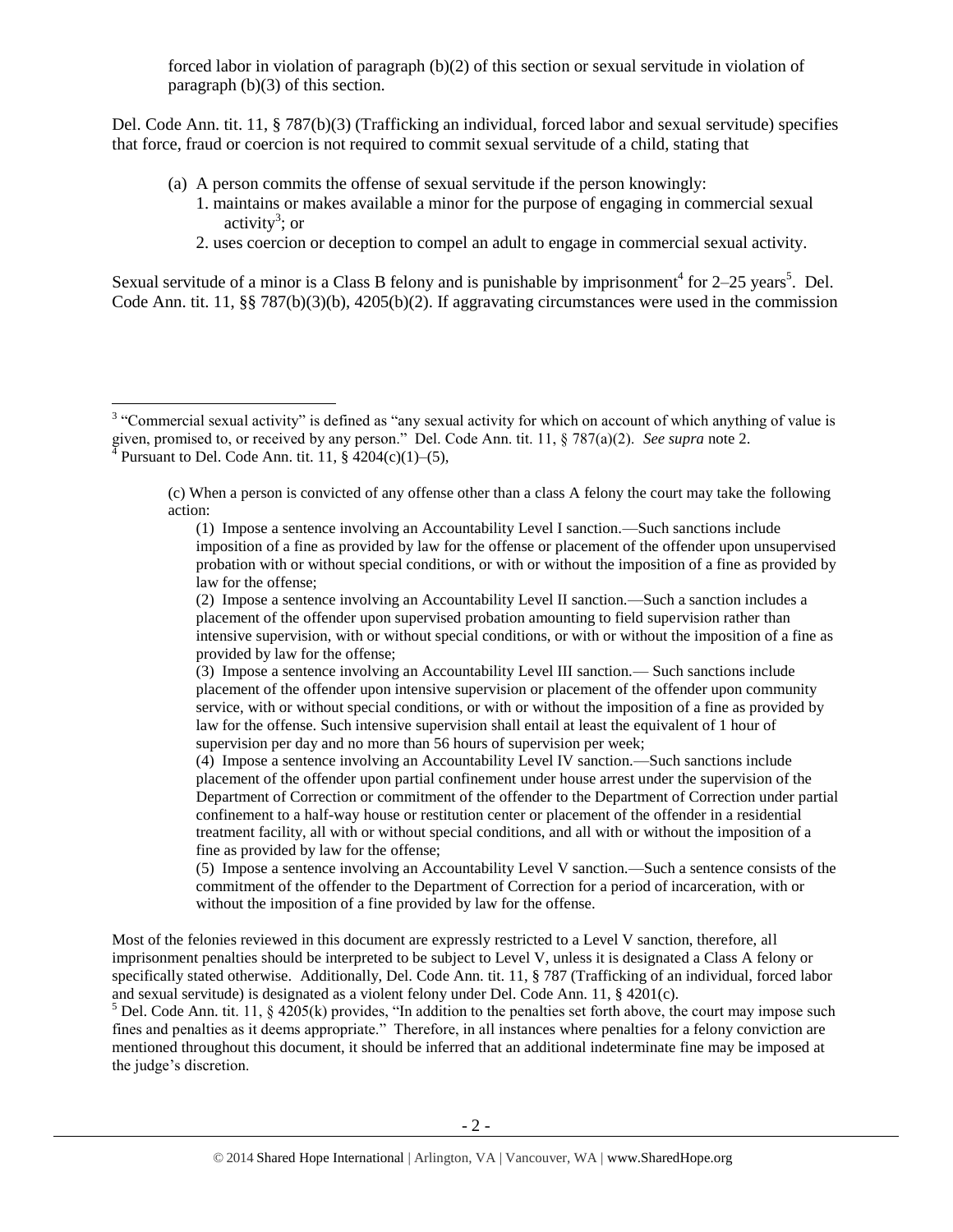of the crime, including force and recruitment of the victim from a shelter, a conviction is punishable as a Class A felony by imprisonment for 15 years to life. $<sup>6</sup>$ </sup>

Since the definition of "labor or services" includes "commercial sexual activity," a sex trafficker could also be convicted under Del. Code Ann. tit. 11, § 787(b)(3) (Trafficking an individual, forced labor and sexual servitude) for forced labor, but the offense must involve coerced commercial sexual activity<sup>7</sup> even when the victim is a minor. Del. Code Ann. tit. 11, § 787(b)(3) (Trafficking an individual, forced labor and sexual servitude) states that

<span id="page-2-0"></span>(2) A person is guilty of forced labor if the person knowingly uses coercion<sup>8</sup> to compel an individual to perform labor or services<sup>9</sup>, except where such conduct is permissible under federal law or law of this state other than this act.

b. The person used or threatened use of force against, abduction of, serious harm to, or physical restraint of the victim.

If aggravated circumstances are found, the offense under Del. Code Ann. tit. 11, § 787(b)(3) (Trafficking an individual, forced labor and sexual servitude) is elevated by one felony grade higher than the underlying offense. *See supra* note [2.](#page-0-0)

<sup>7</sup> Pursuant to Del. Code Ann. tit. 11, § 787(a)(4) (Trafficking an individual, forced labor and sexual servitude) "[d]ebt bondage" is defined to include "commercial sexual activity in payment toward or satisfaction of a real or purported debt." *See supra* note [2.](#page-0-0)

<sup>8</sup> Pursuant to Del. Code Ann. tit. 11, § 787(a)(2) (Trafficking an individual, forced labor and sexual servitude) "[c]oercion" is defined to include

a. the use or threat of force against abduction of, serious harm to, or physical restraint of an individual; b. the use of a plan, pattern, or statement with intent to cause an individual to believe that failure to perform an act will result in the use of force against, abduction of, serious harm to, or physical restraint of an individual;

c. the abuse or threatened abuse of law or legal process;

d. controlling or threatening to control an individual's access to a controlled substance enumerated in Sections 4714, 4716, 4718, 4720, 4722 of Title 16 of the Delaware Code;

e. the destruction of, taking of, or the threat to destroy or take an individual's identification document or other property;

f. use of debt bondage;

 $\overline{\phantom{a}}$ 

g. the use of an individual's physical, cognitive disability, or mental impairment, where such impairment has substantial adverse effects on the individual's cognitive or volitional functions; or h. the commission of civil or criminal fraud.

<sup>9</sup> Pursuant to Del. Code Ann. tit. 11, § 787 (a)(3), "forced labor or services" is defined as "labor, as defined in this section, or services, as defined in this section, that are performed or provided by another person and are obtained or maintained through coercion as enumerated in paragraph (b)(1) of this section." "Labor or services" is defined as "activity having economic or financial value, including commercial sexual activity. Nothing in this definition should be construed to legitimize or legalize prostitution." "Sexual activity" is defined as "any of the sex-related acts enumerated in Section 761 if this Title, or in Sections 1342. 1351. 1352(1), 1353(1), 1354 or 1355 of this Title or sexually-explicit performances." Del. Code Ann. tit. 11, § 787(a) (a)(4), (7). *See supra* note **Error! Bookmark not efined.** for the definition of "sexually-explicit performance. *See also supra* note [2.](#page-0-0)

 $6$  Convictions under Del. Code Ann. tit. 11, § 787(b)(1)-(3) (Trafficking an individual, forced labor and sexual servitude) may result in an enhanced penalty if aggravating circumstances are present. Aggravating circumstances occur when:

a. The person recruited, enticed, or obtained the victim from a shelter designed to serve victims of human trafficking, victims of domestic violence, victims of sexual assault, runaway youth, foster children, or the homeless; or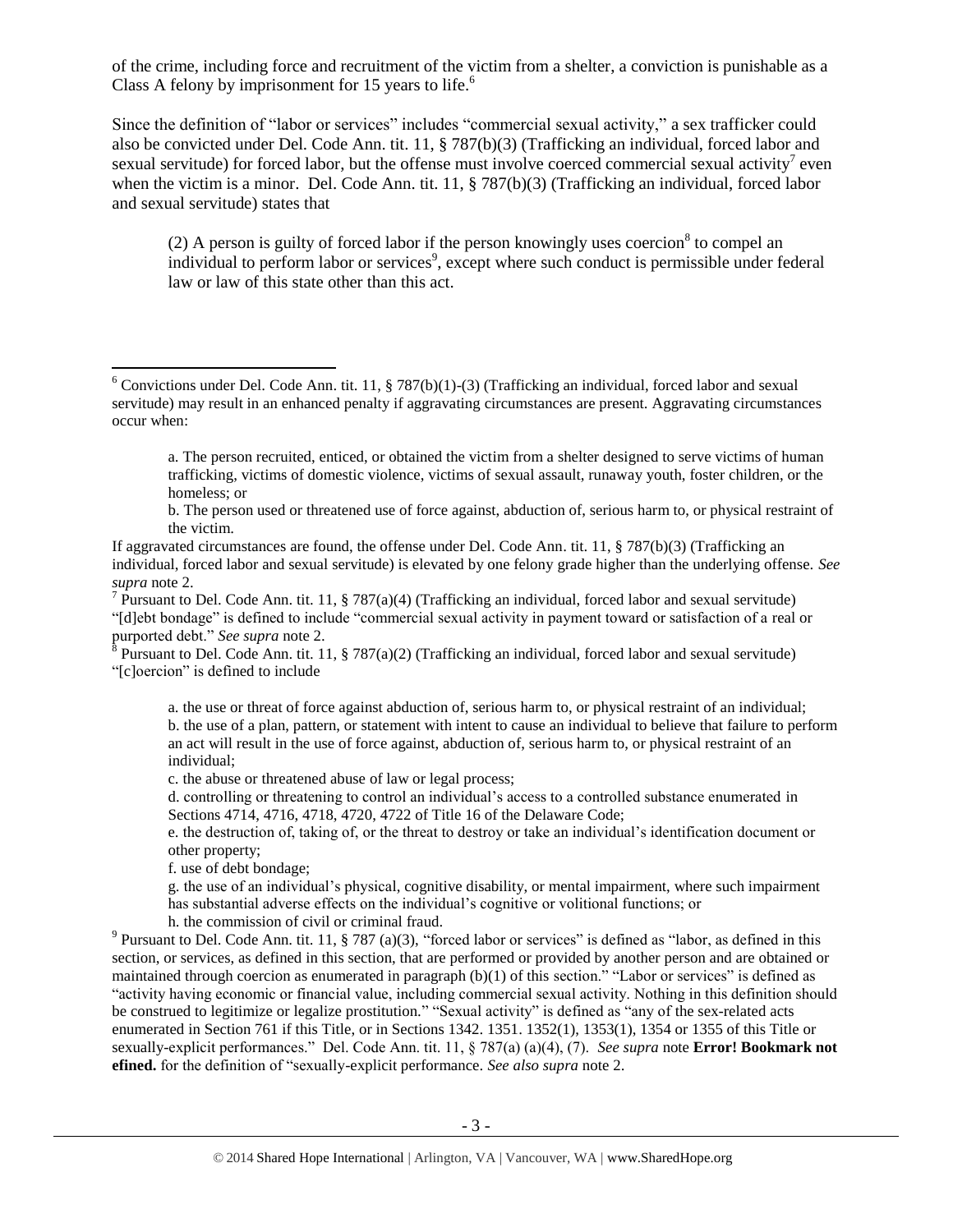A conviction for forced labor under Del. Code Ann. tit. 11, § 787(b)(3)(b) is punishable as a Class B felony by imprisonment for 2–25 years when the offense involves a minor. Del. Code Ann. tit. 11, §§ 787(b)(3), 4205(b)(2).

Lastly, organizations that commit a human trafficking offense may be prosecuted under Del. Code Ann. tit. 11,  $\S 787(c)^{10}$  (Organizational liability) states,

(1) An organization may be prosecuted for an offense under this section pursuant to § 281 of this title (Criminal liability of organizations).

(2) The court may consider the severity of an organization's offense under this section and order penalties in addition to those otherwise provided for the offense, including:

a. A fine of not more than \$ 25,000.00 per offense;

- b. Disgorgement of profit from illegal activity in violation of this section; and
- c. Debarment from state and local government contracts.
- *1.2 Commercial sexual exploitation of children (CSEC) is identified as a separate and distinct offense from general sexual offenses, which may also be used to prosecute those who commit commercial sex offenses against minors.*

Delaware has several statutes specifically criminalizing CSEC, including the following:

1. Del. Code Ann. tit. 11, § 1108 (Sexual exploitation of a child) states,

A person is guilty of sexual exploitation of a child when:

(1) The person knowingly, photographs or films a child engaging in a prohibited sexual act<sup>11</sup> or in the simulation of such an act, or otherwise knowingly creates a visual depiction of a child engaging in a prohibited sexual act or in the simulation of such an act; or (2) The person knowingly, finances or produces any motion picture, video or other visual depiction of a child engaging in a prohibited sexual act or in the simulation of such an act; or (3) The person knowingly publishes or makes available for public distribution or sale by any means, including but not limited to computer, any book, magazine, periodical, pamphlet, photograph, Internet site or web page which depicts a child engaging in a prohibited sexual act or in the simulation of such an act, or knowingly publishes or makes available for public distribution or sale by any means, including computer, any other visual depiction of a child engaging in a prohibited sexual act or in the simulation of such an act; or

 $\overline{\phantom{a}}$ <sup>10</sup> *See supra* note [2.](#page-0-0)

(2) Anal intercourse;

(4) Bestiality;

- (10) Sexual contact;
- (11) Lascivious exhibition of the genitals or pubic area of any child;
- (12) Any other act which is intended to be a depiction or simulation of any act described in this subsection.

<sup>&</sup>lt;sup>11</sup> Del. Code Ann. tit. 11, § 1103(e) (Definitions relating to children) defines "[p]rohibited sexual act" to include:

<sup>(1)</sup> Sexual intercourse;

<sup>(3)</sup> Masturbation;

<sup>(5)</sup> Sadism;

<sup>(6)</sup> Masochism;

<sup>(7)</sup> Fellatio;

<sup>(8)</sup> Cunnilingus;

<sup>(9)</sup> Nudity, if such nudity is to be depicted for the purpose of the sexual stimulation or the sexual gratification of any individual who may view such depiction;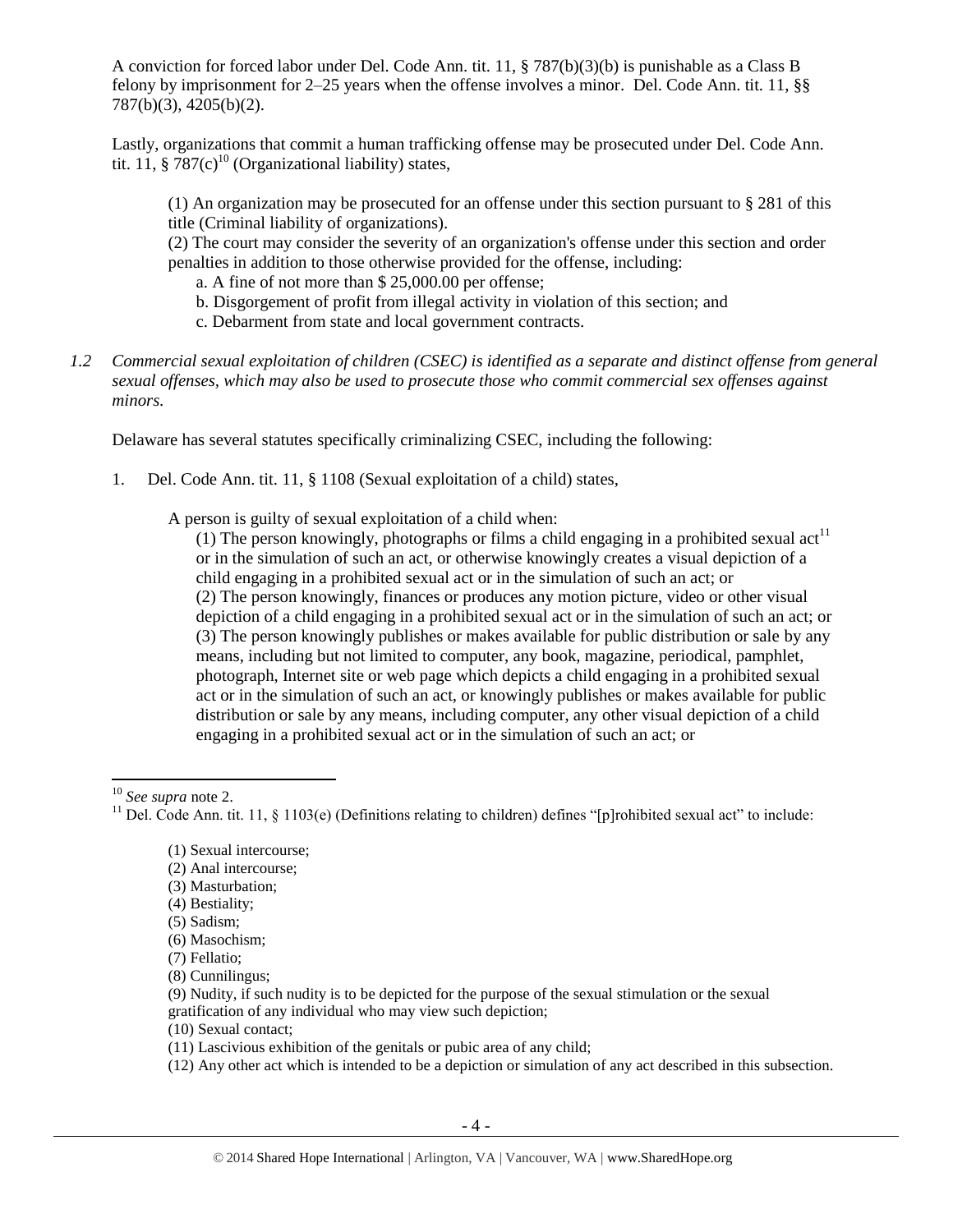(4) The person permits, causes, promotes, facilitates, finances, produces or otherwise advances an exhibition, display or performances of a child engaging in a prohibited sexual act or the simulation of such an act.

. . . .

A first conviction under this statute is punishable as a Class B felony by imprisonment for 2–25 years, while a subsequent conviction is punishable by life imprisonment. Del. Code Ann. tit. 11, §§ 1108, 4205(b)(2), 1110. However, if the victim is under the age of 14 and the offender is either 18 years of age or older or tried as an adult, a conviction is designated a "dangerous crime against a child" under Del. Code Ann. tit. 11, § 777(a) (Dangerous crime against a child, definitions, sentences). A first conviction for a "dangerous crime against a child" is punishable as a Class B felony by imprisonment for 2–25 years, while subsequent convictions are punishable by mandatory imprisonment for life. Del. Code Ann. tit. 11, § 777(b). Subsequently, a defendant sentenced "pursuant to this section shall not be eligible for suspension of sentence, probation, pardon or release from confinement on any basis until the sentence imposed by the Court has been served." Del. Code Ann. tit. 11  $\S$  777(c). Additionally, under Del. Code Ann. tit. 11, § 4205A(a) (Additional penalty for serious sex offenders or pedophile offenders), a conviction under Del. Code Ann. tit. 11, § 777 is punishable by imprisonment for 25 years to life, if, among other things, the victim is under the age of 14.

2. Del. Code Ann. tit. 11, § 1352 (Promoting prostitution in the second degree) states,

<span id="page-4-1"></span><span id="page-4-0"></span>A person is guilty of promoting prostitution<sup>12</sup> in the second degree when the person knowingly: (1) Advances or profits from prostitution<sup>13</sup> by managing, supervising, controlling or owning, either alone or in association with others, a house of prostitution or a prostitution business or enterprise involving prostitution activity by 2 or more prostitutes; or (2) Advances or profits from prostitution of a person less than 18 years old. Promoting prostitution in the second degree is a class E felony.

A Class E felony is punishable by imprisonment up to 5 years. Del. Code Ann. tit. 11, § 4205(b)(5).

3. Del. Code Ann. tit. 11, § 1353 (Promoting prostitution in the first degree) states,

A person is guilty of promoting prostitution<sup>14</sup> in the first degree when the person knowingly: (1) Advances prostitution<sup>15</sup> by compelling a person by force or intimidation to engage in prostitution or profits from such coercive conduct by another; or (2) Advances or profits from prostitution of a person less than 16 years old. Promoting prostitution in the first degree is a class C felony.

<sup>14</sup> *See supra* note [12.](#page-4-0) 

 $\overline{a}$  $12$  Del. Code. Ann. tit. 11, § 1354 (Promoting prostitution; attempt to promote prostitution; corroboration) provides, "A person shall not be convicted of promoting prostitution or of an attempt to promote prostitution solely on the uncorroborated testimony of a person whose prostitution activity the person is alleged to have advanced or attempted to advance or from whose prostitution activity the person is alleged to have profited or attempted to profit."

<sup>&</sup>lt;sup>13</sup> Pursuant to Del. Code Ann. tit. 11, § 1356(1) (Definitions relating to prostitution),

A person advances prostitution when, acting other than as a prostitute or as a patron thereof, the person knowingly causes or aids a person to commit or engage in prostitution, procures or solicits patrons for prostitution, provides persons or premises for prostitution purposes, operates or assists in the operation of a house of prostitution or a prostitution enterprise or engages in any other conduct designed to institute, aid or facilitate an act or enterprise of prostitution.

<sup>15</sup> *See supra* note [13.](#page-4-1)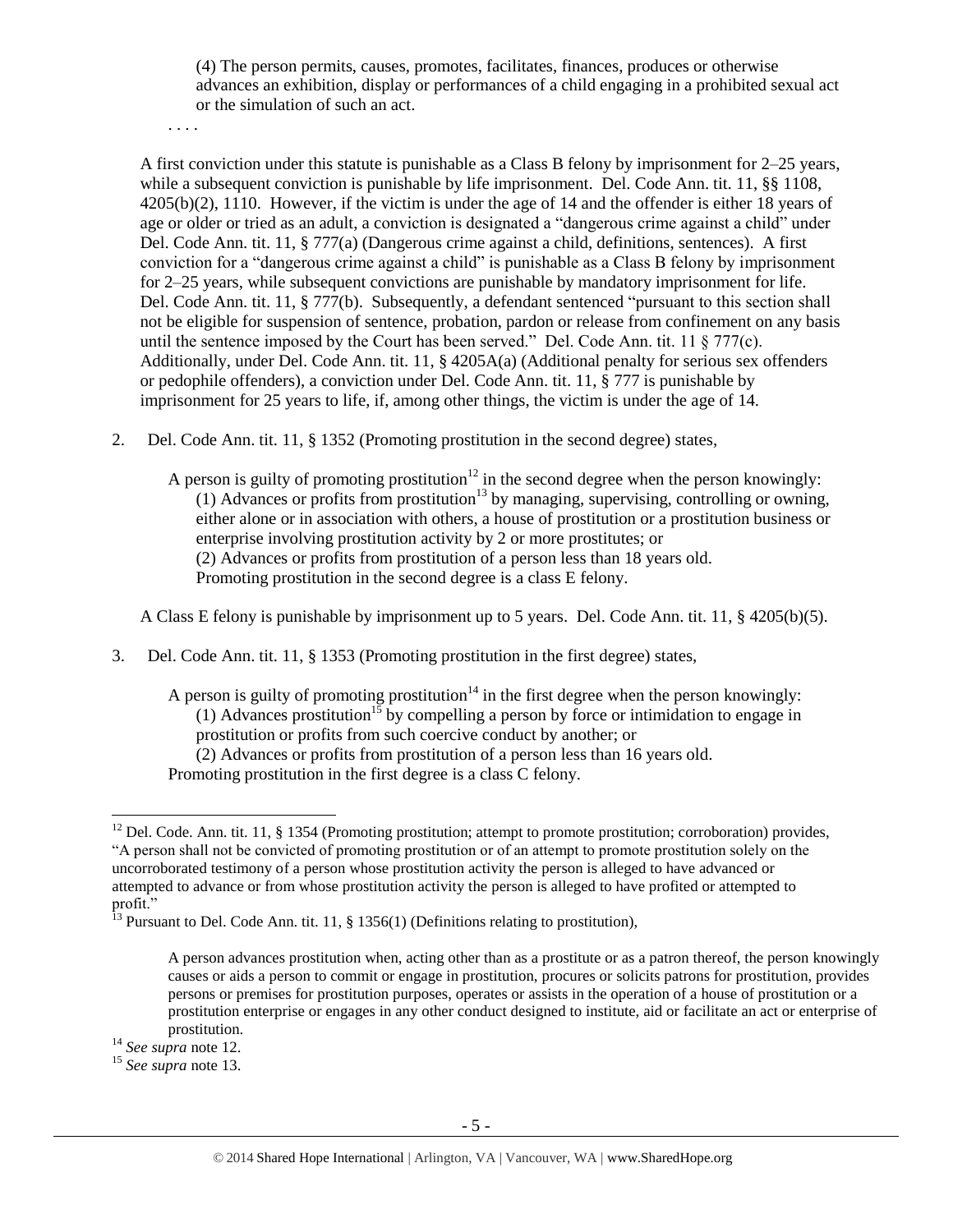A Class C felony is punishable by imprisonment up to 15 years. Del. Code Ann. tit. 11, § 4205(b)(3). Several other Delaware laws, while not expressly commercial in nature, may also be applicable in cases involving the commercial sexual exploitation of a child. Some of those statutes are as follows:

1. Del. Code Ann. tit. 11, § 1112A(a) (Sexual solicitation of a child) states,

(a) A person is guilty of sexual solicitation of a child if the person, being 18 years of age or older, intentionally or knowingly:

(1) Solicits, requests, commands, importunes or otherwise attempts to cause any child who has not yet reached that child's eighteenth birthday to engage in a prohibited sexual act;<sup>16</sup> or (2) Solicits, requests, commands, importunes or otherwise attempts to cause any child who has not yet reached that child's sixteenth birthday to meet with such person or any other person for the purpose of engaging in a prohibited sexual act; or

(3) Compiles, enters, accesses, transmits, receives, exchanges, disseminates, stores, makes, prints, reproduces or otherwise possesses by any means, including by means of computer, any notice, statement, document, advertisement, file or data containing the name, telephone number, address, e-mail address, school address or location, physical characteristics or other descriptive or identifying information pertaining to any child who has not yet reached that child's sixteenth birthday for the purpose of facilitating, encouraging, offering or soliciting a prohibited sexual act involving such child and such person or any other person.

A conviction under this statute is punishable as a Class C felony by imprisonment up to 15 years. Del. Code Ann. tit. 11, §§ 1112A(c),  $4205(b)(3)$ . If the victim is under the age of 14 and the offender is either 18 years of age or older or tried as an adult, however, a conviction is designated a "dangerous crime against a child" under Del. Code Ann. tit. 11, § 777(a) (Dangerous crime against a child, definitions, sentences). A first conviction for a "dangerous crime against a child" is punishable as a Class B felony by imprisonment for 2–25 years, while subsequent convictions are punishable by mandatory imprisonment for life. Del. Code Ann. tit. 11, § 777(b). Subsequently, a defendant sentenced "pursuant to this section shall not be eligible for suspension of sentence, probation, pardon or release from confinement on any basis until the sentence imposed by the Court has been served." Del. Code Ann. tit. 11 § 777(c). Additionally, under Del. Code Ann. tit. 11, § 4205A(a) (Additional penalty for serious sex offenders or pedophile offenders), a conviction under Del. Code Ann. tit. 11, § 777 is punishable by imprisonment for 25 years to life, if, among other things, the victim is under the age of 14.

- (2) Anal intercourse;
- (3) Masturbation;
- (4) Bestiality;
- (5) Sadism;

l

- (6) Masochism;
- (7) Fellatio;
- (8) Cunnilingus;
- (9) Nudity, if such nudity is to be depicted for the purpose of the sexual stimulation or the sexual gratification of any individual who may view such depiction;
- (10) Sexual contact;
- (11) Lascivious exhibition of the genitals or pubic area of any child;
- (12) Any other act which is intended to be a depiction or simulation of any act described in this subsection.

<sup>&</sup>lt;sup>16</sup> Del. Code Ann. tit. 11, § 1103(e) defines "[p]rohibited sexual act" to include,

<sup>(1)</sup> Sexual intercourse;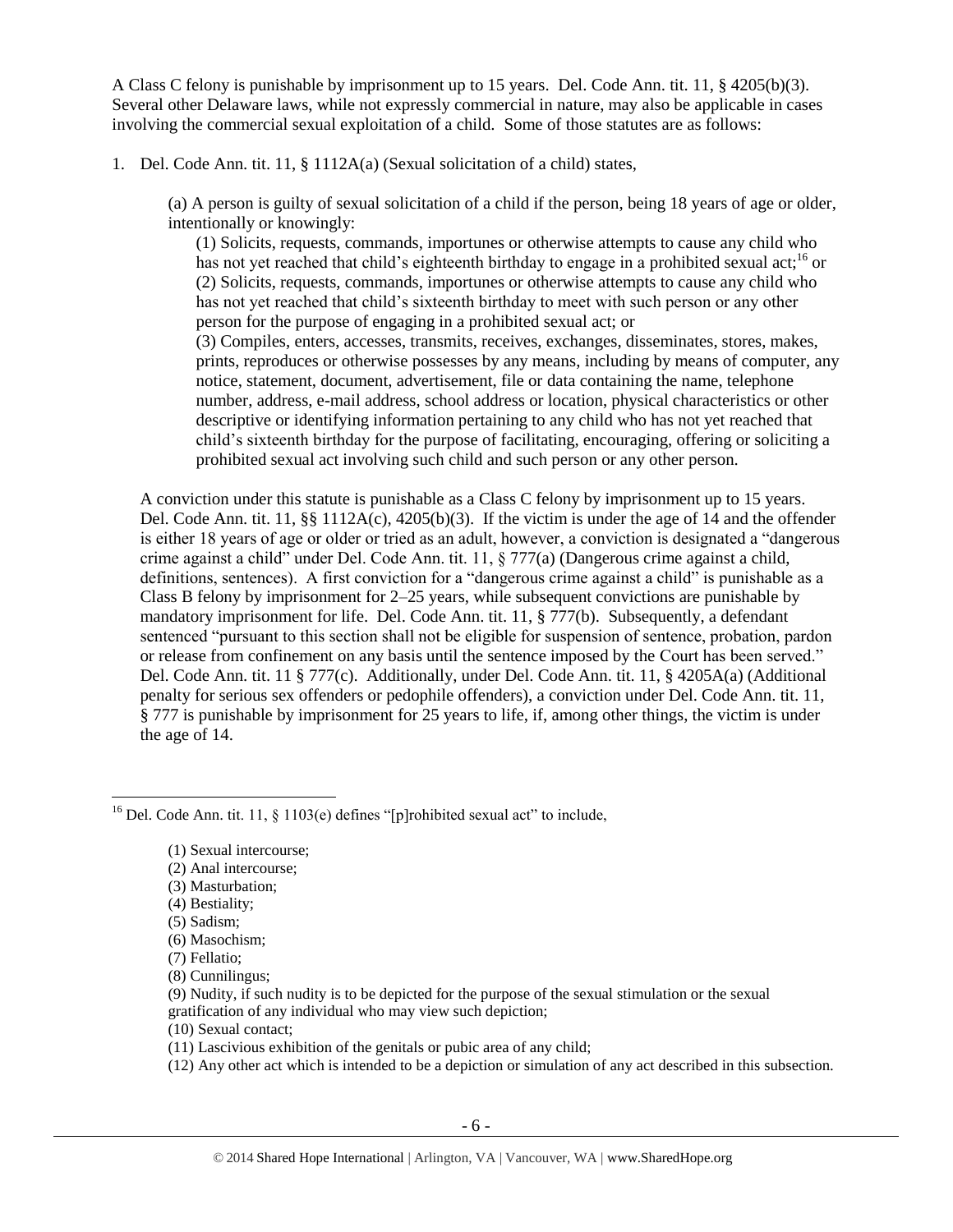- 2. Del. Code tit. 11 § 773(a)(5) (Rape in the first degree) provides that "[a] person is guilty of rape in the first degree when the person intentionally engages in sexual intercourse with another person and . . . [t]he victim has not yet reached that victim's twelfth birthday, and the defendant has reached that defendant's eighteenth birthday." A conviction under Del. Code tit. 11 § 773(a)(5) is punishable as a Class A felony by imprisonment for 25 years to life. Del. Code Ann. tit. 11,  $\S$ § 773, 4205A(a)(2). If, however, among other things, a victim of an offense under Del. Code tit. 11 § 773(a)(5) suffers serious bodily injury or the defendant "has been previously convicted of unlawful sexual intercourse in the first degree, rape in the second degree or rape in the first degree, or any equivalent offense under the laws of this State, any other state or the United States," a conviction is punishable by imprisonment for life "without benefit of probation, parole or any other reduction." Del. Code tit. 11,  $§773(c)(1)$ , (4).
- 3. Pursuant to Del. Code tit. 11, § 771(a) (Rape in the third degree),
	- (a) A person is guilty of rape in the third degree when the person:

(1) Intentionally engages in sexual intercourse with another person, and the victim has not reached that victim's sixteenth birthday and the person is at least 10 years older than the victim, or the victim has not yet reached that victim's fourteenth birthday and the person has reached that person's nineteenth birthday and is not otherwise subject to prosecution pursuant to § 772 [Rape in the second degree] or § 773 [Rape in the first degree] of this title; or (2) Intentionally engages in sexual penetration with another person under any of the following circumstances: . . .

(b) The victim has not reached that victim's sixteenth birthday and during the commission of the crime, or during the immediate flight from the crime, or during an attempt to prevent the reporting of the crime, the person causes physical injury or serious mental or emotional injury to the victim.

A conviction under this statute is punishable as a Class B felony by imprisonment for 2–25 years. Del. Code Ann. tit. 11, §§ 771, 4205(b)(2). If the victim is under the age of 14 and the offender is either 18 years of age or older or tried as an adult, however, a conviction is designated a "dangerous crime against a child" under Del. Code Ann. tit. 11, § 777(a) (Dangerous crime against a child, definitions, sentences). A first conviction for a "dangerous crime against a child" is punishable as a Class B felony by imprisonment for 2–25 years, while subsequent convictions are punishable by mandatory imprisonment for life. Del. Code Ann. tit. 11, § 777(b). A defendant sentenced "pursuant to this section shall not be eligible for suspension of sentence, probation, pardon or release from confinement on any basis until the sentence imposed by the Court has been served." Del. Code Ann. tit. 11 § 777(c). Additionally, under Del. Code Ann. tit. 11, § 4205A(a) (Additional penalty for serious sex offenders or pedophile offenders), a conviction under Del. Code Ann. tit. 11, § 771(a)(2) is punishable by imprisonment for 25 years to life, if, among other things, the victim is under the age of 14. Convictions under Del. Code Ann. tit. 11, § 771(a)(1) fall under Del. Code Ann. tit. 11, § 4205A(a) through Del. Code Ann. tit. 11, § 777.

- 4. Del. Code tit. 11 § 770(a) (Rape in the fourth degree) states,
	- (a) A person is guilty of rape in the fourth degree when the person:

(1) Intentionally engages in sexual intercourse with another person, and the victim has not yet reached that victim's sixteenth birthday; or

(2) Intentionally engages in sexual intercourse with another person, and the victim has not yet reached that victim's eighteenth birthday, and the person is 30 years of age or older, except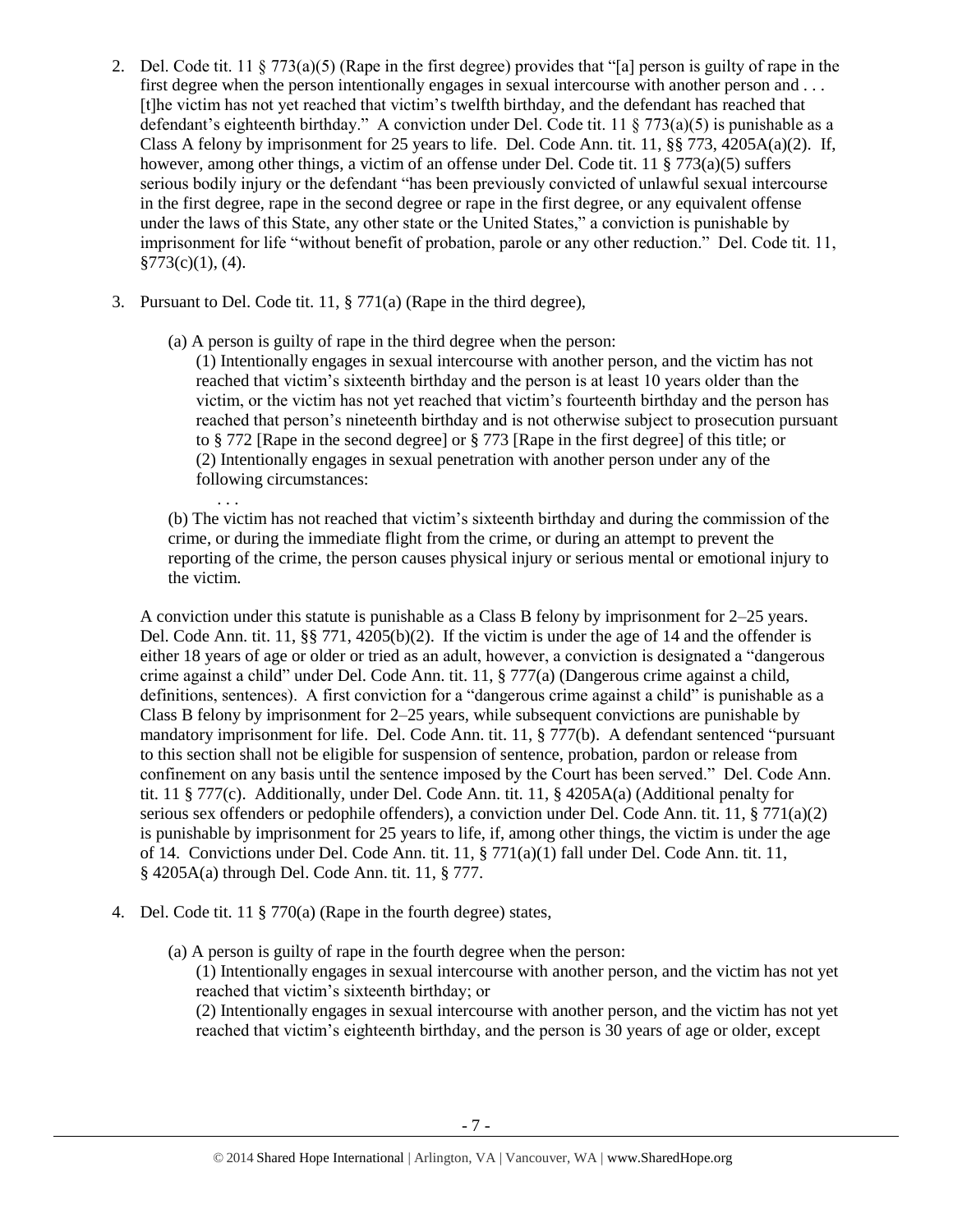that such intercourse shall not be unlawful if the victim and person are married at the time of such intercourse; or

(3) Intentionally engages in sexual penetration with another person under any of the following circumstances:

- a. The sexual penetration occurs without the victim's consent; or
- b. The victim has not reached that victim's sixteenth birthday.
- 5. A conviction under this statute is punishable as a Class C felony by imprisonment up to 15 years. Del. Code Ann. tit. 11, §§ 770, 4205(b)(3). However, if the victim is under the age of 14 and the offender is either 18 years of age or older or tried as an adult, a conviction is designated a "dangerous crime against a child" under Del. Code Ann. tit. 11, § 777(a) (Dangerous crime against a child, definitions, sentences). A first conviction for a "dangerous crime against a child" is punishable as a Class B felony by imprisonment for 2–25 years, while subsequent convictions are punishable by mandatory imprisonment for life. Del. Code Ann. tit. 11, §§ 777(b), 4205(b)(2). Subsequently, a defendant sentenced "pursuant to [Del. Code Ann. tit. 11, § 777] shall not be eligible for suspension of sentence, probation, pardon or release from confinement on any basis until the sentence imposed by the Court has been served." Del. Code Ann. tit. 11 § 777(c). Additionally, under Del. Code Ann. tit. 11, § 4205A(a) (Additional penalty for serious sex offenders or pedophile offenders), a conviction under Del. Code Ann. tit. 11, § 777 is punishable by imprisonment for 25 years to life, if, among other things, the victim is under the age of 14. Del. Code tit. 11 § 768 (Unlawful sexual contact in the second degree) makes it a crime "when the person intentionally has sexual contact<sup>17</sup> with another person who is less than 18 years of age or causes the victim to have sexual contact with the person or a third person." A conviction under this statute is punishable as a Class F felony by imprisonment up to 3 years. Del. Code Ann. tit. 11, §§ 768, 4205(b)(6).
- 6. Del. Code tit. 11 § 769(a)(3) (Unlawful sexual contact in the first degree) makes it a crime when a "person intentionally has sexual contact with another person who is less than 13 years of age or causes the victim to have sexual contact with the person or a third person." A conviction under this statute is punishable as a Class D felony by imprisonment up to 8 years. Del. Code Ann. tit. 11, §§ 769(b), 4205(b)(4).
- 7. Del. Code Ann. tit. 11, § 1100 (Dealing in children) states in part, "A person is guilty of dealing in a child if the person intentionally or knowingly trades, barters, buys or negotiates to trade, barter, buy or sell a child under the age of 18 . . . ." A conviction under this statute is punishable as a Class E felony by imprisonment up to 5 years. Del. Code Ann. tit.  $11$ ,  $\S$  $\S$   $1100$ ,  $4205(b)(5)$ .
- *1.3 Prostitution statutes refer to the sex trafficking statute to identify the commercially sexually exploited minor as a trafficking victim.*

 $\overline{a}$ 

(f) "Sexual contact" means:

(1) Any intentional touching by the defendant of the anus, breast, buttocks or genitalia of another person; or

(2) Any intentional touching of another person with the defendant's anus, breast, buttocks or genitalia; or

(3) Intentionally causing or allowing another person to touch the defendant's anus, breast, buttocks or genitalia

which touching, under the circumstances as viewed by a reasonable person, is intended to be sexual in nature. Sexual contact shall also include touching when covered by clothing.

<sup>&</sup>lt;sup>17</sup> Pursuant to Del. Code tit. 11  $\S$  761(f),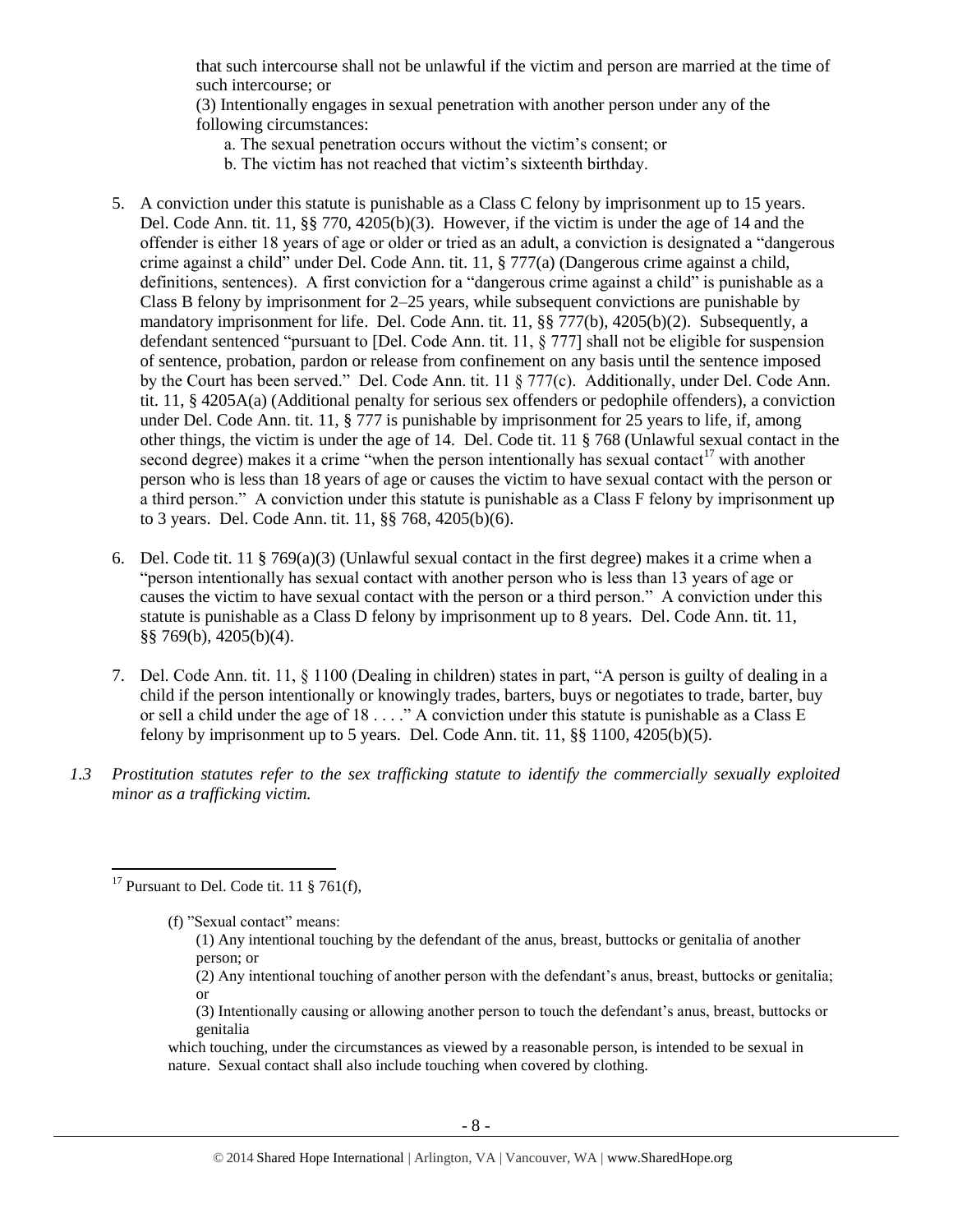Delaware's prostitution statutes, Del. Code Ann. tit. 11, § 1342(a)(1) (Prostitution) and § 1343 (Patronizing a prostitute prohibited), do not refer to the human trafficking statute to identify commercially sexually exploited minors as victims of sex trafficking, However, an affirmative defense provided under the human trafficking law clarifies the status of commercially sexually exploited youth as victims of sex trafficking. Del. Code Ann. tit. 11, § 787(h) provides that "An individual charged with prostitution or loitering committed as a direct result of being a victim of human trafficking may assert as an affirmative defense that the individual is a victim of human trafficking."

*1.4 The state racketeering or gang crimes statute includes sex trafficking and commercial sexual exploitation of children (CSEC) offenses as predicate acts allowing the statute to be used to prosecute trafficking crimes.* 

Chapter 15 of the Delaware Criminal Code is entitled "Organized Crime and Racketeering." Del. Code Ann. tit. 11, § 1503 (Violations) states,

(a) It shall be unlawful for any person employed by, or associated with, any enterprise<sup>18</sup> to conduct or participate in the conduct of the affairs of the enterprise through a pattern of racketeering activity or collection of an unlawful debt.

(b) It is unlawful for any person, through a pattern of racketeering activity or proceeds derived therefrom, to acquire or maintain, directly or indirectly, any interest in or control of any enterprise, real property or personal property, of any nature, including money.

(c) It is unlawful for any person who has received any proceeds derived, directly or indirectly, from a pattern of racketeering activity in which such person has participated, to use or invest, directly or indirectly, any part of such proceeds or any proceeds derived from the investment or use thereof, in the acquisition of any interest in, or the establishment or operation of, any enterprise or real property.

(d) It is unlawful for any person to conspire or attempt to violate any of the provisions of subsection (a), (b) or (c) of this section.

Pursuant to Del. Code Ann. tit. 11,  $\S 1502(5)^{19}$ ,

(5) "Pattern of racketeering activity" shall mean 2 or more incidents of conduct:

a. That:

- 1. Constitute racketeering activity;
- 2. Are related to the affairs of the enterprise;

3. Are not so closely related to each other and connected in point of time and place that they constitute a single event; and

b. Where:

 $\overline{\phantom{a}}$ 

1. At least 1 of the incidents of conduct occurred after July 9, 1986;

2. The last incident of conduct occurred within 10 years after a prior occasion of conduct; and

3. As to criminal charges, but not as to civil proceedings, at least 1 of the incidents of conduct constituted a felony under the Delaware Criminal Code, or if committed subject to the jurisdiction of the United States or any state of the United States, would constitute a felony under the Delaware Criminal Code if committed in the State.

<sup>&</sup>lt;sup>18</sup> Pursuant to Del. Code Ann. tit. 11, § 1502(3), "'Enterprise' shall include any individual, sole proprietorship, partnership, corporation, trust or other legal entity; and any union, association or group of persons associated in fact, although not a legal entity. The word 'enterprise' shall include illicit as well as licit enterprises, and governmental as well as other entities."

<sup>&</sup>lt;sup>19</sup> Here and elsewhere in this report that Del. Code Ann. tit. 11,  $\S$  1502 is quoted or cited, it has been updated to reflect the amendments added by the enactment of House Bill 197. Del. Laws. (2014) (effective June 30, 2014).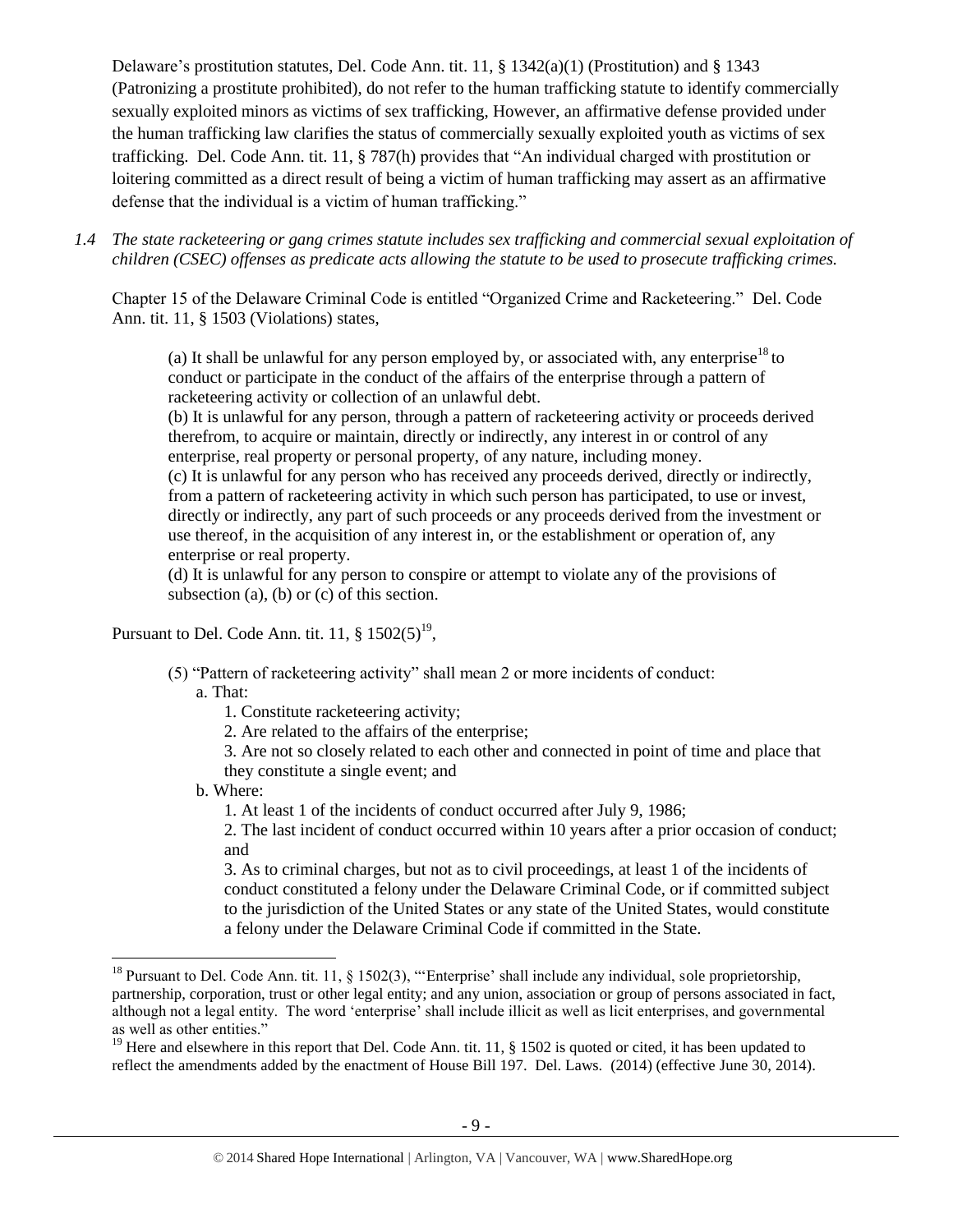Pursuant to Del. Code Ann. tit. 11 §1502(9), racketeering means "to engage in, to attempt to engage in, to conspire to engage in or to solicit, coerce or intimidate another person to engage in:

a. Any activity defined as "racketeering activity" under 18 U.S.C. § 1961(1)(A), (1)(B), (1)(C) or  $(1)(D);^{20}$  or

b. Any activity constituting any felony which is chargeable under the Delaware Code or any activity constituting a misdemeanor under the following provisions of the Delaware Code:

. . . . 3. Chapter 5 of Title 11 relating to prostitution;

. . . .

. . . .

7. Chapter 5 of Title 11 relating to obscenity;

12. Chapter 5 of Title 11 relating to human trafficking.

Consequently, all felony and misdemeanor offenses related to commercial sexual exploitation and sex trafficking of children should constitute predicate offenses under the definition of racketeering. Defendants convicted under Del. Code Ann. tit. 11, § 1503 are guilty of a Class B felony punishable by imprisonment for 2–25 years and a fine of at least \$25,000. Del. Code Ann. tit. 11, §§ 1504(a), 4205(b)(2). Alternatively, defendants may be subject to a restitutionary fine. Del. Code Ann. tit. 11, § 1504(c) states,

In lieu of any fine otherwise authorized by law, any person convicted of engaging in racketeering, or any other conduct in violation of § 1503 of this title, through which such person derived pecuniary value, $^{21}$  or by which the person caused personal injury or property damage or other loss, may be sentenced to pay a fine that does not exceed 3 times the gross value gained, or 3 times the gross loss caused, whichever is the greater, plus court costs and the costs of investigation and prosecution, reasonably incurred.

Defendants convicted under Del. Code Ann. tit. 11, § 1503 are also subject to certain forfeiture provisions. Del. Code Ann. tit. 11, § 1504(b) (Criminal penalties) states,

Any person convicted of conduct constituting a violation of any of the provisions of § 1503 of this title shall criminally . . . forfeit, to the State any real or personal property used in the course of, intended for use in the course of, derived from, or realized through conduct in violation of § 1503 of this title including any property constituting an interest in or means of control or influence over the enterprise involved in the conduct in violation of § 1503 of this title or any property constituting proceeds derived from the conduct in violation of § 1503 . . .

Civil remedies are also available for victims of racketeering. Pursuant to Del. Code Ann. tit. 11,§  $1505(c)$ ,

. . . .

 $\overline{a}$ 

b. Any other property or service that has a value in excess of \$100.

<sup>&</sup>lt;sup>20</sup> 18 U.S.C. § 1961(1)(A), (1)(B), (1)(C) or (1)(D) includes "sections 1581–1592 (relating to peonage, slavery, and trafficking in persons) [and] sections 2251, 2251A, 2252, and 2260 (relating to sexual exploitation of children)." <sup>21</sup> Pursuant to Del. Code Ann. tit. 11,  $§ 1502(6)$ ,

<sup>&</sup>quot;Pecuniary value" shall mean:

a. Anything of value in the form of money, a negotiable instrument, a commercial interest or anything else which constitutes an economic advantage; or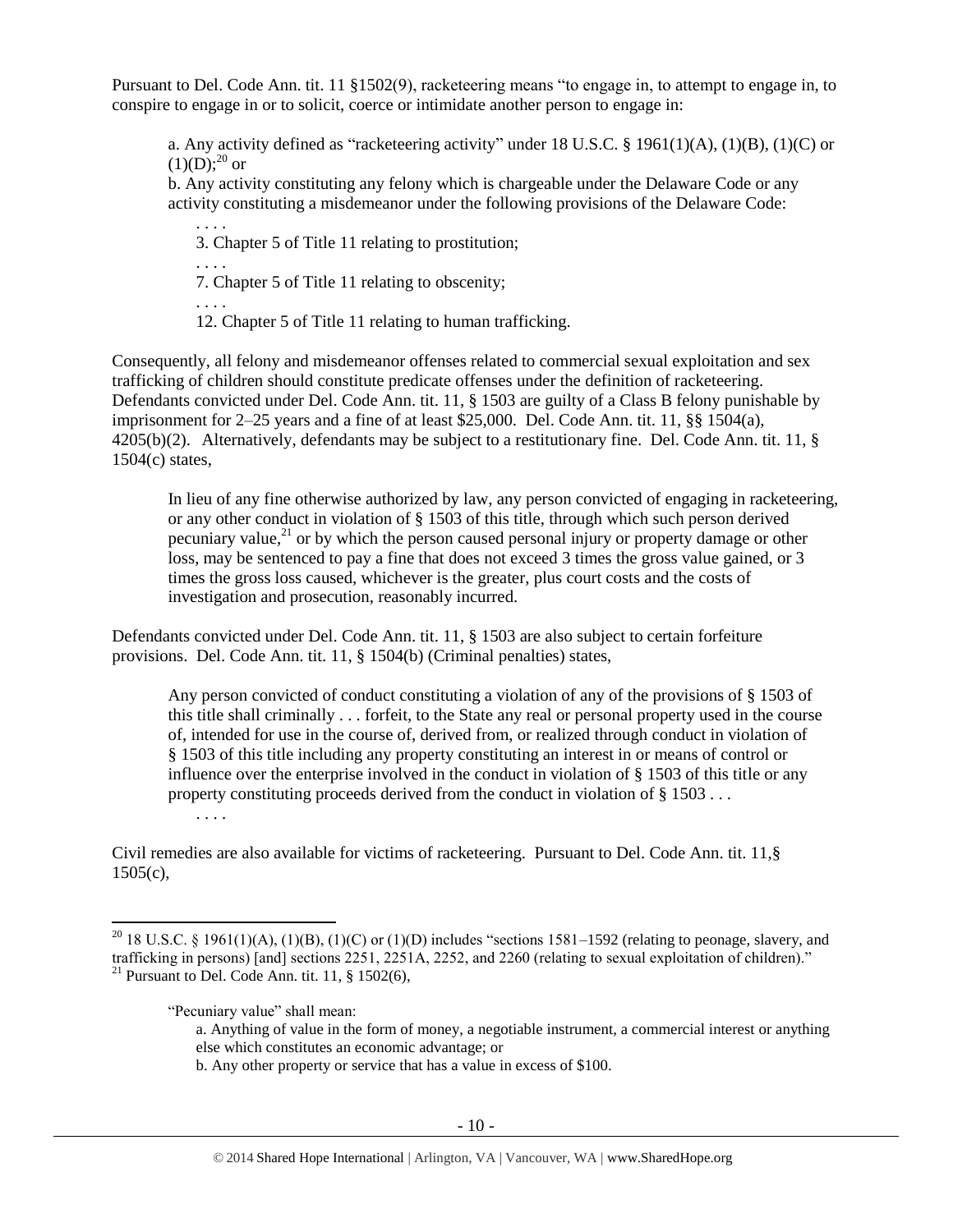Any person directly or indirectly injured by reason of any conduct constituting a violation of this chapter may sue therefor in any appropriate court, and if successful shall recover 3 times the actual damages sustained and, when appropriate, punitive damages. Damages under this subsection are not limited to competitive or distinct injury. Plaintiffs who substantially prevail shall also recover attorneys' fees in the trial and appellate courts, together with the costs of investigation and litigation, reasonably incurred; provided, however, no action may be had under § 1503 of this title except against a defendant who has been criminally convicted of a racketeering activity which was the source of the injury alleged, and no action may be brought under this provision except within 1 year of such conviction.

Additionally, Del. Code Ann. tit. 11, § 1505(b) authorizes the Attorney General to institute civil proceedings against traffickers who violate Del. Code Ann. tit. 11, § 1503 and impose "a civil penalty of up to \$ 100,000 for each incident of activity constituting a violation of this chapter."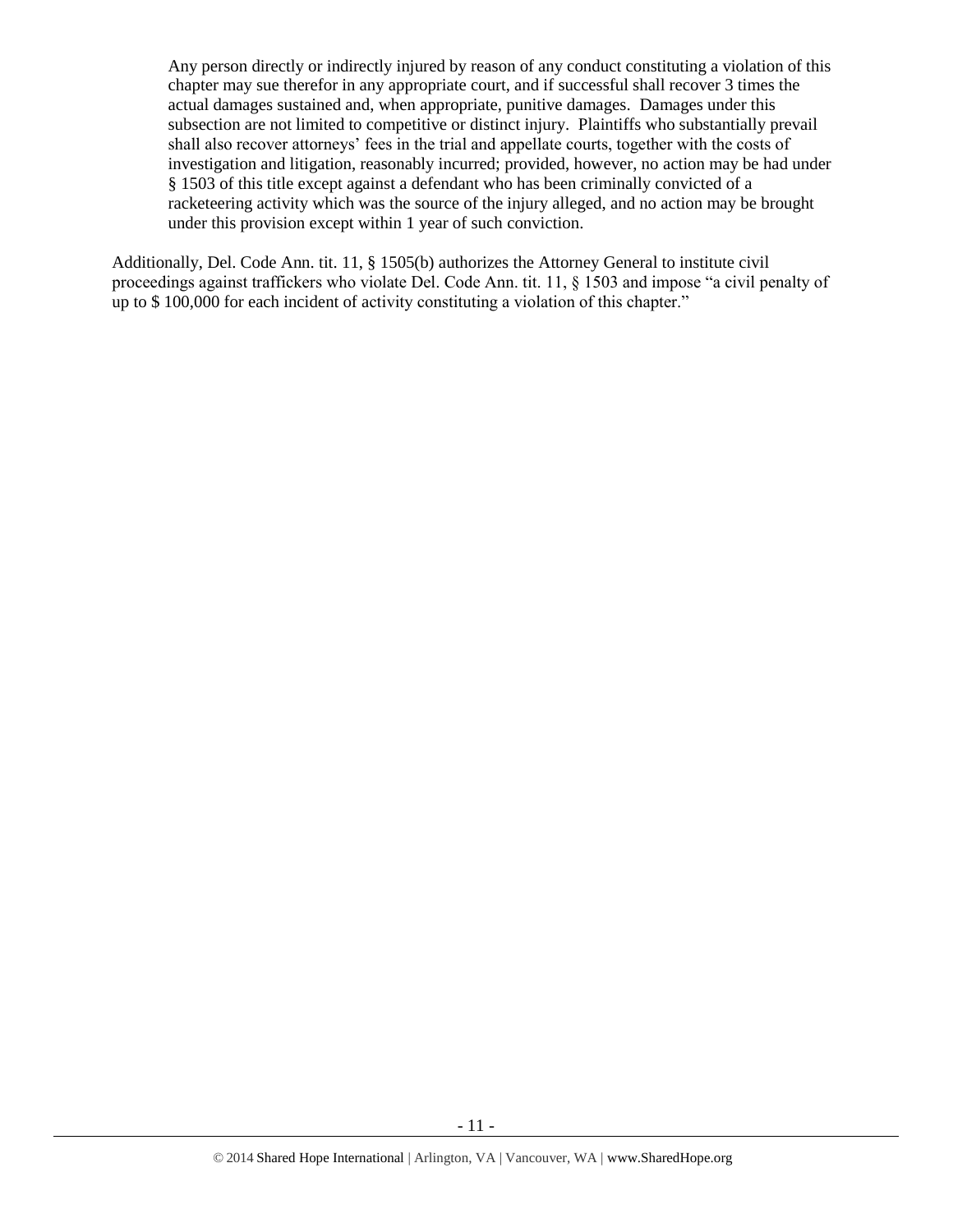#### **FRAMEWORK ISSUE 2: CRIMINAL PROVISIONS FOR DEMAND**

### *Legal Components:*

- *2.1 The state sex trafficking law can be applied to the buyers of commercial sex acts with a victim of domestic minor sex trafficking.*
- *2.2 Buyers of commercial sex acts with a minor can be prosecuted under commercial sexual exploitation of children (CSEC) laws.*
- *2.3 Solicitation laws differentiate buying sex acts with an adult and buying sex acts with a minor under 18.*
- *2.4 Penalties for buyers of commercial sex acts with minors are as high as federal penalties.*
- *2.5 Using the Internet to lure, entice, or purchase, or attempt to lure, entice, or purchase commercial sex acts with a minor is a separate crime or results in an enhanced penalty for buyers.*
- *2.6 No age mistake defense is permitted for a buyer of commercial sex acts with any minor under 18.*
- *2.7 Base penalties for buying sex acts with a minor under 18 are sufficiently high and not reduced for older minors.*
- *2.8 Financial penalties for buyers of commercial sex acts with minors are sufficiently high to make it difficult for buyers to hide the crime.*
- *2.9 Buying and possessing child pornography carries penalties as high as similar federal offenses.*
- *2.10 Convicted buyers of commercial sex acts with minors and child pornography are required to register as sex offenders.*

\_\_\_\_\_\_\_\_\_\_\_\_\_\_\_\_\_\_\_\_\_\_\_\_\_\_\_\_\_\_\_\_\_\_\_\_\_\_\_\_\_\_\_\_\_\_\_\_\_\_\_\_\_\_\_\_\_\_\_\_\_\_\_\_\_\_\_\_\_\_\_\_\_\_\_\_\_\_\_\_\_\_\_\_\_\_\_\_\_\_

## *Legal Analysis:*

*2.1 The state sex trafficking law can be applied to the buyers of commercial sex acts with a victim of domestic minor sex trafficking.*

Del. Code Ann. tit. 11, § 787(b)(1)<sup>22</sup> (Trafficking an individual, forced labor and sexual servitude) does not apply to buyers. It states,

A person is guilty of trafficking an individual if the person knowingly recruits, transports, harbors, receives, provides, obtains, isolates, maintains, or entices an individual in furtherance of forced labor in violation of paragraph (b)(2) of this section or sexual servitude in violation of paragraph (b)(3) of this section.

While Del. Code Ann. tit. 11, § 787(b)(1) (Trafficking an individual, forced labor and sexual servitude) includes as prohibited conduct the term "obtains," which could apply to buyers following federal precedent,<sup>25</sup> the conduct proscribed as "[s]exual servitude" under Del. Code Ann. tit. 11, § 787(b)(3) (Sexual servitude) requires ongoing control that makes the statute largely inapplicable to buyers. It states,

 $\overline{\phantom{a}}$ <sup>22</sup> *See supra* note [2.](#page-0-0)

 $^{23}$  *See* United States v. Jungers, 702 F.3d 1066 (8<sup>th</sup> Cir. 2013). In this case, the Eighth Circuit specifically addressed whether the federal sex trafficking law, 18 U.S.C. § 1591 (Sex trafficking of children or by force, fraud, or coercion) applies to buyers when it reversed a District of South Dakota ruling that Congress did not intend the string of verbs constituting criminal conduct under 18 U.S.C. § 1591(a)(1) ("recruits, entices, harbors, transports, provides, obtains, or maintains") to reach the conduct of buyers. United States v. Jungers, 834 F. Supp. 2d 930, 931 (D.S.D. 2011). Holding that the conduct of buyers who obtain a child for commercial sex can violate 18 U.S.C. § 1591(a)(1), the Eighth Circuit illustrated through hypothetical buyer scenarios that, under certain circumstances, most of the terms in the string of verbs constituting criminal conduct under 18 U.S.C. § 1591(a)(1) could apply to buyers. While other terms may apply to buyers' conduct under state law as well, the analysis here focuses on the term "obtains" which is most likely to apply in the majority of buyer cases. United States v. Jungers establishes persuasive authority for state courts interpreting the same language used under state law to the extent such interpretation does not conflict with the state constitution.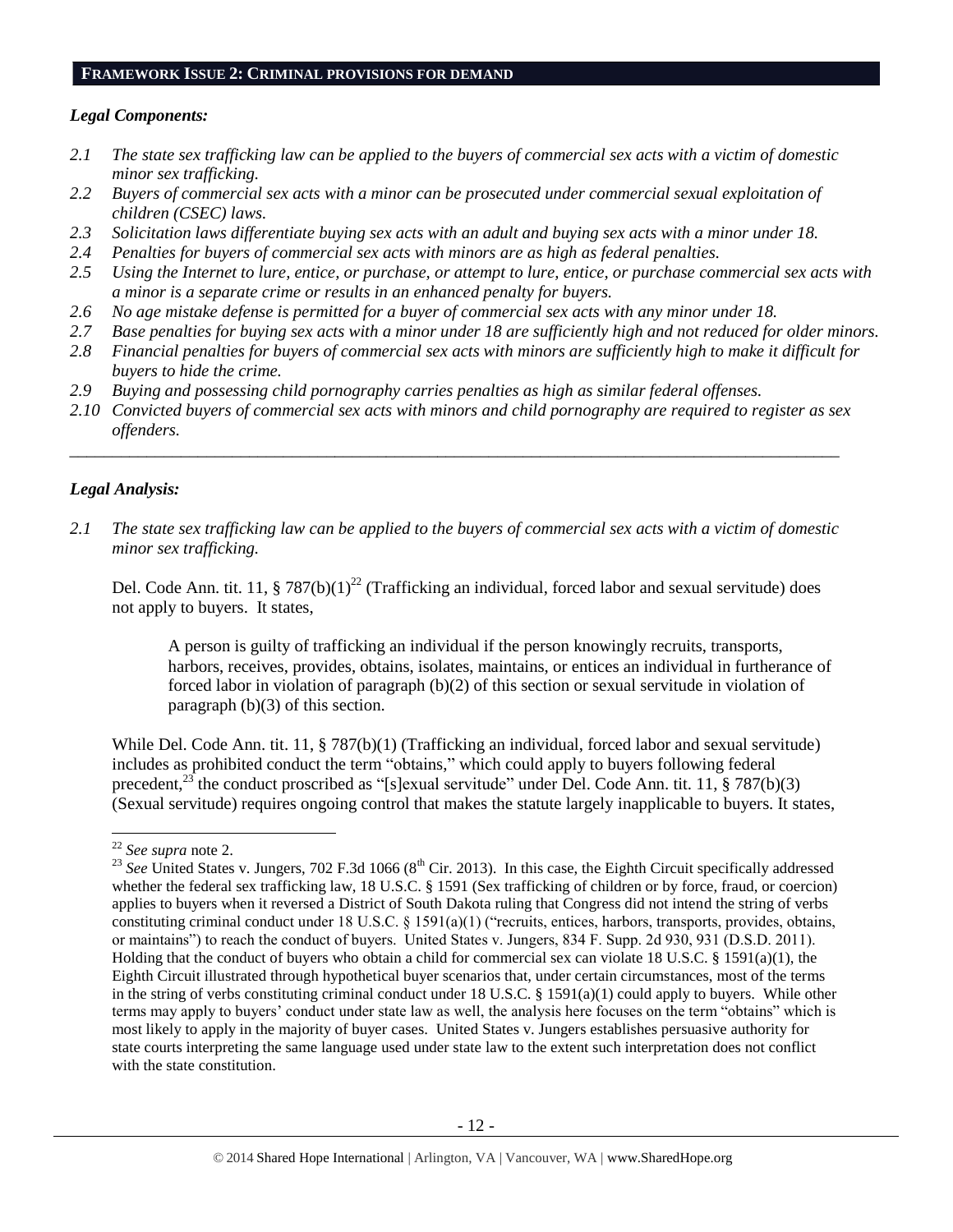- (a) A person commits the offense of sexual servitude if the person knowingly:
	- 1. maintains<sup>24</sup> or makes available a minor for the purpose of engaging in commercial sexual activity<sup>25</sup>; or
	- 2. uses coercion or deception to compel an adult to engage in commercial sexual activity.

However, Delaware criminalizes buyers for patronizing a victim of sexual servitude under the human trafficking chapter. Del. Code Ann. tit. 11, § 787(b)(4)<sup>26</sup> (Patronizing a victim of sexual servitude) states,

A person is guilty of patronizing a victim of sexual servitude if the person knowingly gives, agrees to give, or offers to give anything of value so that the person may engage in commercial sexual activity with another person and the person knows that the other person is a victim of sexual servitude. Patronizing a victim of sexual servitude is a Class D felony unless the victim of sexual servitude is a minor, in which case it is a Class C felony.

A Class C felony is punishable by imprisonment up to 15 years. Del. Code Ann. tit. 11, § 4205(b)(3).

*2.2 Buyers of commercial sex acts with a minor can be prosecuted under commercial sexual exploitation of children (CSEC) laws.*

None of Delaware's CSEC statutes apply to buyers. While Del. Code Ann. tit. 11, § 1112A(a) (Sexual solicitation of a child) may apply to a buyer who "[c]ompiles, enters, accesses, transmits, receives, exchanges, disseminates, stores, makes, prints, reproduces or otherwise possesses by any means, including by means of computer, any notice, statement, document, advertisement, file or data containing the name, telephone number, address, e-mail address, school address or location, physical characteristics or other descriptive or identifying information pertaining to any child who has not yet reached that child's sixteenth birthday for the purpose of facilitating, encouraging, offering or soliciting a prohibited sexual  $act<sup>27</sup>$  involving such child and such person or any other person," this offense does not refer to commercial conduct or make it a crime to purchase sex acts with a minor.

- 2.2.1 Recommendation: Enact a law that specifically criminalizes the act of buying sex with a minor with penalties as high as Del. Code Ann. tit. 11, § 787(b)(1) (Trafficking an individual, forced labor and sexual servitude).
- *2.3 Solicitation laws differentiate buying sex acts with an adult and buying sex acts with a minor under 18.*

Del. Code Ann. tit. 11, § 1343 (Patronizing a prostitute prohibited) includes the crime of solicitation of prostitution. It does not, however, distinguish between the solicitation of an adult versus a child for prostitution. Pursuant to Del. Code Ann. tit. 11, § 1343(a)(3),

(a) A person is guilty of patronizing a prostitute when:

. . .

(3) The person solicits or requests another person to engage in sexual conduct with the person in return for a fee.

 $\overline{\phantom{a}}$ 

<sup>&</sup>lt;sup>24</sup> Pursuant to Del. Code Ann. tit. 11, § 787(a)(9), "'Maintain' means in relation to labor or services, to secure continued performance thereof, regardless of any initial agreement on the part of the victim to perform such type of service."

 $25$  "Commercial sexual activity" is defined as "any sexual activity for which on account of which anything of value is given, promised to, or received by any person." Del. Code Ann. tit. 11, § 787(a)(2). *See supra* note [2.](#page-0-0)

<sup>26</sup> *See supra* note [2.](#page-0-0)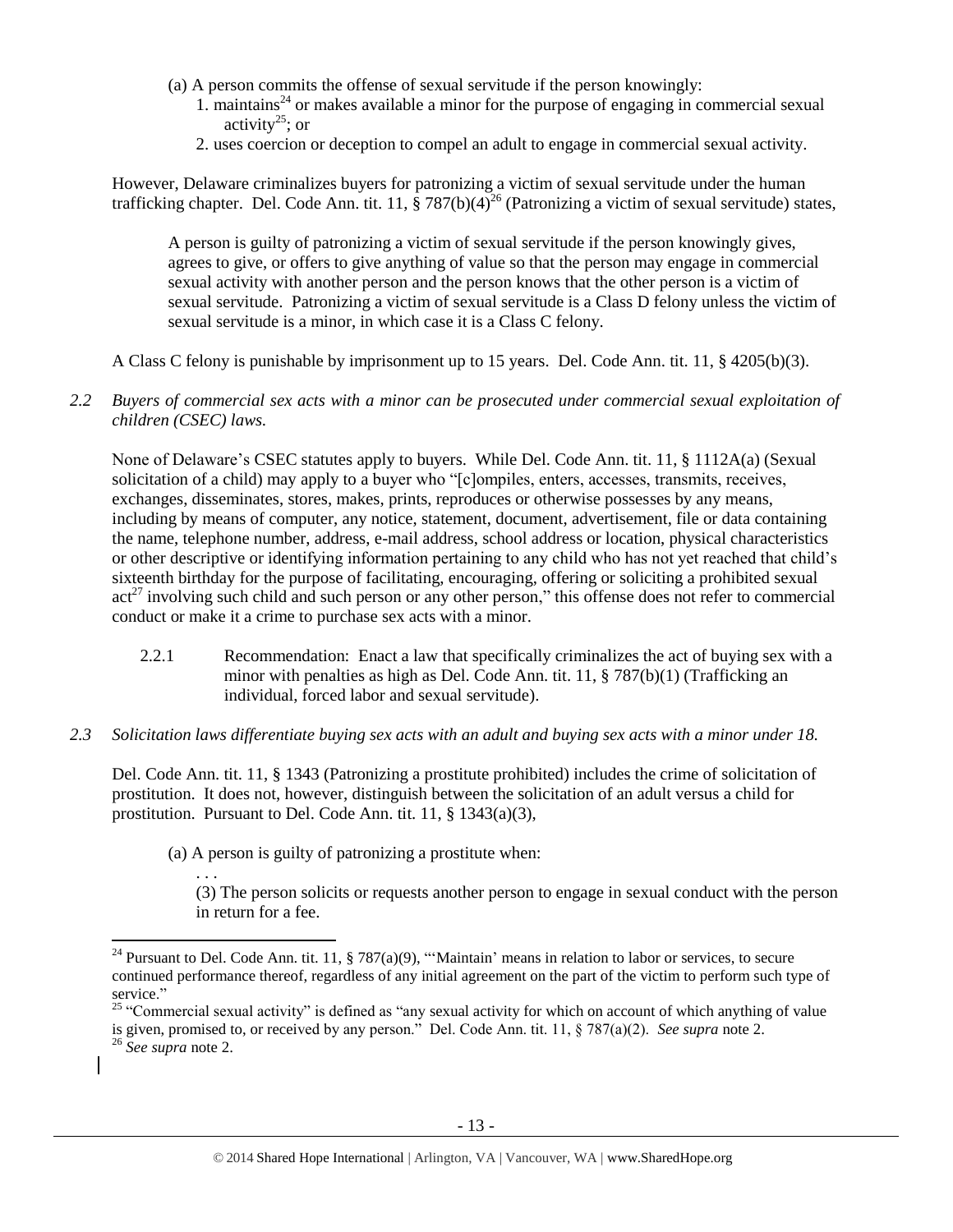A conviction under this statute is punishable as an unclassified misdemeanor by imprisonment up to 30 days and a fine of \$500–\$575. Del. Code Ann. tit. 11, §§ 1343(b), 4206(c). If, however, the crime occurs "on or within 1,000 feet of the property of any school, residence, church, synagogue or other place of worship," a conviction is punishable as a Class A misdemeanor by imprisonment up to 1 year and a fine of \$1,000–\$2,300. Del. Code Ann. tit. 11, §§ 1343(e)(1), 4206(a).

2.3.1 Recommendation: Amend Del. Code Ann. tit. 11, § 1343(a)(3) (Patronizing a prostitute prohibited) to distinguish between patronizing a minor versus an adult and provide heightened penalties comparable to the penalties provided under Del. Code Ann. tit. 11, § 787(b)(1) (Trafficking an individual, forced labor and sexual servitude) when the person patronized is a minor under 18 .

## *2.4 Penalties for buyers of commercial sex acts with minors are as high as federal penalties.*

Under Del. Code Ann. tit. 11, § 787(b)(4) (Patronizing a victim of sexual servitude) is a Class C felony punishable by imprisonment up to 15 years. Del. Code Ann. tit.  $11, \frac{8}{9}$  787(b)(4), 4205(b)(3).

<span id="page-13-0"></span>In comparison, if the victim is under the age of 14, a conviction under the TVPA for child sex trafficking is punishable by 15 years to life imprisonment and a fine not to exceed \$250,000. 18 U.S.C. §§ 1591(b)(1), 3559(a)(1), 3571(b)(3). If the victim is between the ages of 14–17, a conviction is punishable by 10 years to life imprisonment and a fine not to exceed \$250,000. 18 U.S.C. §§ 1591(b)(2), 3559(a)(1), 3571(b)(3). A conviction is punishable by mandatory life imprisonment, however, if the buyer has a prior conviction for a federal sex offense<sup>28</sup> against a minor. 18 U.S.C. § 3559(e)(1). To the extent buyers can be prosecuted under other federal CSEC laws, $^{29}$  a conviction is punishable by penalties ranging from a fine not to exceed \$250,000 to life imprisonment and a fine not to exceed \$250,000.<sup>30</sup>

*2.5 Using the Internet to lure, entice, or purchase, or attempt to lure, entice, or purchase commercial sex acts with a minor is a separate crime or results in an enhanced penalty for buyers.*

No statutes in Delaware specifically criminalize the use of the Internet to lure, entice, recruit or purchase sex acts with a minor or provide penalty enhancements for such use. Del. Code Ann. tit. 11, § 1112A(a)

 $\overline{\phantom{a}}$ <sup>28</sup> Pursuant to 18 U.S.C. § 3559(e)(2), "federal sex offense" is defined as

an offense under section 1591 [18 USCS § 1591] (relating to sex trafficking of children), 2241 [18 USCS § 2241] (relating to aggravated sexual abuse), 2242 [18 USCS § 2242] (relating to sexual abuse),  $2244(a)(1)$  [18 USCS §  $2244(a)(1)$ ] (relating to abusive sexual contact),  $2245$  [18 USCS § 2245] (relating to sexual abuse resulting in death), 2251 [18 USCS § 2251] (relating to sexual exploitation of children), 2251A [18 USCS § 2251A] (relating to selling or buying of children), 2422(b) [18 USCS § 2422(b)] (relating to coercion and enticement of a minor into prostitution), or 2423(a) [18 USCS § 2423(a)] (relating to transportation of minors).

<sup>&</sup>lt;sup>29</sup> 18 U.S.C. §§ 2251A(b) (Selling or buying of children), 2251(a) (Sexual exploitation of children), 2423(a) (Transportation of a minor with intent for minor to engage in criminal sexual activity), 2422(a) (Coercion and enticement), 2252(a)(2), (a)(4) (Certain activities relating to material involving the sexual exploitation of minors). <sup>30</sup> 18 U.S.C. §§ 2251A(b) (conviction punishable by imprisonment for 30 years to life and a fine), 2251(e) (conviction punishable by imprisonment for 15–30 years and a fine), 2423(a) (conviction punishable by imprisonment for 10 years to life and a fine), 2422(a) (conviction punishable by a fine, imprisonment up to 20 years, or both),  $2252(a)(2)$ , (4) (stating that a conviction under subsection (a)(2) is punishable by imprisonment for 5–20 years and a fine, while a conviction under subsection (a)(4) is punishable by imprisonment up to 10 years, a fine, or both); *see also* 18 U.S.C. §§ 3559(a)(1) (classifying all of the above listed offenses as felonies), 3571(b)(3) (providing a fine up to \$250,000 for any felony conviction).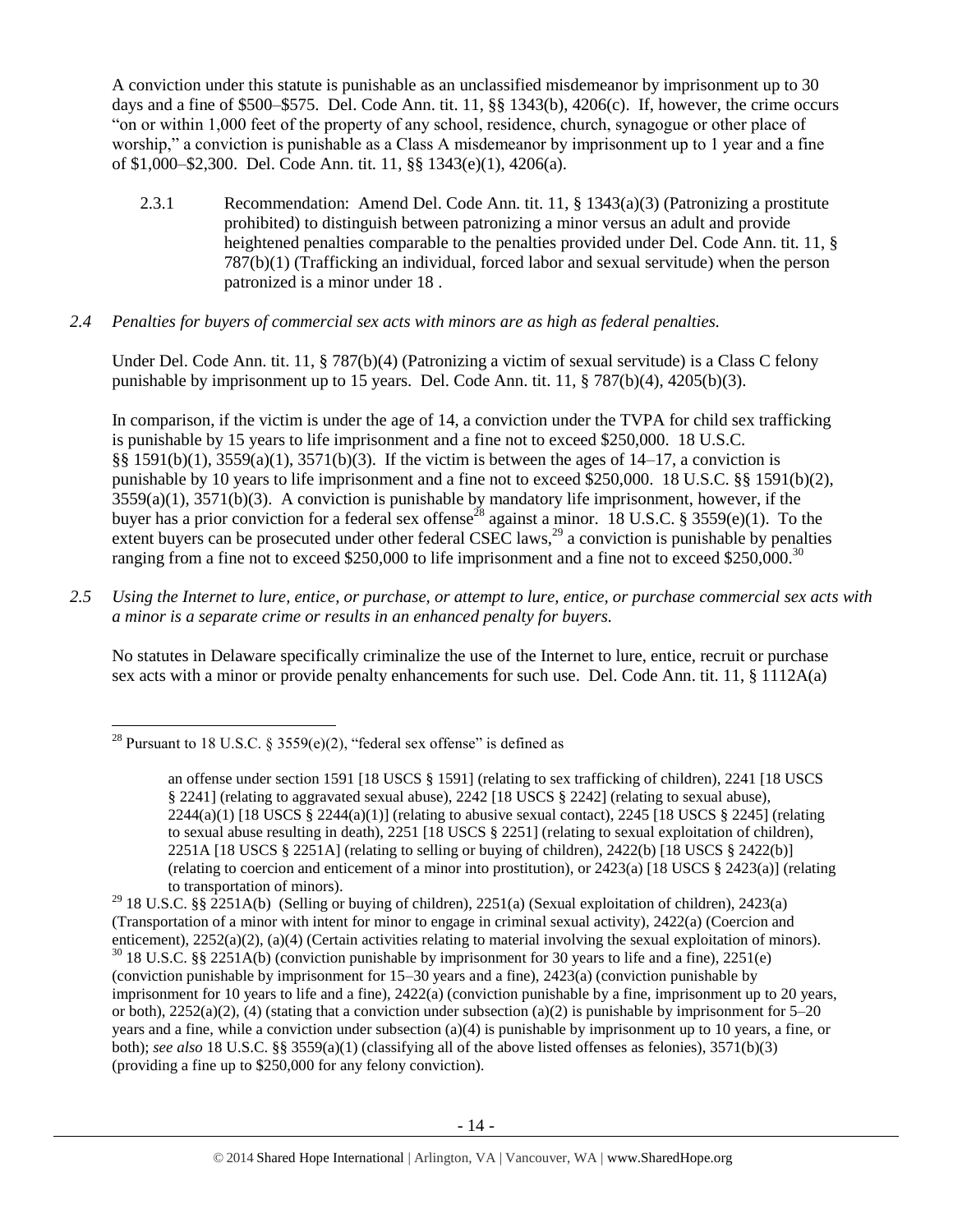(Sexual solicitation of a child), however, may reach the conduct of buyers who seek to purchase sex acts with minors through the Internet. Del. Code Ann. tit. 11, § 1112A(a) states,

A person is guilty of sexual solicitation of a child if the person, being 18 years of age or older, intentionally or knowingly:

(1) Solicits, requests, commands, importunes or otherwise attempts to cause any child who has not yet reached that child's eighteenth birthday to engage in a prohibited sexual act; or (2) Solicits, requests, commands, importunes or otherwise attempts to cause any child who has not yet reached that child's sixteenth birthday to meet with such person or any other person for the purpose of engaging in a prohibited sexual act; or

(3) Compiles, enters, accesses, transmits, receives, exchanges, disseminates, stores, makes, prints, reproduces or otherwise possesses by any means, including by means of computer, any notice, statement, document, advertisement, file or data containing the name, telephone number, address, e-mail address, school address or location, physical characteristics or other descriptive or identifying information pertaining to any child who has not yet reached that child's sixteenth birthday for the purpose of facilitating, encouraging, offering or soliciting a prohibited sexual act involving such child and such person or any other person.

## *2.6 No age mistake defense is permitted for a buyer of commercial sex acts with any minor under 18.*

A mistake of age defense is expressly prohibited for buyers charged under Del. Code Ann. tit. 11, § 787(b)(4) (Patronizing a victim of sexual servitude) which states in part, "It is not a defense in a prosecution when the victim of sexual servitude is a minor that . . . the defendant believed the minor was an adult."<sup>31</sup>

Del. Code Ann. tit. 11, § 454 (Knowledge of victim's age) eliminates a defendant's ability to assert a mistake of age defense in most prosecutions where age is an element of the offense. Specifically, Del. Code Ann. tit. 11, § 454 states,

Notwithstanding any provision of law to the contrary, it is no defense for an offense or sentencing provision defined in [Del. Code Ann. Title 11] . . . which has as an element of such offense . . . the age of the victim that the accused did not know the age of the victim or reasonably believed the person to be of an age which would not meet the element of such offense . . . unless the statute defining such offense . . . or a statute directly related thereto expressly provides that knowledge of the victim's age is an element of the offense or that lack of such knowledge is a defense.

Del. Code Ann. tit. 11, § 762(a) (Provisions generally applicable to sexual offenses) eliminates the mistake of age defense in sexual offense cases. It provides, "Whenever in the definition of a sexual offense,<sup>32</sup> the criminality of conduct or the degree of the offense depends on whether the person has reached that person's sixteenth birthday, it is no defense that the actor did not know the person's age, or

 $\overline{a}$ 

<sup>&</sup>lt;sup>31</sup> Notably, the offense of patronizing a victim of sexual servitude under Del. Code Ann. tit. 11, § 787(b)(4) (Patronizing a victim of sexual servitude) requires proof that the buyer had knowledge of third party control over the minor. By expressly requiring proof that a buyer "knows that the other person is a victim of sexual servitude," the patronizing offense requires proof of the buyer's knowledge of the essential elements of the predicate offense of sexual servitude under Del. Code Ann. tit. 11, § 787(b)(3) (Sexual servitude) which requires that the minor victim was under the control of a trafficker who "maintain[ed] or ma[de] available [the] minor for the purpose of engaging in commercial sexual activity."

 $32$  Del. Code Ann. tit. 11 § 761(h) (Definitions generally applicable to sexual offenses) defines "sexual offense" as "any offense defined by §§ 763[Sexual harassment]–780[Female genital mutilation] and §§ 1108 [Sexual exploitation of a child<sup>-1112</sup>A [Sexual solicitation of a child], 1352(2) [Promoting prostitution in the second degree], and 1353(2) [Promoting prostitution in the first degree] of this title."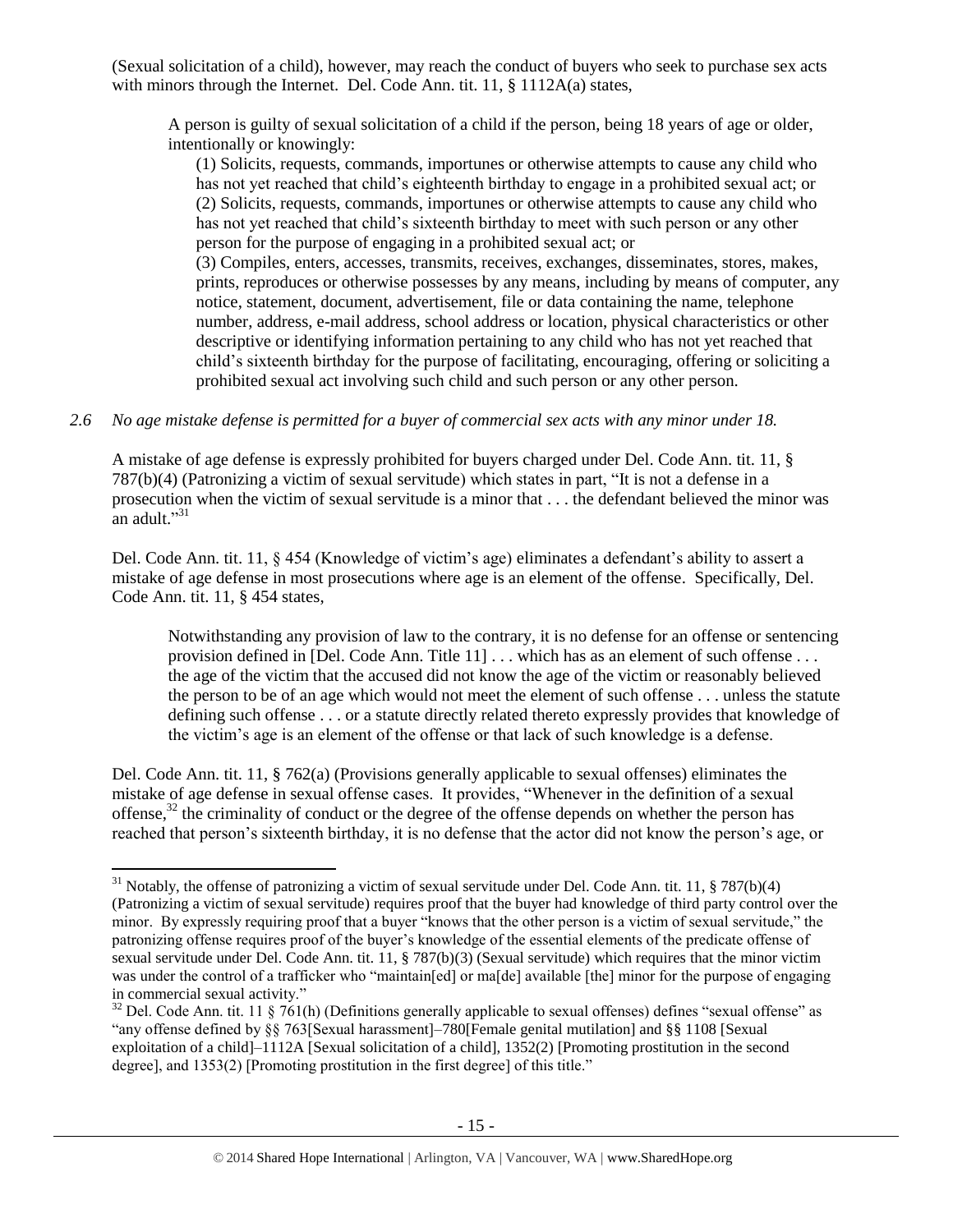that the actor reasonably believed that the person had reached that person's sixteenth birthday." Pursuant to Del. Code Ann. tit. 11 § 777(a) (Dangerous crime against a child), however, "For purposes of this section only, and Sec. 762(a) of this title to the contrary notwithstanding, the defendant may use as an affirmative defense that the defendant believed that the victim of the crime was over the age of 16 years of age." Del. Code Ann. tit. 11 § 777(a) defines a "dangerous crime against a child" to include "any criminal sexual conduct against a minor under the age of 14 years as defined in . . . §§ 1108–1112A<sup>33</sup> of this title."

*2.7 Base penalties for buying sex acts with a minor under 18 are sufficiently high and not reduced for older minors.*

A buyer may be prosecuted under Del. Code Ann. tit. 11,  $\S 787(b)(4)^{34}$  (Patronizing a victim of sexual servitude) for any offense involving a minor under 18. The penalty for an offense regardless of the minor's age is a Class C felony punishable by imprisonment up to 15 years. Del. Code Ann. tit. 11, § 787(b)(4), 4205(b)(3).

*2.8 Financial penalties for buyers of commercial sex acts with minors are sufficiently high to make it difficult for buyers to hide the crime.* 

Del. Code Ann. tit. 11, § 4205(k) (Sentence for felonies) provides, "In addition to the [felony] penalties set forth above, the court may impose such fines and penalties as it deems appropriate." Therefore, any buyer convicted of a felony trafficking, CSEC or sexual offense is subject to an indeterminate discretionary fine.<sup>35</sup>

<span id="page-15-0"></span>Buyers convicted of Del. Code Ann. tit. 11, § 787(b)(4) (Patronizing a victim of sexual servitude) do not face mandatory asset forfeiture under Del. Code Ann. tit. 11, § 787(e) (Trafficking an individual, forced labor and sexual servitude).<sup>36</sup> However, under Del. Code Ann. tit. 11, § 1343 (Patronizing a prostitute prohibited), a convicted buyer is subject to vehicle seizure if the vehicle was used in the commission of patronizing a prostitute or the buyer has a prior conviction under Del. Code Ann. tit. 11, § 1343 within the last 5 years. Del. Code Ann. tit. 11, § 1343(c), (d).

 $\overline{\phantom{a}}$ 

 $33$  Offenses contained within Del. Code Ann. tit. 11 §§ 1108–1112A include: sexual exploitation of a child, dealing in child pornography, possession of child pornography and sexual solicitation of a child.

<sup>34</sup> *See supra* note [2.](#page-0-0)

<sup>&</sup>lt;sup>35</sup> Additional financial penalties applicable to all crimes are provided under Del. Code tit. 11, § 9016 (Penalty assessment) and § 9018 (Compensating fine). Del. Code tit. 11, § 9016(a) provides, "In addition to, and at the same time as, any fine is assessed to any criminal defendant or any child adjudicated delinquent, there shall be levied an additional penalty of 18 percent of every fine, penalty and forfeiture imposed and collected by the courts for crimes or offenses as defined in Sec. 233 of this title. Where multiple offenses are involved, the penalty assessment shall be based upon the total fine for all offenses." Del. Code tit. 11, § 9018 provides in part, "In any court of the State upon the conviction of any person or the adjudication of delinquency of any child for a crime resulting in the personal injury or death of another person, the court may, in addition to any other penalty, order such person to pay a compensating fine, in lieu of, but greater than, the penalty set forth in Sec. 9016 of this title. The amount of such fine shall be in the discretion of the court and shall be commensurate with the malice shown and the injury done to the victim." Both the penalty under Del. Code tit. 11, § 9016(a) and the compensating fine under Del. Code tit. 11, § 9018 are to be paid into the Crime Victims' Compensation Fund. Del. Code tit. 11, §§ 9016(b), 9018.

 $36$  Del. Code Ann. tit. 11, § 787(e) provides that "the court shall order a person convicted of an offense under paragraphs (b)(1)-(3) of this section to forfeit any interest in real or personal property that was used or intended to be used to commit or facilitate the commission of the offense," however buyers may only be charged under subsection (b)(4) of § 787.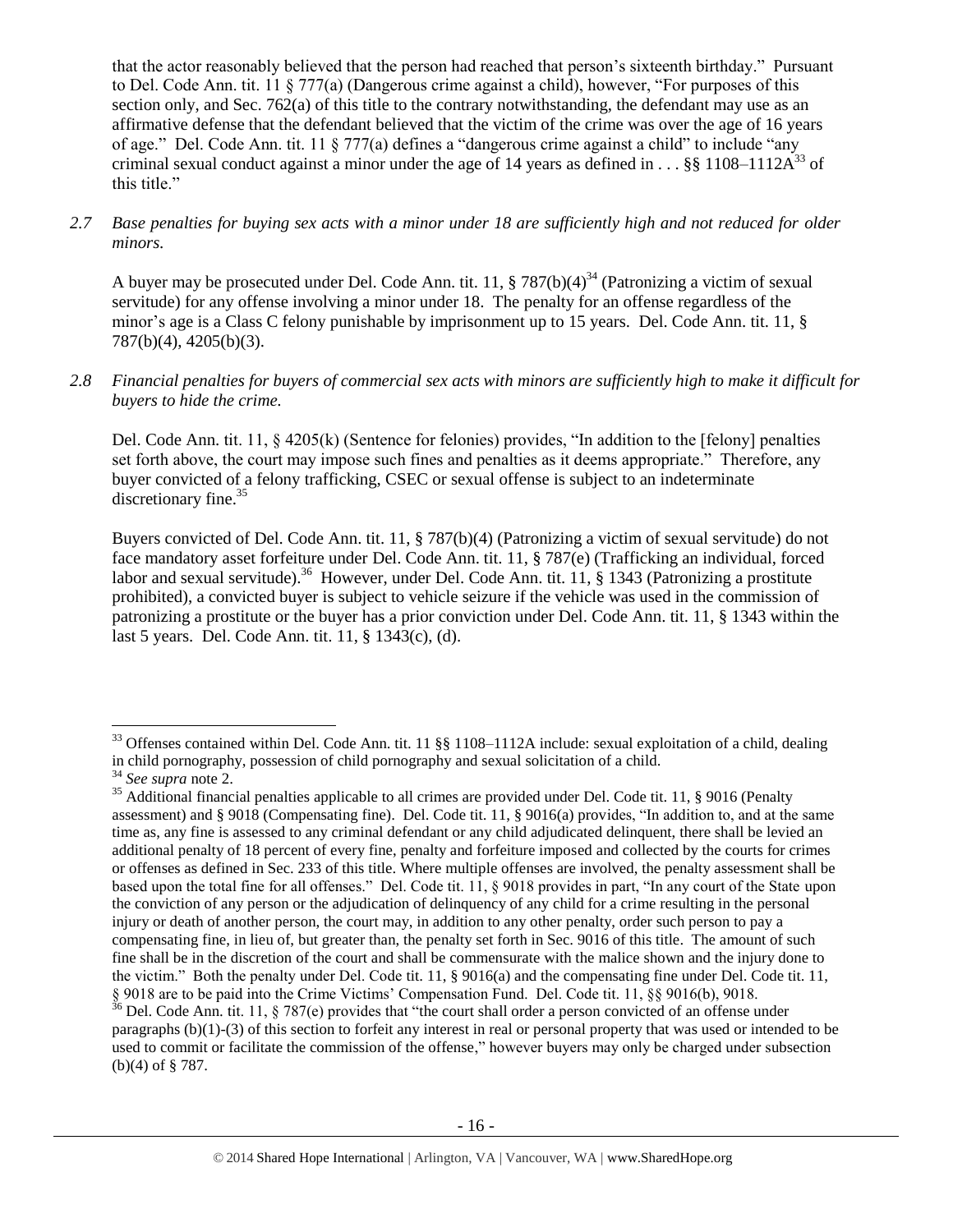Buyers convicted of Del. Code Ann. tit. 11, § 787(b)(4) (Patronizing a victim of sexual servitude) face mandatory restitution under Del. Code Ann. tit. 11, § 787(d)<sup>37</sup> (Trafficking an individual, forced labor and sexual servitude) which states,

(1) In addition to any other amount of loss identified, the court shall order restitution, including the greater of:

a. The gross income or value to the defendant of the victim's labor or services; or b. The value of the victim's labor as guaranteed under the minimum wage and overtime provisions of the Fair Labor Standards Act (FLSA) [29 U.S.C. § 201 et seq.] or of Title 19, whichever is greater.

(2) The court shall order restitution under paragraph (d) even if the victim is unavailable to accept payment of restitution.

(3) If the victim is unavailable for 5 years from the date of the restitution order, the restitution ordered under this paragraph (d) must be paid to the Victim Compensation Fund established under Section 9016 of this Title.

### *2.9 Buying and possessing child pornography carries penalties as high as similar federal offenses.*

Delaware law prohibits both possessing and purchasing of child pornography. Del. Code Ann. tit. 11, § 1111 (Possession of child pornography) states,

A person is guilty of possession of child pornography when:

(1) the person knowingly possesses any visual depiction of a child engaging in a prohibited sexual act or in the simulation of such an act; or

(2) the person knowingly possesses any visual depiction which has been created, adapted, modified or edited so as to appear that a child is engaging in a prohibited sexual act or in the simulation of such an act.

. . . .

A conviction under this statute is punishable as a Class F felony by imprisonment up to 3 years. Del. Code Ann. tit. 11, §§ 1111, 4205(b)(6). Del. Code Ann. tit. 11, § 1109(4) (Dealing in child pornography) may also cover possessing and buying child pornography to the extent it prohibits the conduct of a person who "intentionally . . . accesses . . . receives, exchanges . . . stores . . . prints, reproduces or otherwise possesses any photograph, image, file, data or other visual depiction of a child engaging in a prohibited sexual act or in the simulation of such an act." A conviction under Del. Code Ann. tit. 11, § 1109 is punishable as a Class B felony by imprisonment for 2–25 years. Del. Code Ann. tit. 11, §§ 1109, 4205(b)(2). If the victim is under the age of 14 and the offender is either 18 years of age or older or tried as an adult, however, a conviction is designated a "dangerous crime against a child" under Del. Code Ann. tit. 11, § 777(a) (Dangerous crime against a child, definitions, sentences). A first conviction for a "dangerous crime against a child" is punishable as a Class B felony by imprisonment for 2–25 years, while subsequent convictions are punishable by mandatory imprisonment for life. Del. Code Ann. tit. 11, § 777(b). Subsequently, a defendant sentenced "pursuant to this section shall not be eligible for suspension of sentence, probation, pardon or release from confinement on any basis until the sentence imposed by the Court has been served." Del. Code Ann. tit. 11 § 777(c). Additionally, under Del. Code Ann. tit. 11, § 4205A(a) (Additional penalty for serious sex offenders or pedophile offenders), a conviction under Del. Code Ann. tit. 11, § 777 is punishable by imprisonment for 25 years to life, if, among other things, the victim is under the age of 14.

 $\overline{\phantom{a}}$ <sup>37</sup> *See supra* note [2.](#page-0-0)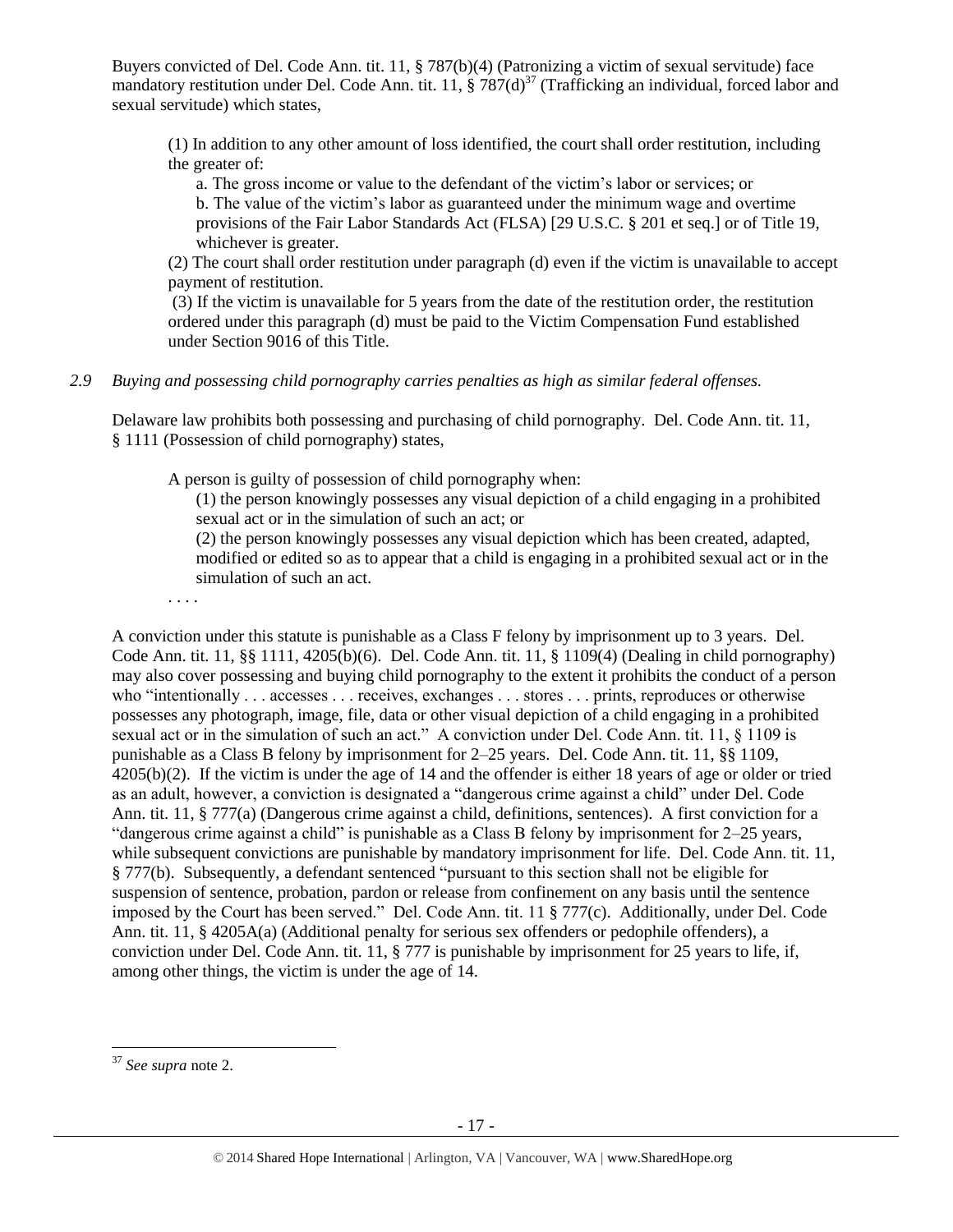In comparison, a federal conviction for possession of child pornography<sup>38</sup> is generally punishable by imprisonment for 5–20 years and a fine not to exceed \$250,000.<sup>39</sup> Subsequent convictions, however, are punishable by imprisonment up to 40 years and a fine not to exceed \$250,000.<sup>40</sup>

2.9.1 Recommendation: Amend Del. Code Ann. tit. 11, § 1111 (Possession of child pornography) to make the penalty under this provision comparable to the penalty under Del. Code Ann. tit. 11, § 1109 (Dealing in child pornography) and comparable to federal penalties.

### *2.10 Convicted buyers of commercial sex acts with minors and child pornography are required to register as sex offenders.*

<span id="page-17-0"></span>Pursuant to Del. Code Ann. tit. 11, § 4120(b)(1) (Registration of sex offenders), "Any sex offender who is released, discharged or paroled from any Level IV or Level V facility or other custodial institution after that sex offender has completed a sentence imposed following a conviction for any offense specified in § 4121(a)(4) of this title shall be required to register as a sex offender." Del. Code Ann. tit. 11,  $§$  4121(a)(4)(a)<sup>41</sup> (Community notification of sex offenders on probation, parole, conditional release or release from confinement) defines "sex offender" to include any person convicted of "any of the offenses specified in §§ 765 through 780, § 787(b)(3), § 787(b)(4), § 1100, §§ 1108 through 1112A, § 1335(a)(6), § 1335(a)(7), § 1352(2), § 1353(2) or § 1361(b) of this title, or of any attempt or conspiracy to commit any of the aforementioned offenses." Therefore, a buyer convicted of possession of child pornography under Del. Code Ann. tit. 11, § 1111, dealing in child pornography under Del. Code Ann. tit. 11, § 1109, sexual solicitation of a child under Del. Code Ann. tit. 11, § 1112A, or trafficking of persons under Del. Code Ann. tit. 11, § 787(b)(4) must register as a sex offender. Del. Code Ann. tit. 11, §§ 4120, 4121(a)(4)(a).

 $\overline{\phantom{a}}$ 

<sup>41</sup> Here and elsewhere in this report that Del. Code Ann. tit. 11, § 4121 is quoted or cited, it has been updated to reflect the amendments added by the enactment of House Bill 197. Del. Laws. (2014) (effective June 30, 2014).

 $38\,18$  U.S.C. §§ 2252(a)(2), (a)(4) (Certain activities relating to material involving the sexual exploitation of minors),  $2252A(a)(2)$ –(3) (Certain activities relating to material constituting or containing child pornography), 1466A(a), (b) (Obscene visual representations of the sexual abuse of children).

 $39$  18 U.S.C. §§ 2252(b) (stating that a conviction under subsection (a)(2) is punishable by imprisonment for 5–20 years and a fine, while a conviction under subsection (a)(4) is punishable by imprisonment up to 10 years, a fine, or both),  $2252A(b)(1)$  (a conviction is punishable by imprisonment for 5–20 years and a fine),  $1466A(a)$ , (b) (stating that a conviction under subsection (a) is "subject to the penalties provided in section  $2252A(b)(1)$ ," imprisonment for 5–20 years and a fine, while a conviction under subsection (b) is "subject to the penalties provided in section 2252A(b)(2)," imprisonment up to 10 years, a fine, or both); *see also* 18 U.S.C. §§ 3559(a)(1) (classifying all of the above listed offenses as felonies), 3571(b)(3) (providing a fine up to \$250,000 for any felony conviction).

<sup>&</sup>lt;sup>40</sup> 18 U.S.C. §§ 2252(b) (stating if a person has a prior conviction under subsection (a)(2), or a list of other statutes, a conviction is punishable by a fine and imprisonment for 15–40 years, but if a person has a prior conviction under subsection (a)(4), or a list of other statutes, a conviction is punishable by a fine and imprisonment for  $10-20$  years),  $2252A(b)(1)$  (stating if a person has a prior conviction under subsection (a)(2), (a)(3), or a list of other statutes, a conviction is punishable by a fine and imprisonment for  $15-40$  years),  $1466A(a)$ , (b) (stating that the penalty scheme for section 2252A(b) applies); *see also* 18 U.S.C. §§ 3559(a)(1) (classifying all of the above listed offenses as felonies), 3571(b)(3) (providing a fine up to \$250,000 for any felony conviction).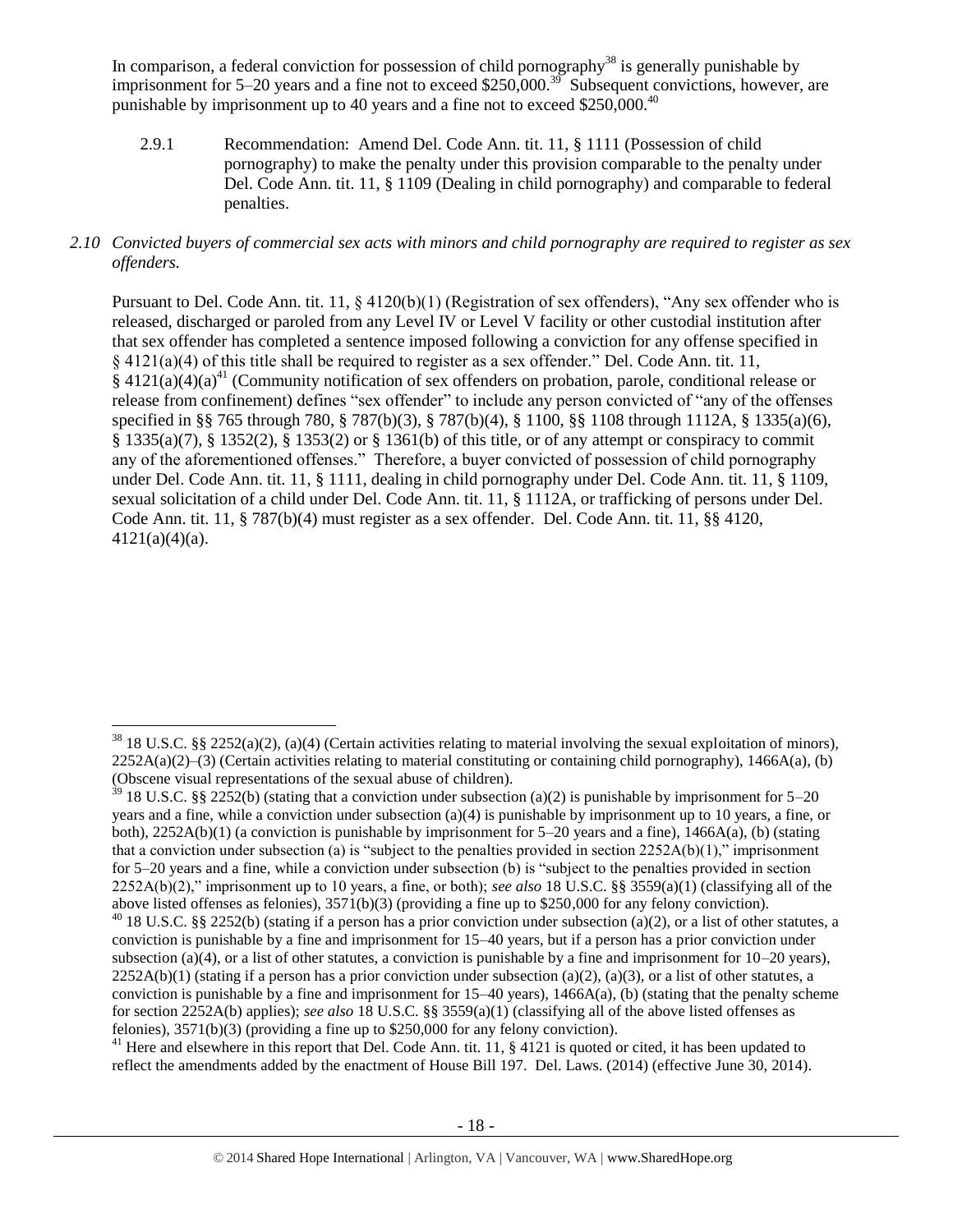#### **FRAMEWORK ISSUE 3: CRIMINAL PROVISIONS FOR TRAFFICKERS**

#### *Legal Components:*

- *3.1 Penalties for trafficking a child for sexual exploitation are as high as federal penalties.*
- *3.2 Creating and distributing child pornography carries penalties as high as similar federal offenses.*
- *3.3 Using the Internet to lure, entice, recruit or sell commercial sex acts with a minor is a separate crime or results in an enhanced penalty for traffickers.*
- *3.4 Financial penalties for traffickers, including asset forfeiture, are sufficiently high.*
- *3.5 Convicted traffickers are required to register as sex offenders.*
- *3.6 Laws relating to termination of parental rights for certain offenses include sex trafficking or commercial sexual exploitation of children (CSEC) offenses in order to remove the children of traffickers from their control and potential exploitation.*

*\_\_\_\_\_\_\_\_\_\_\_\_\_\_\_\_\_\_\_\_\_\_\_\_\_\_\_\_\_\_\_\_\_\_\_\_\_\_\_\_\_\_\_\_\_\_\_\_\_\_\_\_\_\_\_\_\_\_\_\_\_\_\_\_\_\_\_\_\_\_\_\_\_\_\_\_\_\_\_\_\_\_\_\_\_\_\_\_\_\_*

#### *Legal Analysis:*

*3.1 Penalties for trafficking a child for sexual exploitation are as high as federal penalties.* 

Under Del. Code Ann. tit. 11,  $\S 787(b)^{42}$  (Trafficking an individual, forced labor and sexual servitude),  $43$  a sexual servitude offense, or forced labor offense involving commercial sexual activity, against a minor is a Class B felony punishable by imprisonment for 2–25 years. Del. Code Ann. tit. 11, §§ 787(b)(3)(b), 4205(b)(2). If aggravating circumstances were involved, including force or recruitment of the victim from a shelter, a conviction under § 787(b) is punishable as a Class A felony by imprisonment for 15 years to life. $44$ 

A trafficker may also be convicted under Del. Code Ann. tit. 11, § 1108 (Sexual exploitation of a child).<sup>45</sup> A first conviction under this statute is punishable as a Class B felony by imprisonment for 2–25 years, while a subsequent conviction is punishable by life imprisonment. Del. Code Ann. tit. 11, §§ 1108, 4205(b)(2), 1110. However, if the victim is under the age of 14 and the offender is either 18 years of age or older or tried as an adult, a conviction is designated a "dangerous crime against a child" under Del. Code Ann. tit. 11, § 777(a) (Dangerous crime against a child, definitions, sentences). A first conviction for a "dangerous crime against a child" is punishable as a Class B felony by imprisonment for 2–25 years, while subsequent convictions are punishable by mandatory imprisonment for life. Del. Code Ann. tit. 11, § 777(b). Subsequently, a defendant sentenced "pursuant to this section shall not be eligible for suspension of sentence, probation, pardon or release from confinement on any basis until the sentence imposed by the Court has been served." Del. Code Ann. tit. 11 § 777(c). Additionally, under Del. Code Ann. tit. 11, § 4205A(a) (Additional penalty for serious sex offenders or pedophile offenders), a conviction under Del. Code Ann. tit. 11, § 777 is punishable by imprisonment for 25 years to life, if, among other things, the victim is under the age of 14.

Traffickers may also be convicted under Del. Code Ann. tit. 11, § 1352 (Promoting prostitution in the second degree).<sup>46</sup> A conviction under this statute is punishable as a Class E felony by imprisonment up to 5 years. Del. Code Ann. tit. 11, §§ 1352, 4205(b)(5). Additionally, a trafficker convicted under Del.

l

<sup>42</sup> *See supra* note [2.](#page-0-0)

<sup>&</sup>lt;sup>43</sup> See supra Section 1.1 for the substantive provisions of Del. Code Ann. tit. 11, § 787(b).

<sup>44</sup> *See supra* note [6.](#page-2-0)

<sup>45</sup> *See supra* Section 1.2 for the substantive provisions of Del. Code Ann. tit. 11, § 1108.

<sup>46</sup> *See supra* Section 1.2 for the substantive provisions of Del. Code Ann. tit. 11, § 1352.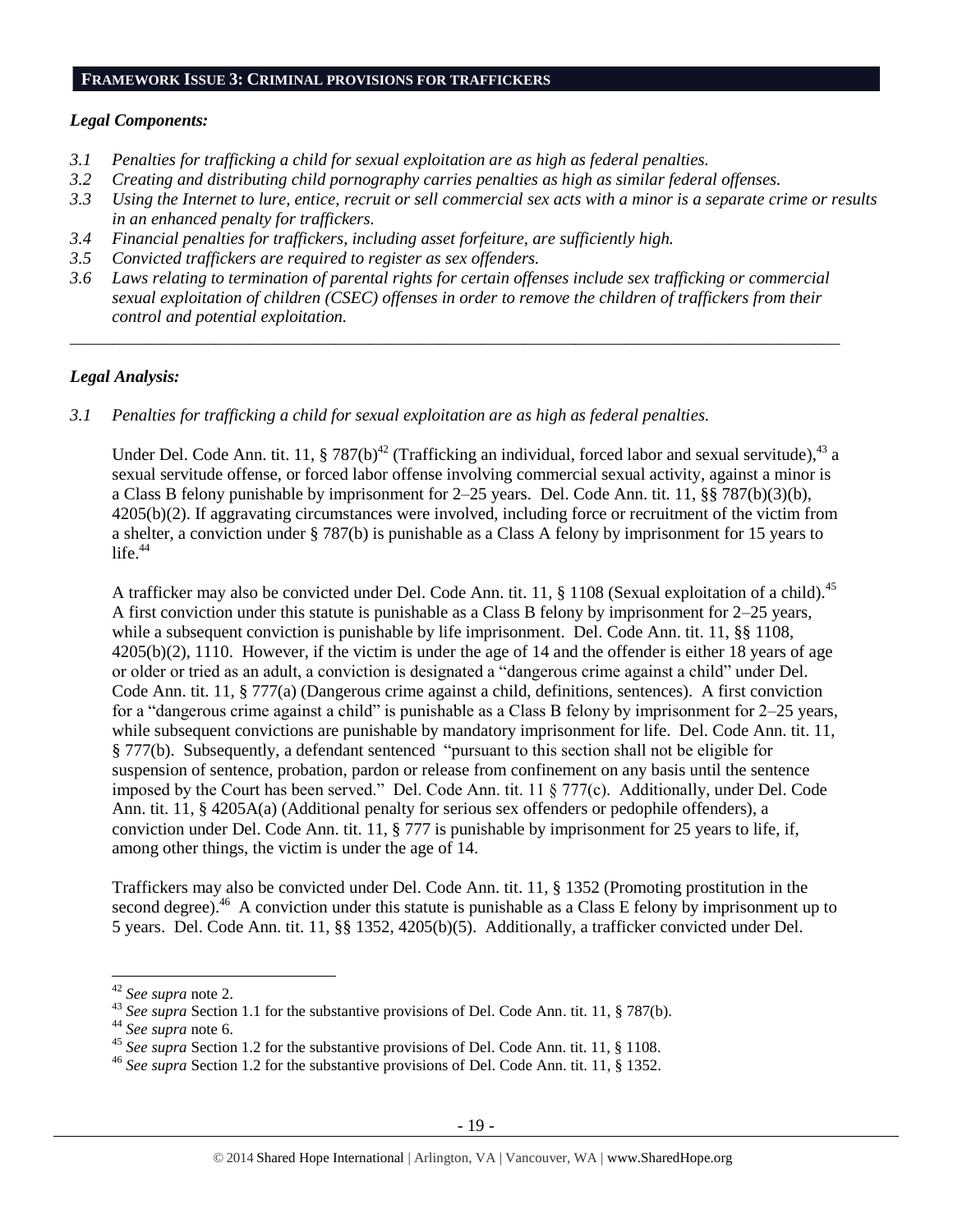Code Ann. tit. 11, § 1353 (Promoting prostitution in the first degree)<sup>47</sup> is guilty of a Class C felony punishable by imprisonment up to 15 years. Del. Code Ann. tit. 11, §§ 1353, 4205(b)(3).

Additionally, a trafficker may be convicted under Del. Code Ann. tit. 11,  $\S$  1100 (Dealing in children)<sup>48</sup> which states in part, "A person is guilty of dealing in a child if the person intentionally or knowingly trades, barters, buys or negotiates to trade, barter, buy or sell a child under the age of 18 . . . ." A conviction under this statute is punishable as a Class E felony by imprisonment up to 5 years. Del. Code Ann. tit. 11, §§ 1100, 4205(b)(5).

In comparison, if the victim is under the age of 14, a conviction under the Trafficking Victims Protection Act (TVPA) for child sex trafficking is punishable by 15 years to life imprisonment and a fine not to exceed \$250,000. 18 U.S.C. §§ 1591(b)(1), 3559(a)(1), 3571(b)(3). If the victim is between the ages of 14–17, a conviction is punishable by 10 years to life imprisonment and a fine not to exceed \$250,000. 18 U.S.C. §§ 1591(b)(2), 3559(a)(1), 3571(b)(3). A conviction is punishable by mandatory life imprisonment, however, if the trafficker has a prior conviction for a federal sex offense<sup>49</sup> against a minor.

## *3.2 Creating and distributing child pornography carries penalties as high as similar federal offenses.*

Delaware penalizes both the creation and distribution of child pornography. Del. Code Ann. tit. 11, § 1108(1)–(4) (Sexual exploitation of a child) states,

A person is guilty of sexual exploitation of a child when:

(1) The person knowingly, photographs or films a child engaging in a prohibited sexual act or in the simulation of such an act, or otherwise knowingly creates a visual depiction of a child engaging in a prohibited sexual act or in the simulation of such an act; or (2) The person knowingly, finances or produces any motion picture, video or other visual depiction of a child engaging in a prohibited sexual act or in the simulation of such an act; or (3) The person knowingly publishes or makes available for public distribution or sale by any means, including but not limited to computer, any book, magazine, periodical, pamphlet, photograph, Internet site or web page which depicts a child engaging in a prohibited sexual act or in the simulation of such an act, or knowingly publishes or makes available for public distribution or sale by any means, including computer, any other visual depiction of a child engaging in a prohibited sexual act or in the simulation of such an act; or (4) The person permits, causes, promotes, facilitates, finances, produces or otherwise advances an exhibition, display or performances of a child engaging in a prohibited sexual act or the simulation of such an act.

. . . .

A first conviction under this statute is punishable as a Class B felony by imprisonment for 2–25 years, while a subsequent conviction is punishable by life imprisonment. Del. Code Ann. tit. 11, §§ 1108, 4205(b)(2), 1110. However, if the victim is under the age of 14 and the offender is either 18 years of age or older or tried as an adult, a conviction is designated a "dangerous crime against a child" under Del. Code Ann. tit. 11, § 777(a) (Dangerous crime against a child, definitions, sentences). A first conviction for a "dangerous crime against a child" is punishable as a Class B felony by imprisonment for 2–25 years, while subsequent convictions are punishable by mandatory imprisonment for life. Del. Code Ann. tit. 11, § 777(b). Subsequently, a defendant sentenced "pursuant to this section shall not be eligible for suspension of sentence, probation, pardon or release from confinement on any basis until the sentence

l

<sup>47</sup> *See supra* Section 1.2 for the substantive provisions of Del. Code Ann. tit. 11, § 1353.

<sup>48</sup> *See supra* Section 1.2 for the substantive provisions of Del. Code Ann. tit. 11, § 1100.

<sup>49</sup> *See supra* note [28.](#page-13-0)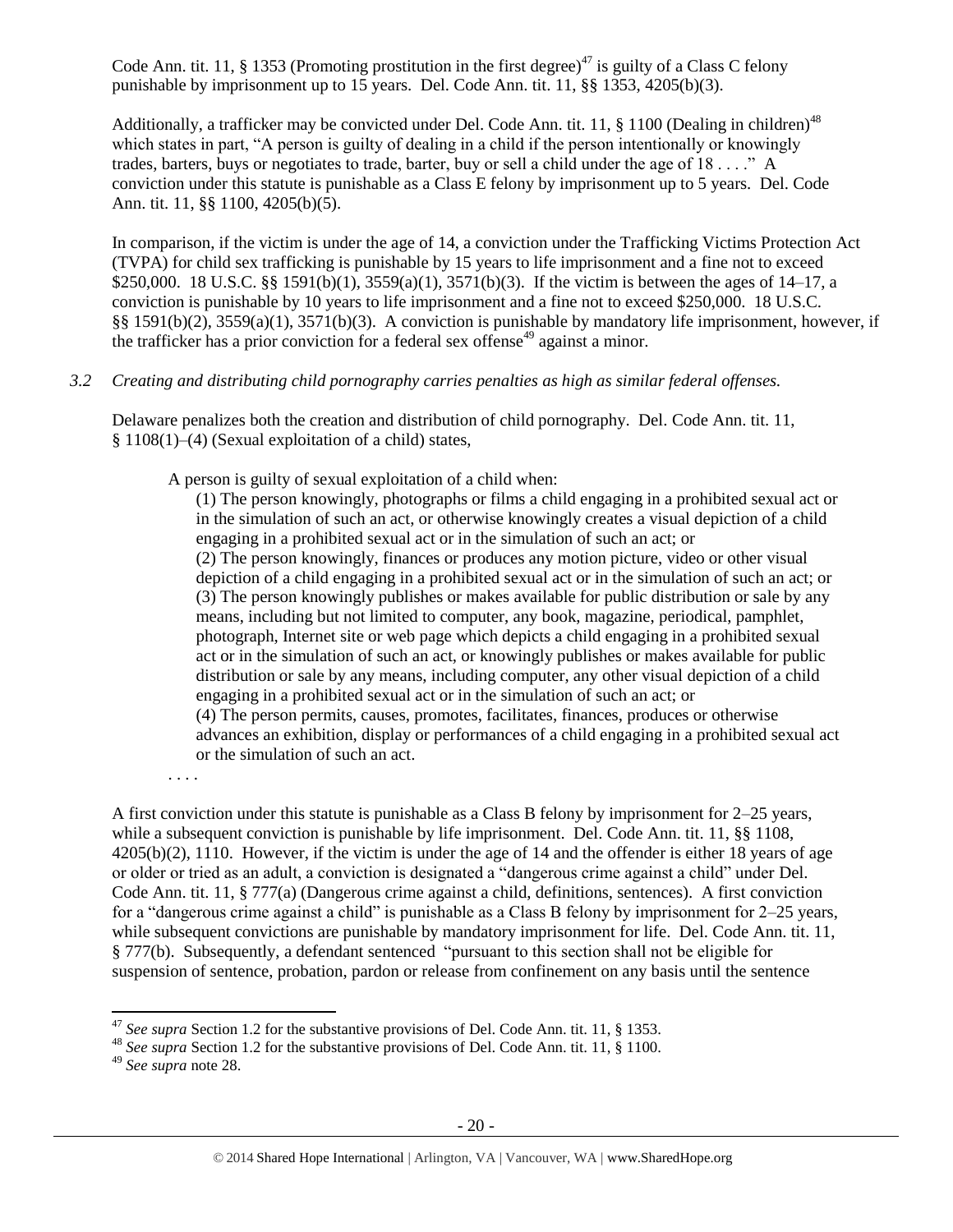imposed by the Court has been served." Del. Code Ann. tit. 11 § 777(c). Additionally, under Del. Code Ann. tit. 11, § 4205A(a) (Additional penalty for serious sex offenders or pedophile offenders), a conviction under Del. Code Ann. tit. 11, § 777 is punishable by imprisonment for 25 years to life, if, among other things, the victim is under the age of 14.

In comparison, if the victim is under the age of 14, a conviction under the TVPA for child sex trafficking is punishable by 15 years to life imprisonment and a fine not to exceed \$250,000. 18 U.S.C. §§ 1591(b)(1),  $3559(a)(1)$ ,  $3571(b)(3)$ . If the victim is between the ages of  $14-17$ , a conviction is punishable by 10 years to life imprisonment and a fine not to exceed \$250,000. 18 U.S.C. §§ 1591(b)(2), 3559(a)(1), 3571(b)(3). A conviction is punishable by mandatory life imprisonment, however, if the trafficker has a prior conviction for a federal sex offense<sup>50</sup> against a minor. Additionally, a federal conviction for distribution of child pornography<sup>51</sup> is generally punishable by imprisonment for  $5-20$  years and a fine not to exceed \$250,000.<sup>52</sup> Subsequent convictions, however, are punishable by imprisonment up to 40 years and a fine not to exceed \$250,000.<sup>53</sup>

*3.3 Using the Internet to lure, entice, recruit or sell commercial sex acts with a minor is a separate crime or results in an enhanced penalty for traffickers.*

No statutes in Delaware specifically prohibit the use of the Internet to lure, entice, recruit or purchase sex acts with a minor or provide penalty enhancements for such use. Del. Code Ann. tit. 11, § 1112A(a) (Sexual solicitation of a child) may, however, implicate buyers who seek to purchase sex acts with minors through the Internet by providing,

A person is guilty of sexual solicitation of a child if the person, being 18 years of age or older, intentionally or knowingly:

. . . .

(3) Compiles, enters, accesses, transmits, receives, exchanges, disseminates, stores, makes, prints, reproduces or otherwise possesses by any means, including by means of computer, any notice, statement, document, advertisement, file or data containing the name, telephone number, address, e-mail address, school address or location, physical characteristics or other descriptive or identifying information pertaining to any child who has not yet reached that child's sixteenth birthday for the purpose of facilitating, encouraging, offering or soliciting a prohibited sexual act involving such child and such person or any other person.

 $\overline{a}$ 

<sup>50</sup> *See supra* note [28.](#page-13-0)

 $51$  18 U.S.C. §§ 2252(a)(1), (a)(2), (a)(3) (Certain activities relating to material involving the sexual exploitation of minors),  $2252A(a)(2)$ , (a)(3) (Certain activities relating to material constituting or containing child pornography), 1466A(a) (Obscene visual representations of the sexual abuse of children).

<sup>&</sup>lt;sup>52</sup> 18 U.S.C. §§ 2252(b) (stating that a conviction under subsection (a)(1), (a)(2), or (a)(3) is punishable by imprisonment for 5–20 years and a fine), 2252A(b)(1) (a conviction is punishable by imprisonment for 5–20 years and a fine), 1466A(a), (b) (stating that a conviction under subsection (a) is "subject to the penalties provided in section 2252A(b)(1)," imprisonment for 5–20 years and a fine, while a conviction under subsection (b) is "subject to the penalties provided in section 2252A(b)(2)," imprisonment up to 10 years, a fine, or both); *see also* 18 U.S.C. §§ 3559(a)(1) (classifying all of the above listed offenses as felonies),  $3571(b)(3)$  (providing a fine up to \$250,000 for any felony conviction).

<sup>&</sup>lt;sup>53</sup> 18 U.S.C. §§ 2252(b) (stating if a person has a prior conviction under subsection (a)(1), (a)(2), or (a)(3) or a list of other statutes, a conviction is punishable by a fine and imprisonment for 15–40 years), 2252A(b)(1) (stating if a person has a prior conviction under subsection (a)(2), (a)(3), or a list of other statutes, a conviction is punishable by a fine and imprisonment for  $15-40$  years),  $1466A(a)$ , (b) (stating that the penalty scheme for section  $2252A(b)$ applies); *see also* 18 U.S.C. §§ 3559(a)(1) (classifying all of the above listed offenses as felonies), 3571(b)(3) (providing a fine up to \$250,000 for any felony conviction).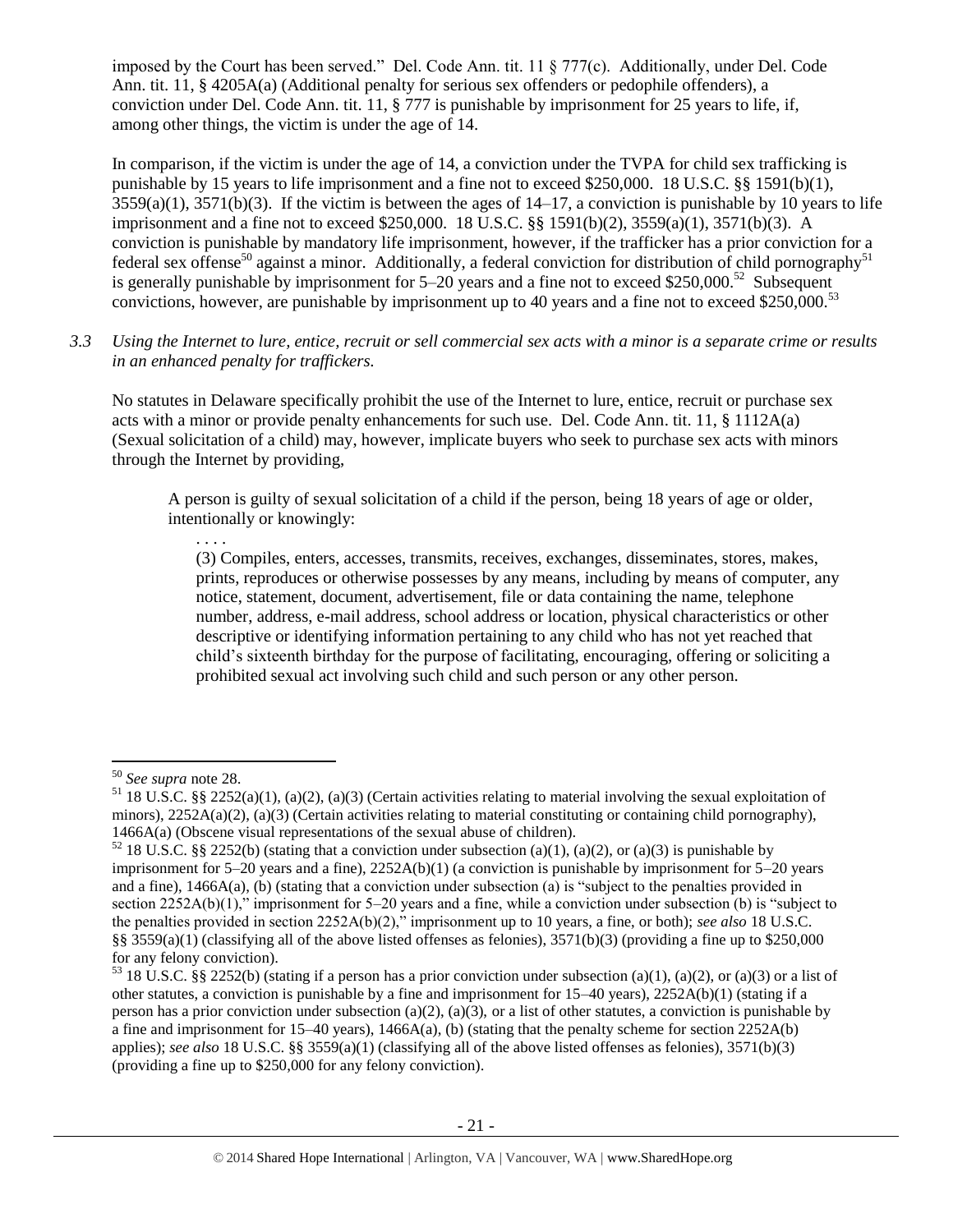## *3.4 Financial penalties for traffickers, including asset forfeiture, are sufficiently high.*

Del. Code Ann. tit. 11, § 4205(k) (Sentence for felonies) provides, "In addition to the [felony] penalties set forth above, the court may impose such fines and penalties as it deems appropriate." Therefore, any trafficker convicted under Del. Code Ann. tit. 11, § 787<sup>54</sup> (Trafficking an individual, forced labor and sexual servitude) or any other felony CSEC or sexual offense is subject to an indeterminate discretionary fine. $55$ 

Additionally, a trafficker convicted under Del. Code Ann. tit. 11, § 787(b)(1) is subject to mandatory restitution. Del. Code Ann. tit. 11, § 787(d) states,

(1) Restitution is mandatory under this section.—In addition to any other amount of loss identified, the court shall order restitution, including the greater of:

a. The gross income or value to the defendant of the victim's labor or services; or b. The value of the victim's labor as guaranteed under the minimum wage and overtime provisions of the Fair Labor Standards Act (FLSA) [29 U.S.C. § 201 et seq.] or of Title 19, whichever is greater.

(2) The Court shall order restitution under paragraph (d) even if the victim is unavailable to accept payment of restitution.

Lastly, traffickers are subject to asset forfeiture if convicted under Del. Code Ann. tit. 11, § 787(b)(1–3). Del. Code Ann. tit. 11, § 787(e)(1) states that

> On motion, the court shall order a person convicted of an offense under subsection  $(b)(1)-(3)$ [Trafficking of an individual, forced labor and sexual servitude] of this section to forfeit any interest in real or personal property that was used or intended to be used to commit or facilitate the commission of the offense or that constitutes or derives from proceeds that the person obtained, directly or indirectly, as a result of the offense.

#### *3.5 Convicted traffickers are required to register as sex offenders.*

Pursuant to Del. Code Ann. tit. 11,  $\S$  4120(b)(1) (Registration of sex offenders), "Any sex offender who is released, discharged or paroled from any Level IV or Level V facility or other custodial institution after that sex offender has completed a sentence imposed following a conviction for any offense specified in § 4121(a)(4) of this title shall be required to register as a sex offender." Del. Code Ann. tit. 11, §  $4121(a)(4)(a)^{56}$  (Community notification of sex offenders on probation, parole, conditional release or release from confinement) defines "sex offender" to include any person convicted of "any of the offenses specified in §§ 765 through 780, § 787(b)(2), § 1100, §§ 1108 through 1112A, § 1335(a)(6), § 1335(a)(7), § 1352(2), § 1353(2) or § 1361(b) of this title, or of any attempt or conspiracy to commit any of the aforementioned offenses." Therefore, a trafficker convicted under Del. Code Ann. tit. 11,  $\S 787(b)(1)^{57}$ (Trafficking an individual, forced labor and sexual servitude), § 1352(2) (Promoting prostitution in the second degree), § 1108 (Sexual exploitation of a child), § 1109 (Dealing in child pornography), § 1100 (Dealing in children), or § 1112A (Sexual solicitation of a child) must register as a sex offender.

l

<sup>54</sup> *See supra* note [2.](#page-0-0)

<sup>&</sup>lt;sup>55</sup> See supra note [35](#page-15-0) for discussion of additional financial penalties applicable to all crimes provided under Del. Code tit. 11, § 9016 (Penalty assessment) and § 9018 (Compensating fine).

<sup>56</sup> *See supra* note [41.](#page-17-0)

<sup>57</sup> *See supra* note [2.](#page-0-0)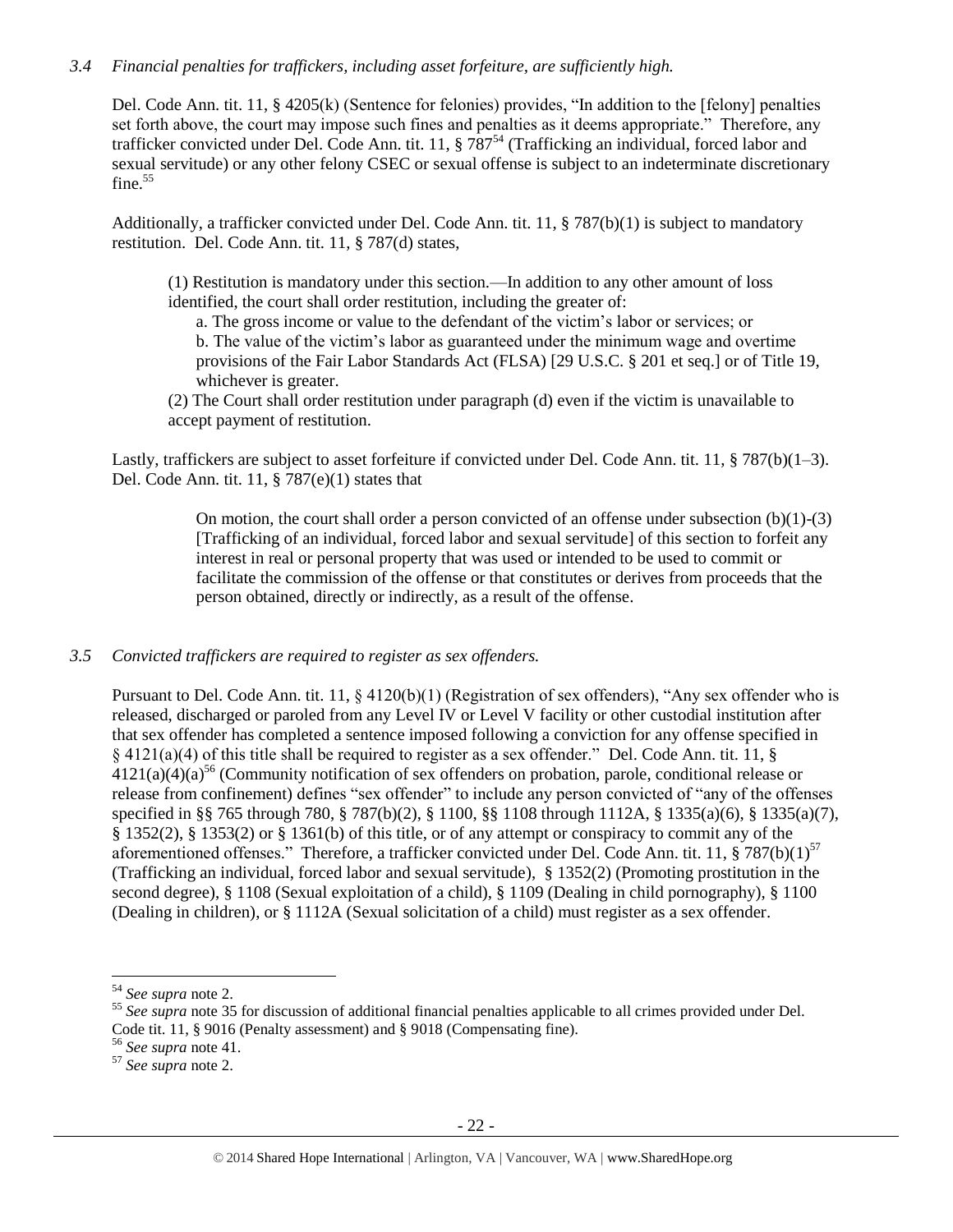*3.6 Laws relating to termination of parental rights for certain offenses include sex trafficking or commercial sexual exploitation of children (CSEC) offenses in order to remove the children of traffickers from their control and potential exploitation.* 

Convicted traffickers are subject to termination of parental rights under Del. Code Ann. tit. 13, § 1103(a) (Grounds for termination of parental rights) which provides,

(a) The procedure for termination of parental rights . . . may be initiated whenever it appears to be in the child's best interest and that 1 or more of the following grounds exist:

(4) The respondent has been found by a court of competent jurisdiction to have:

a. Committed a felony level offense against the person, as described within subchapter II of Chapter 5 of Title 11,<sup>58</sup> [which includes Del. Code Ann. tit. 11,  $\S 787(b)(1)^{59}$ (Trafficking an individual, forced labor and sexual servitude),] in which the victim was a child; or

b. Aided or abetted, attempted, conspired or solicited to commit an offense set forth in paragraph (a)(4)a. of this section; or

c. Committed or attempted to commit the offense of Dealing in Children, as set forth in § 1100 of Title 11; ord. Committed the felony level offense of endangering the welfare of a child as set forth in § 1102 of Title 11.

. . . .

. . . .

(7) The parent has subjected a child to torture, chronic abuse, sexual abuse, and/or lifethreatening abuse.

(8) A child has suffered unexplained serious physical injury, near death or death under such circumstances as would indicate that such injuries, near death or death resulted from the intentional or reckless conduct or willful neglect of the parent.

l

<sup>58</sup> Subchapter II of Chapter 5 of Title 11 (Offenses against the person) includes all offenses contained in

<sup>§§ 601[</sup>Offensive touching]–792 [Coercion; truth and proper motive as a defense].

<sup>59</sup> *See supra* note [2.](#page-0-0)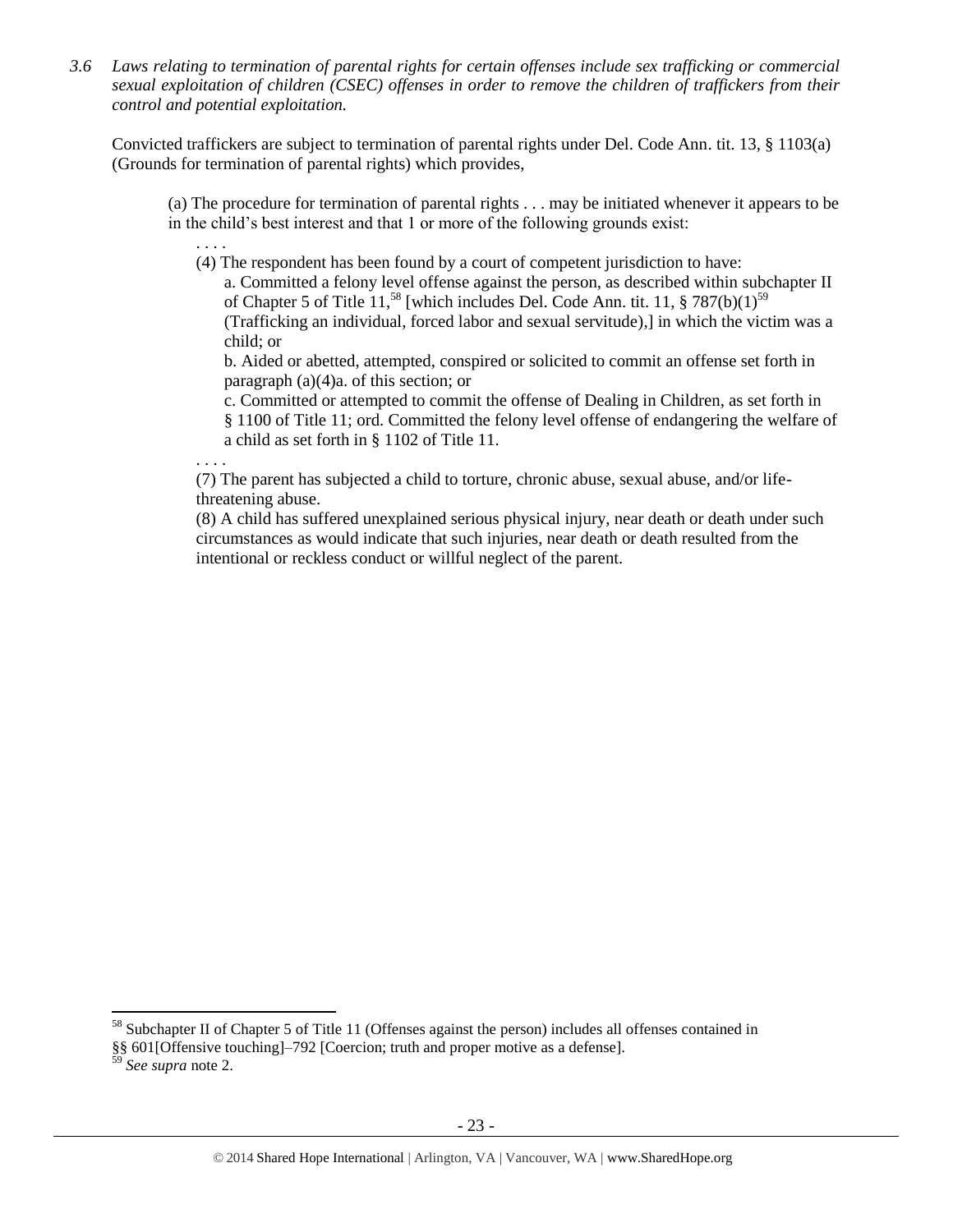#### **FRAMEWORK ISSUE 4: CRIMINAL PROVISIONS FOR FACILITATORS**

#### *Legal Components:*

- *4.1 The acts of assisting, enabling, or financially benefitting from child sex trafficking are included as criminal offenses in the state sex trafficking statute.*
- *4.2 Financial penalties, including asset forfeiture laws, are in place for those who benefit financially from or aid and assist in committing domestic minor sex trafficking.*
- *4.3 Promoting and selling child sex tourism is illegal.*
- *4.4 Promoting and selling child pornography is illegal.*

#### *Legal Analysis:*

*4.1 The acts of assisting, enabling, or financially benefitting from child sex trafficking are included as criminal offenses in the state sex trafficking statute.*

*\_\_\_\_\_\_\_\_\_\_\_\_\_\_\_\_\_\_\_\_\_\_\_\_\_\_\_\_\_\_\_\_\_\_\_\_\_\_\_\_\_\_\_\_\_\_\_\_\_\_\_\_\_\_\_\_\_\_\_\_\_\_\_\_\_\_\_\_\_\_\_\_\_\_\_\_\_\_\_\_\_\_\_\_\_\_\_\_\_\_*

Del. Code Ann. tit. 11, § 787(b) $(1)^{60}$  Trafficking an individual, forced labor and sexual servitude) does not apply to a facilitator who assists, enables, or benefits from the commission of a crime under Del. Code Ann. tit. 11, § 787(b)(1) or (3), however a facilitator who "knowingly . . . transports, [or] harbors" a minor "in furtherance of forced labor . . . or sexual servitude" faces a Class B felony under Del. Code Ann. tit. 11, § 787(b)(1), punishable by imprisonment for 2–25 years. Del. Code Ann. tit. 11, §§ 787(b)(1)(b), 4205(b)(2).

A facilitator may also face penalties under Del. Code Ann. tit. 11, § 1353(2) (Promoting prostitution in the first degree).<sup>61</sup> A facilitator convicted under Del. Code Ann. tit. 11, § 1353(2) is guilty of a Class C felony punishable by imprisonment up to 15 years. Del. Code Ann. tit. 11, §§ 1353, 4205(b)(3). Similarly, a facilitator may face penalties under Del. Code Ann. tit. 11, § 1352 (Promoting prostitution in the second degree),<sup>62</sup> which is punishable as a Class E felony by imprisonment up to 5 years. Del. Code Ann. tit. 11, §§ 1352, 4201(b)(5)<sup>63</sup>.

- 4.1.1 Recommendation: Amend Del. Code Ann. tit. 11, § 787(b)(1) Trafficking an individual, forced labor and sexual servitude) and Del. Code Ann. tit. 11, § 787(c) (Organizational liability) to expressly apply to facilitators who assist, enable, or financially benefit from a human trafficking offense.
- *4.2 Financial penalties, including asset forfeiture laws, are in place for those who benefit financially from or aid and assist in committing domestic minor sex trafficking.*

Del. Code Ann. tit. 11,  $\S$  4205(k) (Sentence for felonies) provides, "In addition to the [felony] penalties set forth above, the court may impose such fines and penalties as it deems appropriate." Therefore, any facilitator convicted of a felony CSEC or sexual offense is subject to an indeterminate discretionary fine. $64$ 

 $\overline{\phantom{a}}$ 

<sup>60</sup> *See supra* note [2.](#page-0-0)

<sup>61</sup> *See supra* Section 1.2 for the substantive provisions of Del. Code Ann. tit. 11, § 1352.

<sup>&</sup>lt;sup>62</sup> See supra Section 1.2 for the substantive provisions of Del. Code Ann. tit. 11, § 1353.

<sup>63</sup> *See supra* note [6.](#page-2-0)

<sup>64</sup> *See supra* note [35](#page-15-0) for discussion of additional financial penalties applicable to all crimes provided under Del. Code tit. 11, § 9016 (Penalty assessment) and § 9018 (Compensating fine).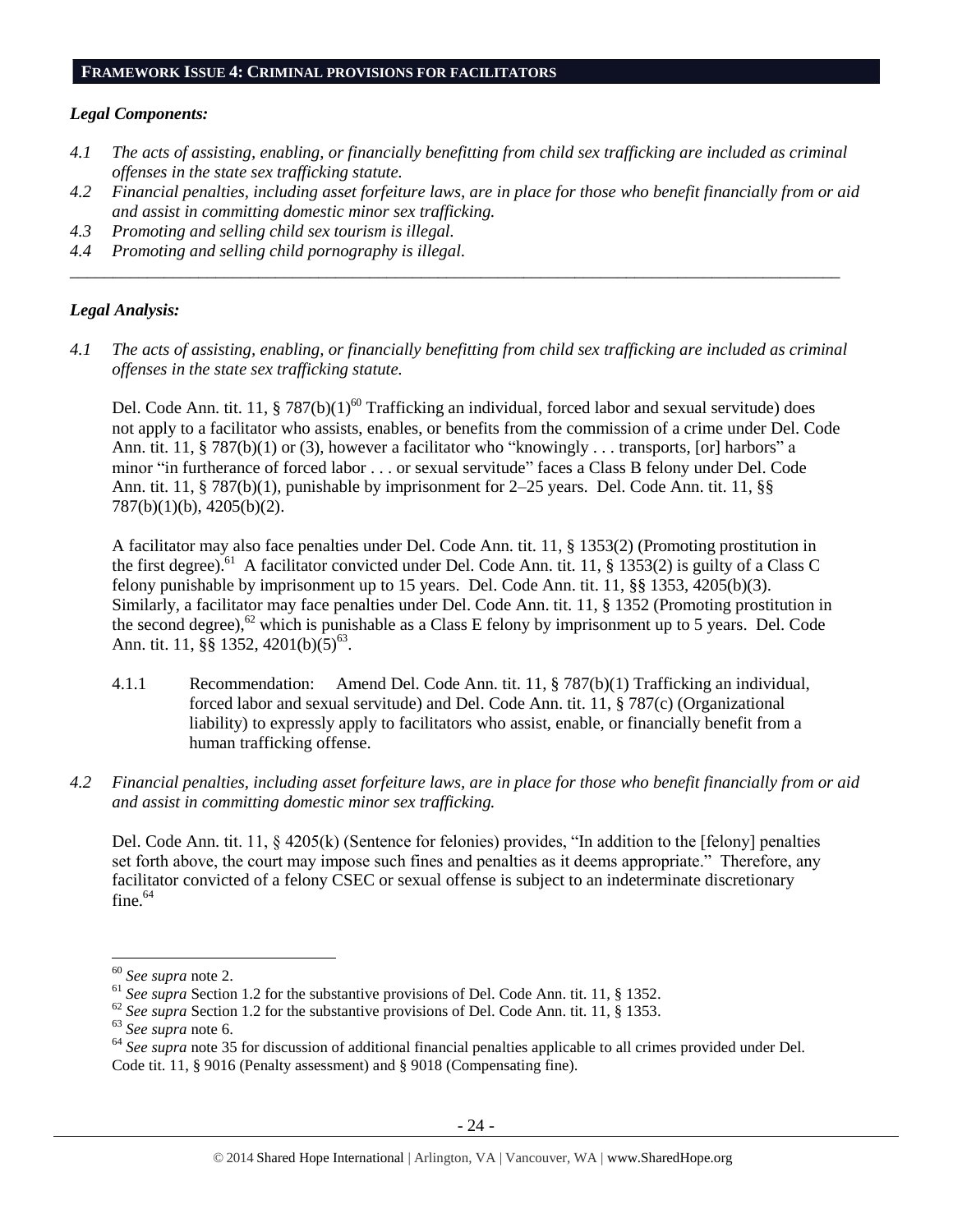Additionally, a facilitator convicted under Del. Code Ann. tit. 11, § 787(b)(2)(a), (b)(3)(b) is subject to mandatory restitution. Del. Code Ann. tit. 11, § 787(cd) states,

(1c) Restitution is mandatory under this section.—In addition to any other amount of loss identified, the court shall order restitution, including the greater of:

(1a.) The gross income or value to the defendant of the victim's labor or services; or (2b.) The value of the victim's labor as guaranteed under the minimum wage and overtime provisions of the Fair Labor Standards Act (FLSA) [29 U.S.C. § 201 et seq.] or of Title 19, whichever is greater.

Facilitators are also subject to asset forfeiture following conviction for a trafficking offense. Del. Code Ann. tit. 11, § 787(e)(1) states that

> On motion, the court shall order a person convicted of an offense under subsection  $(b)(1)-(3)$ [Trafficking of an individual, forced labor and sexual servitude] of this section to forfeit any interest in real or personal property that was used or intended to be used to commit or facilitate the commission of the offense or that constitutes or derives from proceeds that the person obtained, directly or indirectly, as a result of the offense.

An organization involved in the commission of a human trafficking offense is subject to criminal liability and a range of financial penalties. Del. Code Ann. tit. 11, § 787(c) (Organizational liability) states that

. . .

- (2) The court may consider the severity of an organization's offense under this section and order penalties in addition to those otherwise provided for the offense, including:
	- a. a fine of not more than \$25,000 per offense;
	- b. disgorgement of profit from illegal activity in violation of this section; and
	- c. debarment from state and local government contracts.

Lastly, Del. Code Ann. tit. 11, § 787(l) (Display of public awareness sign) employers in Delaware who fail to post a public awareness sign clearly conspicuous and visible to employees at the following locations is subject to a \$300 penalty for each violation:

> a. an adult entertainment facility; b. an entity found to be maintaining a criminal nuisance involving prostitution under Section 7104 of Title 10 of the Delaware Code; c. a job recruitment center; d. a hospital; and e. an emergency care provider.

*4.3 Promoting and selling child sex tourism is illegal.*

Delaware has no specific provision prohibiting the promoting or selling of child sex tourism in Delaware.

- 4.3.1 Recommendation: Enact a law that prohibits selling or offering to sell travel services in Delaware that include or facilitate travel for the purpose of engaging in commercial sexual exploitation of a minor either in or outside of Delaware.
- *4.4 Promoting and selling child pornography is illegal.*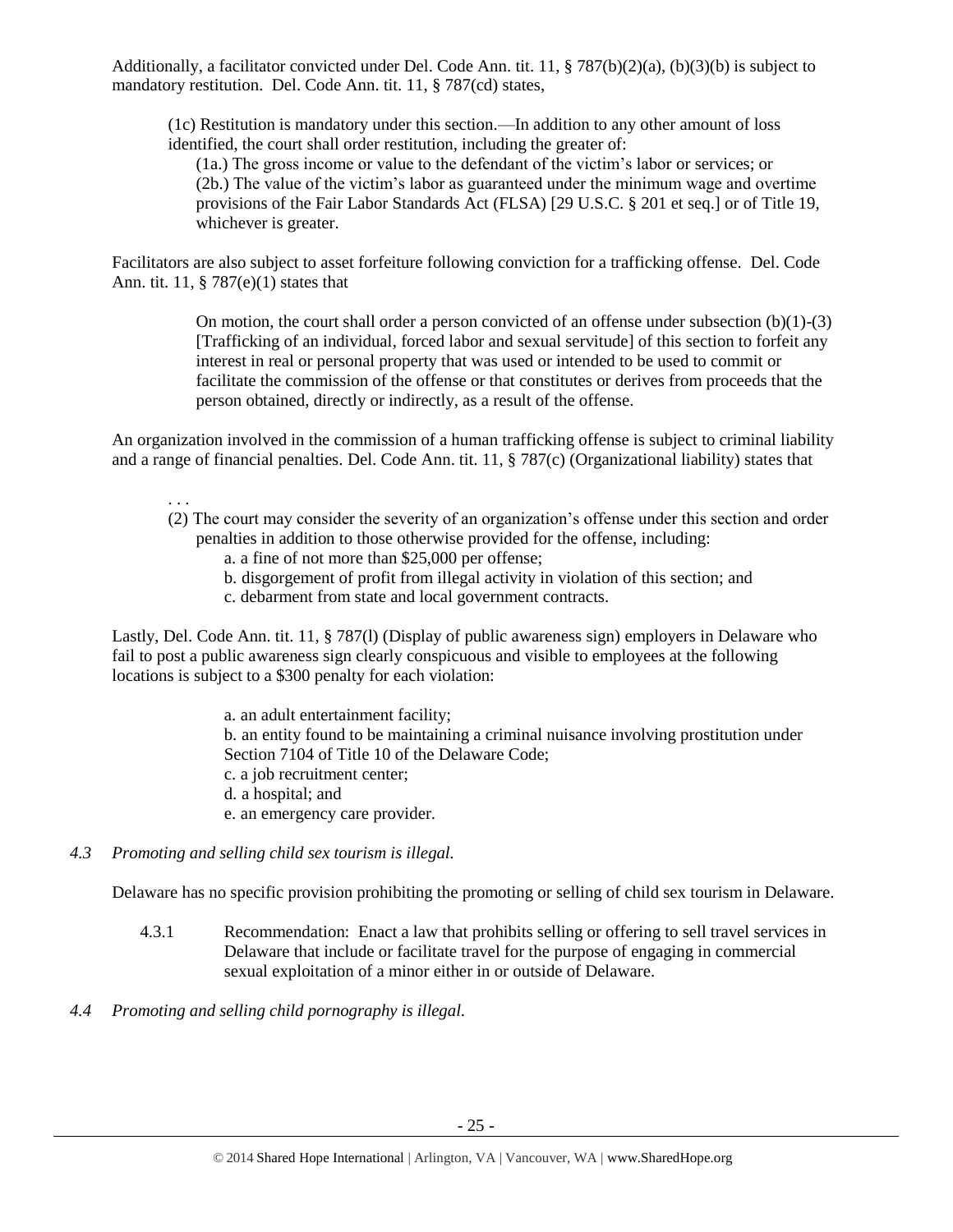Delaware specifically penalizes promoting and selling child pornography. Del. Code Ann. tit. 11, § 1108(2)–(4) (Sexual exploitation of a child) states,

A person is guilty of sexual exploitation of a child when:

. . . (2) The person knowingly, finances or produces any motion picture, video or other visual depiction of a child engaging in a prohibited sexual act or in the simulation of such an act; or (3) The person knowingly publishes or makes available for public distribution or sale by any means, including but not limited to computer, any book, magazine, periodical, pamphlet, photograph, Internet site or web page which depicts a child engaging in a prohibited sexual act or in the simulation of such an act, or knowingly publishes or makes available for public distribution or sale by any means, including computer, any other visual depiction of a child engaging in a prohibited sexual act or in the simulation of such an act; or (4) The person permits, causes, promotes, facilitates, finances, produces or otherwise advances an exhibition, display or performances of a child engaging in a prohibited sexual act or the simulation of such an act.

A first conviction under this statute is punishable as a Class B felony by imprisonment for 2–25 years, while a subsequent conviction is punishable by life imprisonment. Del. Code Ann. tit. 11, §§ 1108, 4205(b)(2), 1110. If the victim is under the age of 14, however, a conviction is designated a "dangerous crime against a child" under Del. Code Ann. tit. 11, § 777(a) (Dangerous crime against a child, definitions, sentences), which is punishable under Del. Code Ann. tit. 11, § 4205A(a)(2) (Additional penalty for serious sex offenders or pedophile offenders) by imprisonment for 25 years to life. In addition, a defendant sentenced "pursuant to this section shall not be eligible for suspension of sentence, probation, pardon or release from confinement on any basis until the sentence imposed by the Court has been served." Del. Code Ann. tit. 11 § 777(c).

Additionally, Delaware specifically penalizes the distribution of child pornography. Del. Code Ann. tit. 11, § 1109 (Dealing in child pornography) makes it a crime when,

(1) The person knowingly ships, transmits, mails or transports by any means, including by computer or any other electronic or digital method, any book, magazine, periodical, pamphlet, video or film depicting a child engaging in a prohibited sexual act or in the simulation of such an act, or knowingly ships, transmits, mails or transports by any means, including by computer or any other electronic or digital method, any other visual depiction of a child engaging in a prohibited sexual act or in the simulation of such an act;

(2) The person knowingly receives for the purpose of selling or sells any magazine, photograph or film which depicts a child engaging in a prohibited sexual act or in the simulation of such an act, or knowingly receives for the purpose of selling or sells any other visual depiction of a child engaging in a prohibited sexual act or in the simulation of such an act;

(3) The person knowingly distributes or disseminates, by means of computer or any other electronic or digital method, or by shows or viewings, any motion picture, video or other visual depiction of a child engaging in a prohibited sexual act or the simulation of such an act. The possession or showing of such motion pictures shall create a rebuttable presumption of ownership thereof for the purposes of distribution or dissemination;

(4) The person, intentionally compiles, enters, accesses, transmits, receives, exchanges, disseminates, stores, makes, prints, reproduces or otherwise possesses any photograph, image, file, data or other visual depiction of a child engaging in a prohibited sexual act or in the simulation of such an act. For the purposes of this subsection, conduct occurring outside the State shall be sufficient to constitute this offense if such conduct is within the terms of § 204 of this title, or if such photograph, image, file or data was compiled, entered, accessed, transmitted,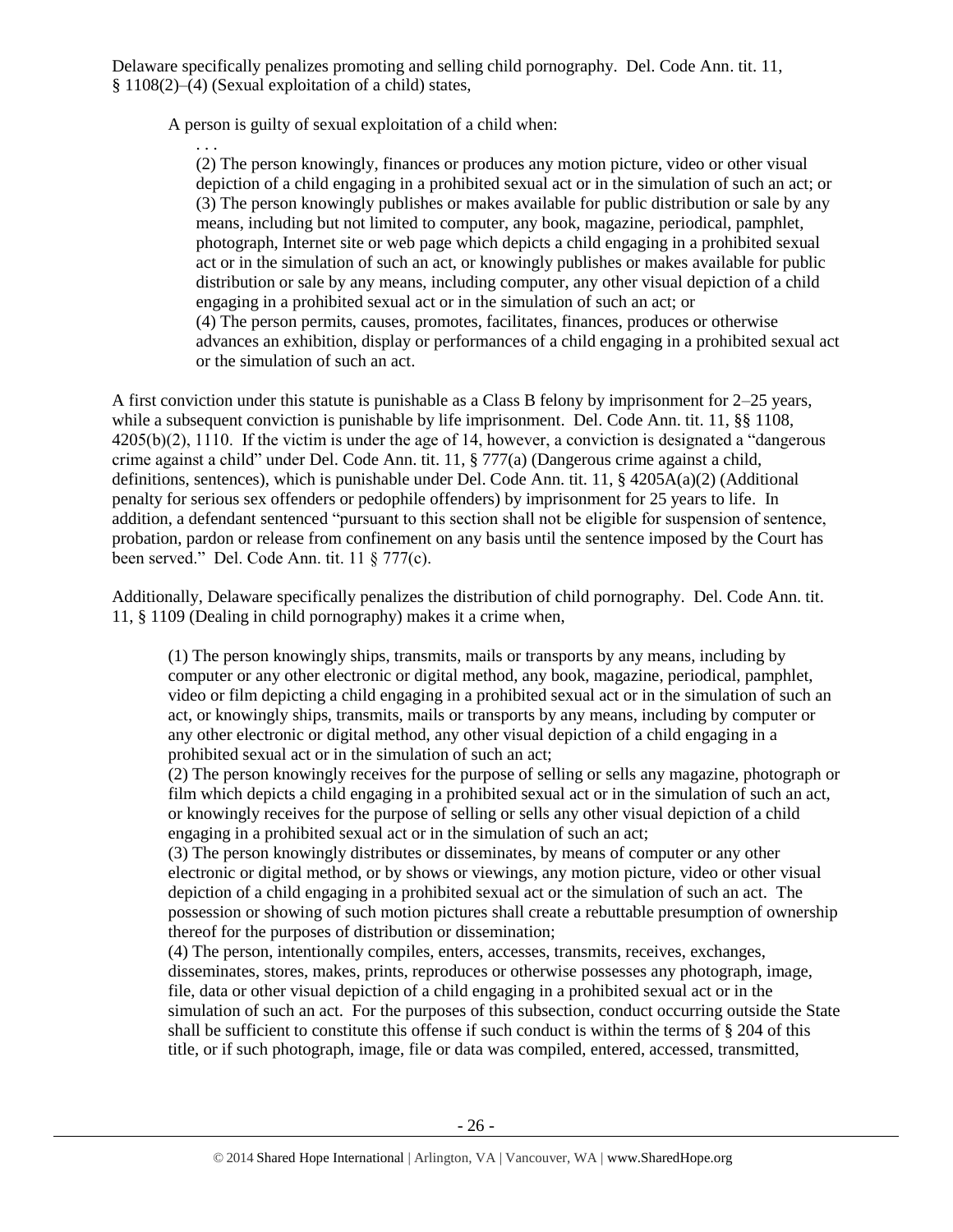received, exchanged, disseminated, stored, made, printed, reproduced or otherwise possessed by, through or with any computer located within Delaware and the person was aware of circumstances which rendered the presence of such computer within Delaware a reasonable possibility; or

(5) The person knowingly advertises, promotes, presents, describes, transmits or distributes any visual depiction, exhibition, display or performance with intent to create or convey the impression that such visual depiction, exhibition, display or performance is or contains a depiction of a child engaging in a prohibited sexual act or in the simulation of such an act.

A conviction under this statute is punishable as a Class B felony by imprisonment for 2–25 years. Del. Code Ann. tit. 11,  $\S$ § 1109, 4205(b)(3). If the victim is under the age of 14 and the offender is either 18 years of age or older or tried as an adult, however, a conviction is designated a "dangerous crime against a child" under Del. Code Ann. tit. 11, § 777(a) (Dangerous crime against a child, definitions, sentences). A first conviction for a "dangerous crime against a child" is punishable as a Class B felony by imprisonment for 2–25 years, while subsequent convictions are punishable by mandatory imprisonment for life. Del. Code Ann. tit. 11, § 777(b). Subsequently, a defendant sentenced "pursuant to this section shall not be eligible for suspension of sentence, probation, pardon or release from confinement on any basis until the sentence imposed by the Court has been served." Del. Code Ann. tit. 11 § 777(c). Additionally, under Del. Code Ann. tit. 11, § 4205A(a) (Additional penalty for serious sex offenders or pedophile offenders), a conviction under Del. Code Ann. tit. 11, § 777 is punishable by imprisonment for 25 years to life, if, among other things, the victim is under the age of 14.

. . . .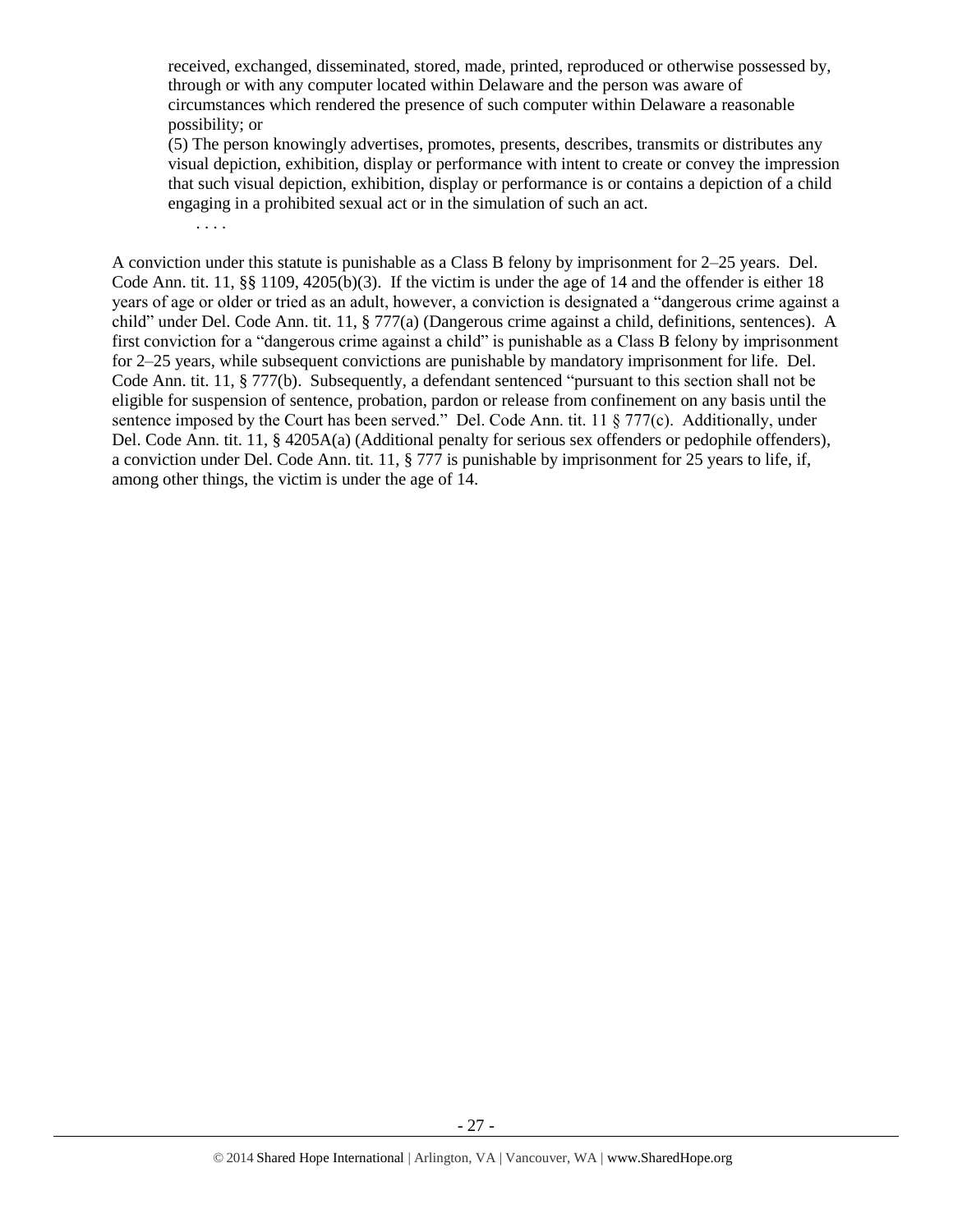#### **FRAMEWORK ISSUE 5: PROTECTIVE PROVISIONS FOR THE CHILD VICTIMS**

### *Legal Components:*

- *5.1 Statutorily-mandated victim services define "victim" to specifically include victims of domestic minor sex trafficking or commercial sexual exploitation of children (CSEC) to ensure prompt identification and access to victims' rights and services.*
- *5.2 The state sex trafficking statute expressly prohibits a defendant from raising consent of the minor to the commercial sex acts as a defense.*
- *5.3 Prostitution laws apply only to adults, making minors under 18 specifically immune from this offense.*
- *5.4 Child victims of sex trafficking or commercial sexual exploitation are provided with a child protection response, including specialized shelter and services, and are not detained in juvenile detention facilities.*
- *5.5 Commercial sexual exploitation is identified as a type of abuse and neglect within child protection statutes.*
- *5.6 The definition of "caregiver" (or similar term) in the child welfare statutes is broad enough to include a trafficker who has custody or control of a child in order to bring a trafficked child into protection of child protective services.*
- *5.7 Crime victims' compensation is specifically available to a child victim of sex trafficking or commercial sexual exploitation of children (CSEC) without regard to ineligibility factors.*
- *5.8 Victim-friendly procedures and protections are provided in the trial process for minors under 18.*
- *5.9 Expungement or sealing of juvenile delinquency records resulting from arrests or adjudications for prostitution-related offenses committed as a result of, or in the course of, the commercial sexual exploitation of a minor is available within a reasonable time after turning 18.*
- *5.10 Victim restitution and civil remedies for victims of domestic minor sex trafficking or commercial sexual exploitation of children (CSEC) are authorized by law.*
- *5.11 Statutes of limitations for civil and criminal actions for child sex trafficking or commercial sexual exploitation of children (CSEC) offenses are eliminated or lengthened sufficiently to allow prosecutors and victims a realistic opportunity to pursue criminal action and legal remedies.*

*\_\_\_\_\_\_\_\_\_\_\_\_\_\_\_\_\_\_\_\_\_\_\_\_\_\_\_\_\_\_\_\_\_\_\_\_\_\_\_\_\_\_\_\_\_\_\_\_\_\_\_\_\_\_\_\_\_\_\_\_\_\_\_\_\_\_\_\_\_\_\_\_\_\_\_\_\_\_\_\_\_\_\_\_\_\_\_\_\_\_*

# *Legal Analysis:*

l

*5.1 Statutorily-mandated victim services define "victim" to specifically include victims of domestic minor sex trafficking or commercial sexual exploitation of children (CSEC) to ensure prompt identification and access to victims' rights and services.*

"Victim" is defined under De. Code tit. 11,  $\S$  787(a) (Definitions), the section criminalizing human trafficking , and

means a person who is subjected to the practices set forth in subsection(b) of this section or to conduct that would have constituted a violation of subsection (b) of this section had this act been in effect when the conduct occurred, regardless of whether a perpetrator is identified, apprehended, prosecuted, or convicted.

Under Delaware's Victims' Bill of Rights,<sup>65</sup> Del. Code Ann. tit. 11, § 9401(7)<sup>66</sup> (Definitions) defines "victim" in part as

<sup>65</sup> Del. Code Ann. tit. 11, §§ 9401–9424.

<sup>&</sup>lt;sup>66</sup> Here and elsewhere in this report that Del. Code Ann. tit. 11, § 9401 is quoted or cited, it has been updated to reflect the amendments added by the enactment of House Bill 197. Del. Laws. (2014) (effective June 30, 2014).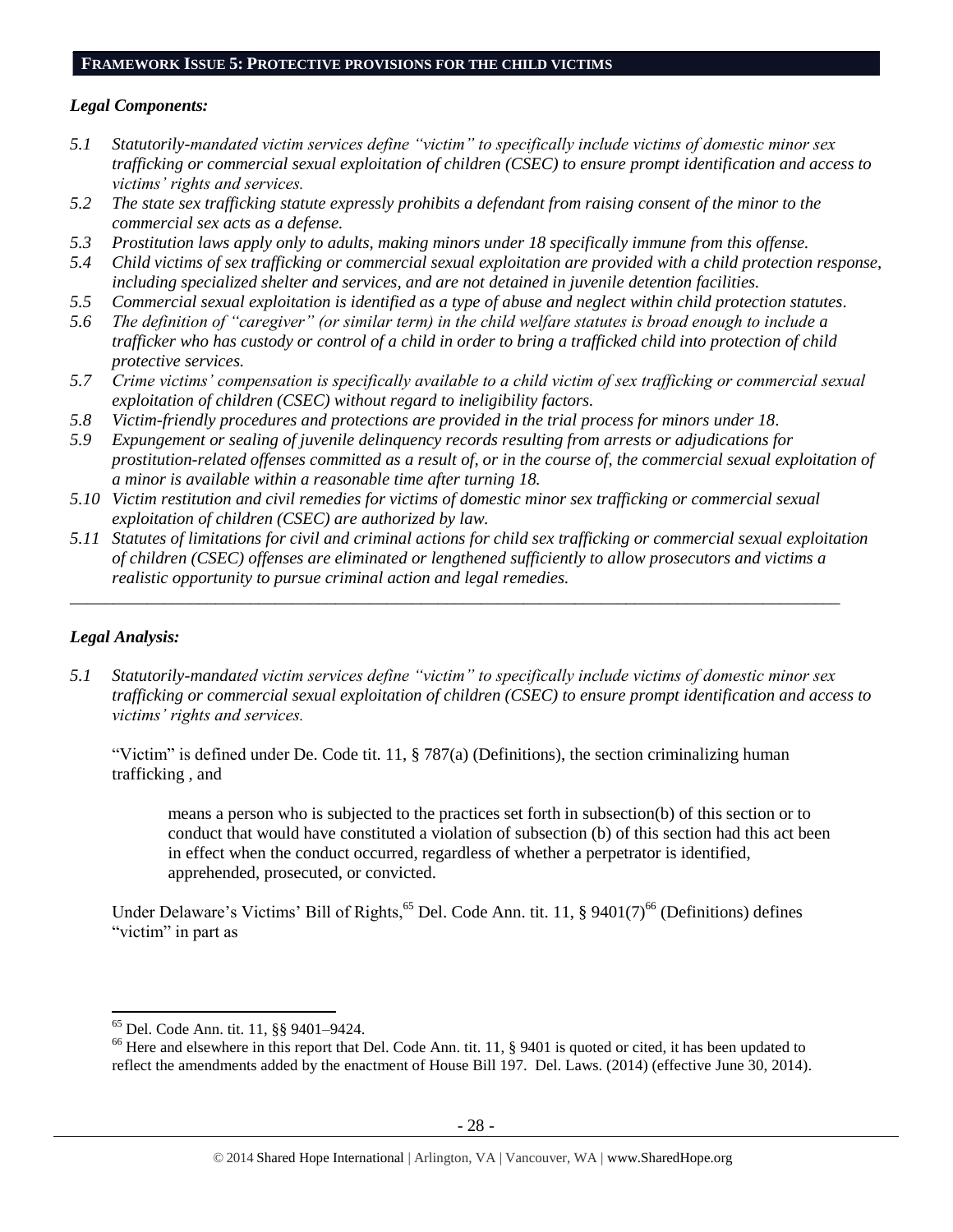the person, organization, partnership, business, corporation, agency or governmental entity identified as the victim of a crime in a police report, a criminal complaint or warrant, an indictment or information or other charging instrument. "Victim" includes a parent, guardian or custodian of a victim who is unable to meaningfully understand or participate in the legal process due to physical, psychological or mental impairment. . . .

. . . .

Del. Code Ann. tit. 11, § 9401(2) includes the following violations in its definition of "crime": Del. Code Ann. tit. 11, § 768 (Unlawful sexual contact in the second degree), § 769 (Unlawful sexual contact in the first degree), § 770 (Rape in the fourth degree), § 771 (Rape in the third degree), § 773 (Rape in the first degree), § 1108 (Sexual exploitation of a child), § 1112A (Sexual solicitation of a child), and § 787<sup>67</sup> (Trafficking of an individual, forced labor and sexual servitude). It does not include, however, violations of(Trafficking an individual, forced labor and sexual servitude)Del. Code Ann. tit. 11, §§ 1352, 1353 (Promoting prostitution) or Del. Code Ann. tit. 11, §§ 1109, 1111 (Child pornography).

Under Chapter 90 of the Delaware Code (Compensation for innocent victims of crime), Del. Code Ann. tit. 11, § 9002(12) (Definitions) defines "victim" as "a person who is injured<sup>68</sup> or killed by the act of any other person during the commission of a crime as defined in this chapter." Pursuant Del. Code Ann. tit. 11,  $\S$  9002(5)<sup>69</sup>,

(5) "Crime" for purposes of this chapter shall mean:

a. Any specific offense set forth in Chapter 5 of this title, if the offense was committed after July 1, 1973, and contains the characteristics of . . . unlawful sexual intercourse, unlawful sexual penetration or unlawful sexual contact . . . or endangering the welfare of a child; . . .

c. Any specific offense occurring in another state, possession or territory of the United States in which a person whose domicile is in Delaware is a victim, if the offense contains the characteristics of . . . rape or any sexual assault or sexual abuse . . . as set forth in Chapter 5 of this title;

d. Any specific act of delinquency by a child, which if committed by an adult would constitute a specific offense set forth in Chapter 5 of this title, and contains the characteristics of . . . unlawful sexual intercourse, unlawful sexual penetration or unlawful sexual contact . . .

. . .

g. Any act of domestic violence or abuse;

h. Any act of human trafficking as defined in § 787 of this title.,

### *5.2 The state sex trafficking statute expressly prohibits a defendant from raising consent of the minor to the commercial sex acts as a defense.*

Two statutes expressly prohibit a defendant from raising consent of the minor to commercial sexual activity as a defense. Del. Code Ann. tit. 11, § 787(b)(3)(c) (Trafficking an individual, forced labor and sexual servitude) and Del. Code Ann. tit. 11, § 787(b)(4) (Patronizing a victim of sexual servitude) state that "it is not a defense in a prosecution [for human trafficking] that the minor consented to engage in commercial sexual activity . . . ."

 $\overline{\phantom{a}}$ 

<sup>67</sup> *See supra* note [2.](#page-0-0)

<sup>&</sup>lt;sup>68</sup> While the Delaware Code does not define "a person who is injured," Del. Code Ann. tit. 11, § 9002(10) (Definitions) states, "'Personal injury' shall mean bodily harm; or mental, emotional or psychological harm, or shall include pregnancy resulting from the crime."

 $^{69}$  Here and elsewhere in this report that Del. Code Ann. tit. 11,  $\frac{8}{9002}$  is quoted or cited, it has been updated to reflect the amendments added by the enactment of House Bill 197. Del. Laws. (2014) (effective June 30, 2014).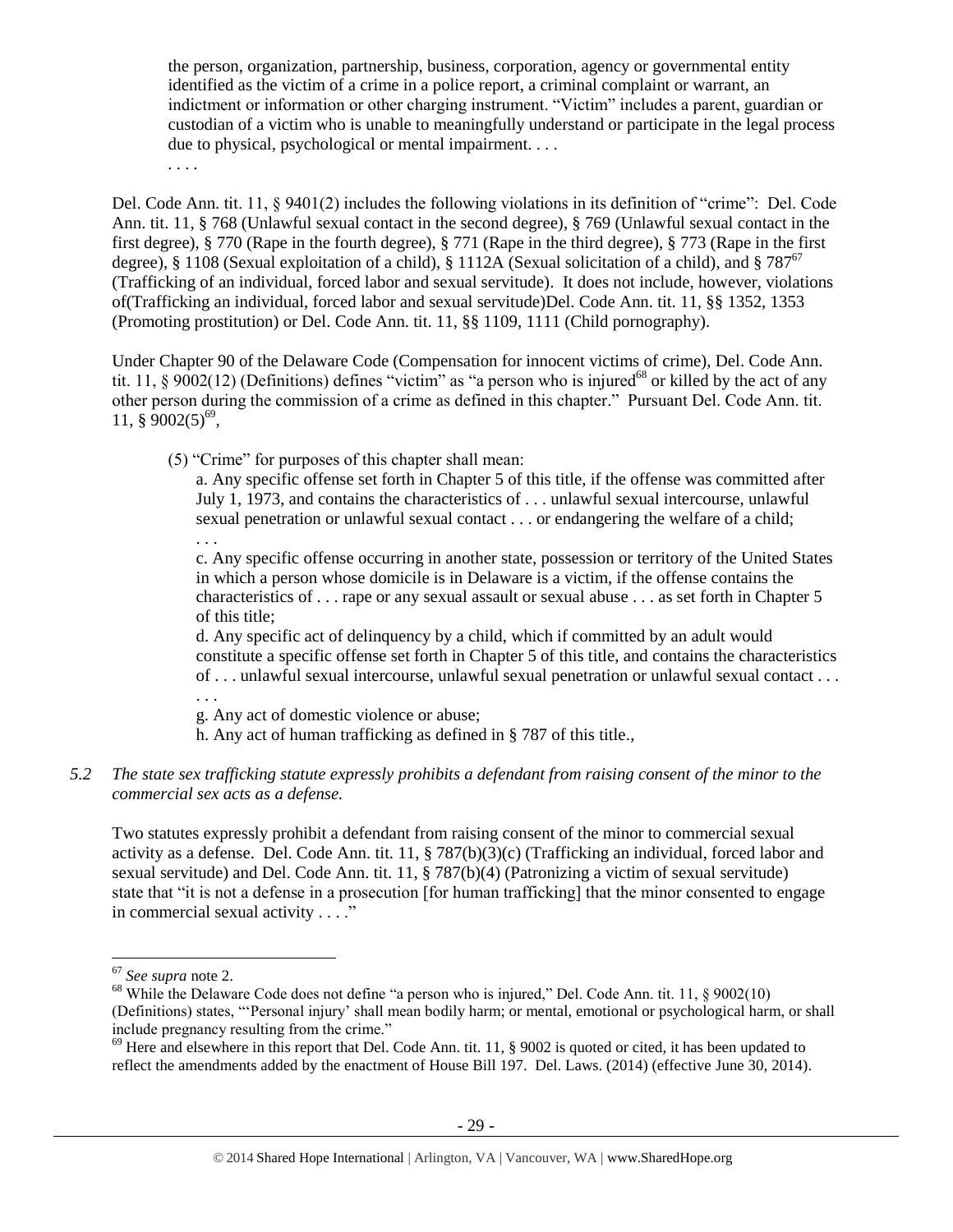Pursuant to Del. Code tit. 11, § 761(k) (Definitions generally applicable to sexual offenses), "A child who has not yet reached that child's sixteenth birthday is deemed unable to consent to a sexual act with a person more than 4 years older than said child. Children who have not yet reached their twelfth birthday are deemed unable to consent to a sexual act under any circumstances." This definition does not protect minors between the ages of 16 and 18, even though Del. Code Ann. tit. 11, § 787(b)(2)<sup>70</sup> (Trafficking an individual, forced labor and sexual servitude) covers offenses against minors under the age of 18.

In addition, Del. Code Ann. tit. 11, § 451 (Consent of victim to acts not involving physical injury as defense) and § 452 (Consent of victim to inflictions of physical injury as defense) allow consent as a defense to crimes without regard to the age of victim. Del. Code Ann. tit. 11, § 451 provides,

In any prosecution for an offense, it is a defense that the victim consented to the act done, provided that:

(1) The act did not involve or threaten physical injury; and

(2) Such consent negatives an element of the offense.

Any person who enters the presence of other people consents to the normal physical contacts incident to such presence.

Regarding offenses involving physical injury, Del. Code Ann. tit. 11, § 452 (Consent of victim to inflictions of physical injury as a defense) provides,

In any prosecution for an offense involving or threatening physical injury, it is a defense that the victim consented to the infliction of physical injury of the kind done or threatened, provided that:

(1) The physical injury done or threatened by the conduct consented to is not serious physical injury; or

(2) The physical injury done or threatened is a reasonably foreseeable hazard of joint participation in any concerted activity, athletic contest or sport not prohibited by law.

However, Del. Code Ann. tit. 11, § 453 (Circumstances negativing consent as a defense) states,

Unless otherwise provided by this Criminal Code or by the law defining the offense, consent of the victim does not constitute a defense if:

(1) It is given by a person who is legally incompetent to authorize the conduct charged to constitute the offense unless the defendant believes the victim is legally competent; or (2) It is given by a person who, because of youth . . . is manifestly unable or known by the defendant to be unable to make a reasonable judgment as to the nature or harmfulness of the conduct charged to constitute the offense; or

(4) It is induced by force, duress or deception.

Although it is arguable that the above laws may prevent a consent defense to child prostitution, they do not unambiguously do so. Moreover, Del. Code Ann. tit. 11, § 787 does not specifically preclude consent as a defense to child sex trafficking.

*5.3 Prostitution laws apply only to adults, making minors under 18 specifically immune from this offense.*

Del. Code Ann. tit. 11, § 1342(a)(1) (Prostitution) does not make minors immune from the offense of prostitution. It states, "A person is guilty of prostitution when the person engages or agrees or offers to

. . .

 $\overline{\phantom{a}}$ <sup>70</sup> *See supra* note [2.](#page-0-0)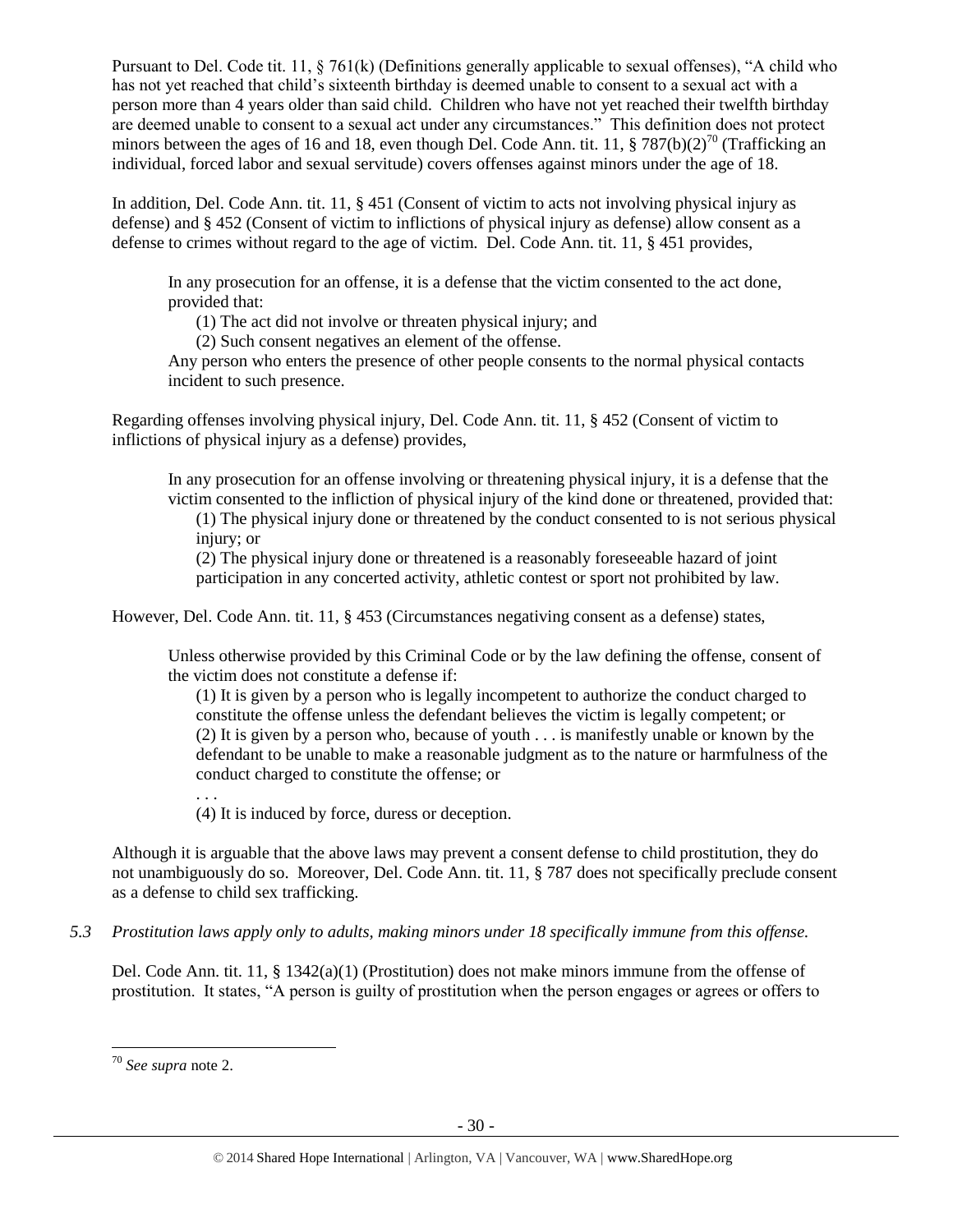engage in sexual conduct with another person in return for a fee."

5.3.1 Recommendation: Amend Del. Code Ann. tit. 11, § 1342(a)(1) (Prostitution) to make minors under the age of 18 specifically immune from prosecution for prostitution.

*5.4 Child victims of sex trafficking or commercial sexual exploitation are provided with a child protection response, including specialized shelter and services, and are not detained in juvenile detention facilities.*

# **Child Identified as Abused/Neglected**

Pursuant to Del. Code Ann. tit. 10, § 901(11), a sexually exploited child is likely to be identified as abused or neglected. If a child is identified as abused of neglected under Del. Code Ann. tit. 10, § 901(1), the definition of "custodian" is broad enough to involve Child Protective Services in investigations where the child is in the custody or control of a non-family member. Furthermore, pursuant to Del. Code Ann. tit. 787(g)(1) (Special provisions regarding a minor), "[a] minor who has engaged in commercial sexual activity is presumed to be a neglected or abused child under § 901 et seq. of Title 10."

- *I. Initial Custody*
	- a. Authority for Initial Custody

A child may be identified as abused and receive protective services following a mandatory report of abuse made pursuant to Del. Code Ann. tit. 16, § 903 (Reports required), which states,

Any person,<sup>71</sup> agency, organization or entity who knows or in good faith suspects child abuse or neglect shall make a report in accordance with § 904 of this title. . . . In addition to and not in lieu of reporting to the Division of Family Services, any such person may also give oral or written notification of said knowledge or suspicion to any police officer who is in the presence of such person for the purpose of rendering assistance to the child in question or investigating the cause of the child's injuries or condition.

A child may also be reported as abused by law enforcement who must file a report to the Department when there is probable cause to believe a minor has engaged in commercial sexual activity. Pursuant to Del. Code Ann. tit. 787(g)(1) (Special provisions regarding a minor), "Whenever a police officer has probable cause to believe that a minor has engaged in commercial sexual activity, the police officer shall make an immediate report to the Department of Services for Children, Youth and Their Families pursuant to § 901 et seq. of Title 16."

Pursuant to Del. Code Ann. tit. 16, § 906(b)(3) (State response to reports of abuse or neglect),

The Division may investigate any report, but shall conduct an investigation involving all reports, which if true, would constitute violations against a child by a person responsible for the care, custody and control of the child of any of the following provisions of . . . § 777 [Dangerous crime against a child], § 1100 [Dealing in children], § 1102 [Endangering the welfare of a child], § 1108 [Sexual exploitation of a child], § 1109 [Dealing in child pornography], § 1110 [Subsequent convictions of  $\S 1108$  or  $\S 1109$  of this title  $\ldots$  of Title 11, or an attempt to commit any such

l <sup>71</sup> Del. Code Ann. tit. 16,  $\S$  903 (Reports required) provides in part, "For purposes of this section, 'person' shall include, but shall not be limited to, any physician, any other person in the healing arts including any person licensed to render services in medicine, osteopathy or dentistry, any intern, resident, nurse, school employee, social worker, psychologist, medical examiner, hospital, health care institution, the Medical Society of Delaware or lawenforcement agency."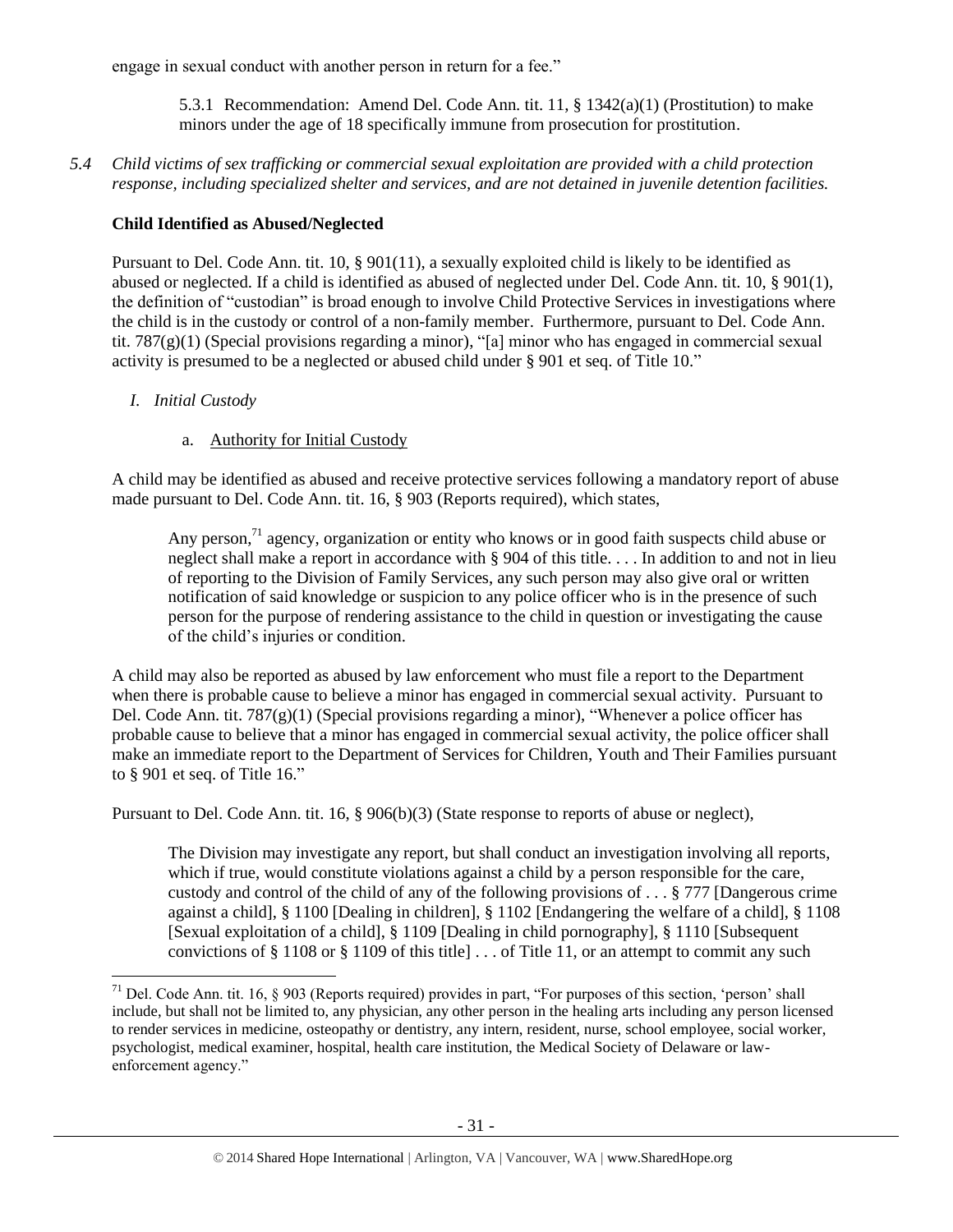crimes. The Division staff shall also contact the Delaware Department of Justice and the appropriate law-enforcement agency upon receipt of any report under this section and shall provide such agency with a detailed description of the report received.

Under Del. Code Ann. tit. 16, § 906(b)(4), "The assisting law-enforcement agency shall promptly conduct its own criminal investigation, and keep the Division regularly apprised of the status and findings of its investigation. Law-enforcement agencies and the Division shall develop protocols to ensure compliance with this subsection."

In exigent circumstances, Del. Code Ann. tit. 16, § 907(a) (Temporary emergency protective custody) provides, "A police officer or a physician who reasonably suspects that a child is in imminent danger of suffering serious physical harm or a threat to life as a result of abuse or neglect and who reasonably suspects the harm or threat to life may occur before the Family Court can issue a temporary protective custody order may take or retain temporary emergency protective custody of the child without the consent of the child's parents, guardian or others legally responsible for the child's care."

A child protection response may also be available to trafficking victims under the age of 18 who are taken into custody pursuant to Del. Code Ann. tit. 10, § 1004 (Duties of officer having child in custody), which allows "[a] peace officer . . . [to] take into custody a child<sup>72</sup> the officer believes to be dependent, neglected<sup> $74$ </sup> or delinquent.<sup>7</sup>

 $\overline{a}$ 

(8) "Dependency" or "dependent child" means that a person:

- a. Is responsible for the care, custody, and/or control of the child; and
- b. Does not have the ability and/or financial means to provide for the care of the child; and 1. Fails to provide necessary care with regard to: food, clothing, shelter, education, health care, medical care or other care necessary for the child's emotional, physical or mental health, or safety and general well-being; or

2. The child is living in a nonrelated home on an extended basis without the consent and approval of the DSCYF or any agency or court licensed or authorized to place children in a nonrelated home; or

3. The child has been placed with a licensed agency which certifies it cannot complete a suitable adoption plan.

In making a finding of dependency under this section, consideration may be given to dependency, neglect, or abuse history of any party.

 $74$  Pursuant to Del. Code Ann. tit. 10,  $\S$  901(18)

"Neglect" or "neglected child" means that a person:

- a. Is responsible for the care, custody, and/or control of the child; and
- b. Has the ability and financial means to provide for the care of the child; and
	- 1. Fails to provide necessary care with regard to: food, clothing, shelter, education, health, medical or other care necessary for the child's emotional, physical, or mental health, or safety and general well-being; or

2. Chronically and severely abuses alcohol or a controlled substance, is not active in treatment for such abuse, and the abuse threatens the child's ability to receive care necessary for that child's safety and general well-being, or

3. Fails to provide necessary supervision appropriate for a child when the child is unable to care for that child's own basic needs or safety, after considering such factors as the child's age, mental ability, physical condition, the length of the caretaker's absence, and the context of the child's environment.

<sup>&</sup>lt;sup>72</sup> Pursuant to Del. Code Ann. tit. 10, § 901(4), "child" is defined as "a person who has not reached his or her 18th birthday."

 $^{73}$  Pursuant to Del. Code Ann. tit. 10, § 901(8) (Definitions),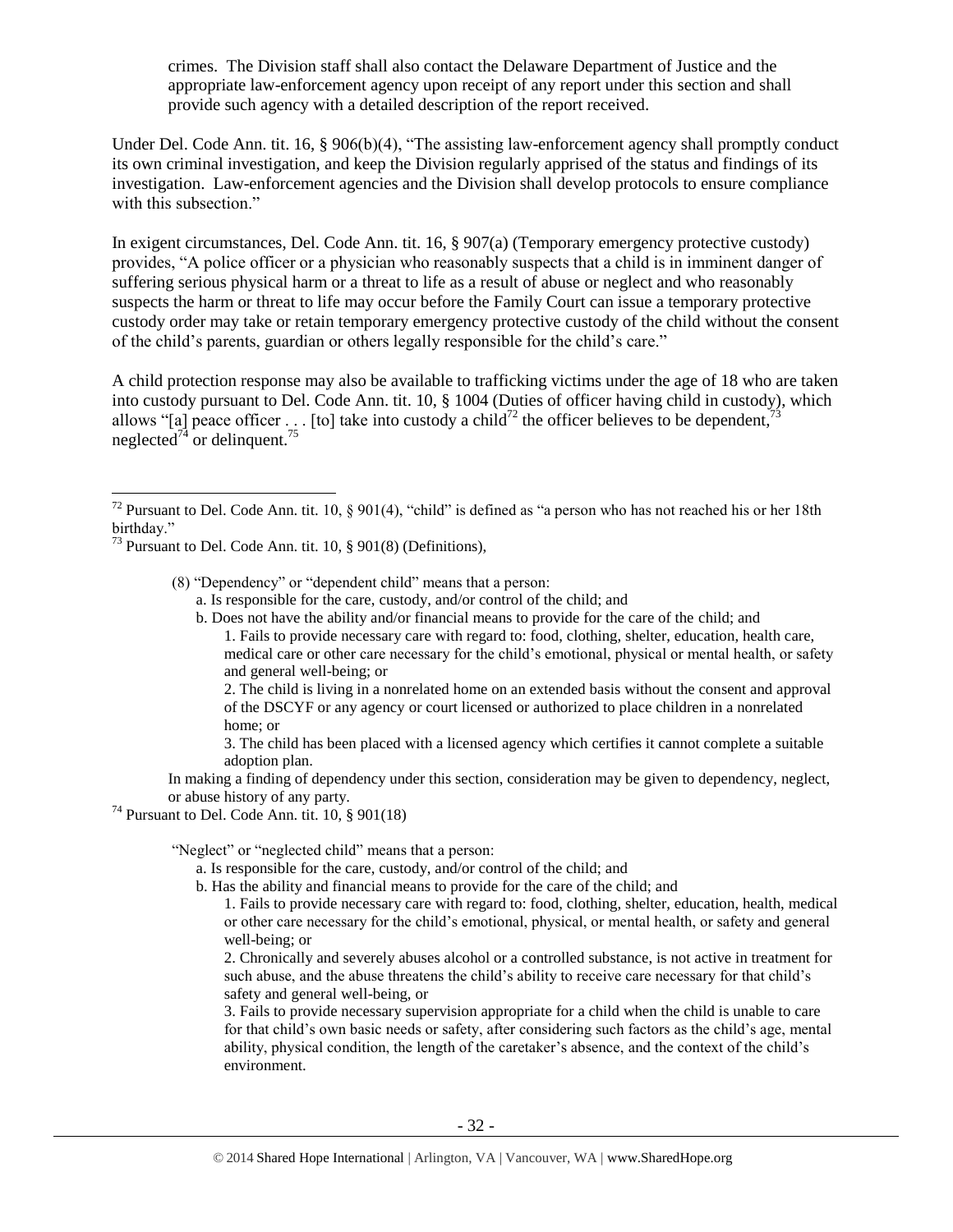### b. Placement

"[T]emporary emergency protective custody shall mean temporary placement within a hospital, medical facility or such other suitable placement; provided, however, that an abused or neglected child may not be detained in temporary custody in a secure detention facility," and "shall not exceed 4 hours and shall cease upon the Division's response pursuant to subsection (b)." Del. Code Ann. tit. 16, § 907(d), (c).

Del. Code Ann. tit. 16, § 907(b) provides in part, "Any person taking a child into temporary emergency protective custody under this section shall immediately notify the Division, in the county in which the child is located, of the person's actions and make a reasonable attempt to advise the parents, guardians, or others legally responsible for the child's care . . . . Upon notification that a child has been taken into temporary emergency protective custody, the Division shall immediately respond in accordance with § 906 of this title to secure the safety of the child which may include ex parte custody relief from the Family Court if appropriate."

After taking the child into custody, the peace officer must notify the child's custodian. Del. Code Ann. tit. 10, § 1004. If the custodian is not able or available to take the child, the "Division of Child Protective Services of the Department of Services for Children, Youth and Their Families" will take responsibility for the child if the child is not charged with a "delinquent act," and "[a]fter making every reasonable effort to locate the custodian . . . may release the child to the child's custodian or forthwith file with the Court a petition for custody alleging dependency or neglect." Del. Code Ann. tit. 10, § 1004(1). If not released to the custodian, the Department will also be responsible for "providing shelter and care for the child in a shelter home, foster home, group home, private agency home or other appropriate facility for children." Del. Code Ann. tit. 10, § 1004(1).

## *II. Process Following Initial Custody*

Under Del. Code Ann. tit. 10, § 1003, any person having knowledge of a child who appears to be neglected, dependent or delinquent may file a petition with the Clerk of the Court

#### *III. Adjudication or Referral to Alternative Process*

After a petition for adjudication of delinquency of a child in custody is filed, Del. Code Ann. tit. 10, § 1009(a) (Adjudication; disposition following adjudication; commitment to custody of Department of Services for Children, Youth and Their Families; effect) provides, "Where the evidence supports such holding, the Court may declare a child to be dependent, neglected, abused,  $^{76}$  as those terms are defined by

In making a finding of neglect under this section, consideration may be given to dependency, neglect, or abuse history of any party.

<sup>75</sup> Pursuant to Del. Code Ann. tit. 10, § 901(7) "'Delinquent child' means a child who commits an act which if committed by an adult would constitute a crime."

 $76$  Pursuant to Del. Code Ann. tit. 10, § 901(1),

 $\overline{\phantom{a}}$ 

(1) "Abuse" or "abused child" means that a person:

a. Causes or inflicts sexual abuse on a child; or

- b. Has care, custody or control of a child, and causes or inflicts:
	- 1. Physical injury through unjustified force as defined in § 468 of Title 11;
	- 2. Emotional abuse;
	- 3. Torture;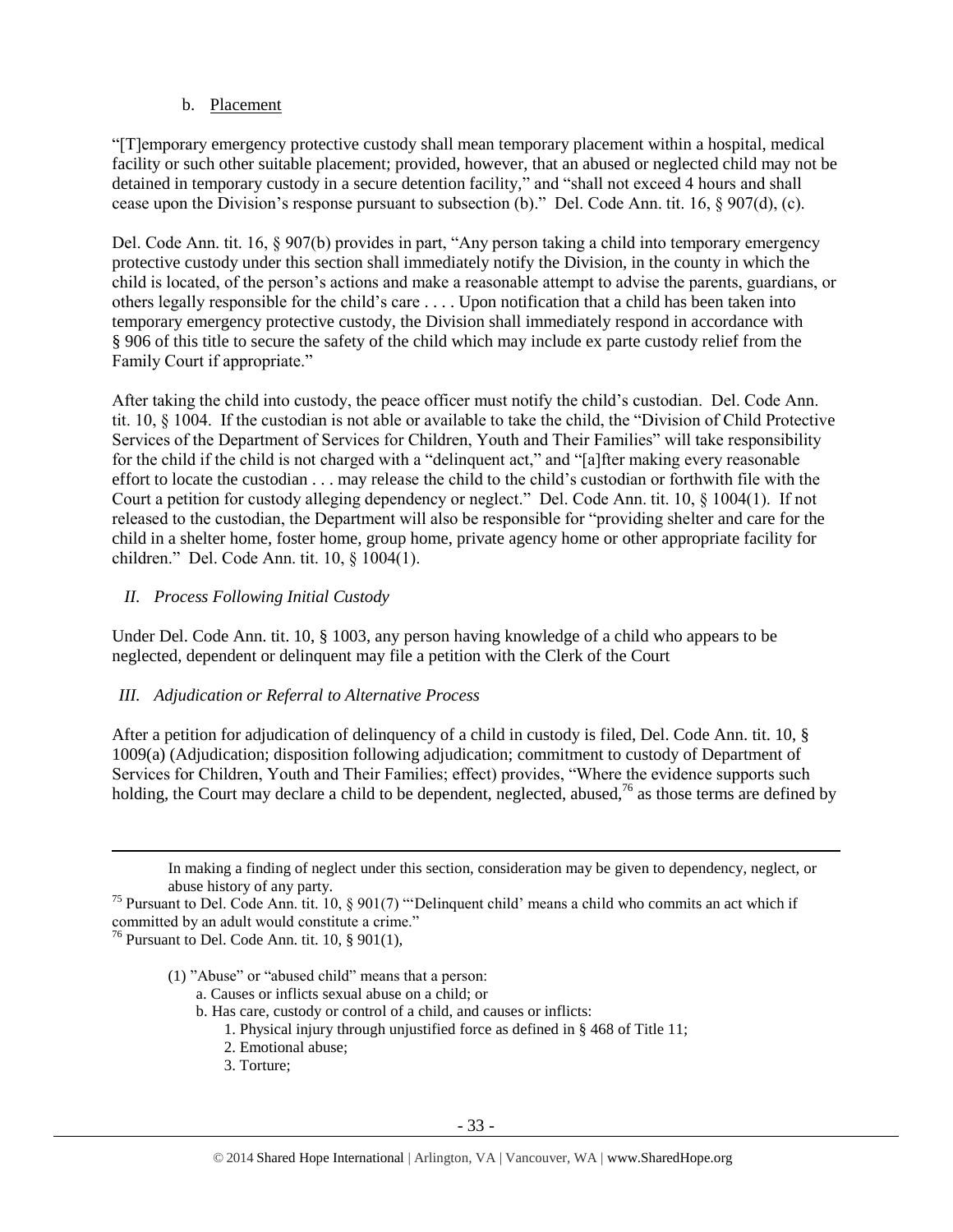§ 902(1) of Title 16, or delinquent. In declaring a child to be dependent, neglected or abused pursuant to this section, the Court shall give priority to ensuring the well-being and safety of the child."

# **Child Identified as Delinquent**

- *I. Initial Custody*
	- a. Authority for Initial Custody

A child protection response may be available to trafficking victims under the age of 18 who are taken into custody pursuant to Del. Code Ann. tit. 10, § 1004 (Duties of officer having child in custody), which allows "[a] peace officer . . . [to] take into custody a child<sup>77</sup> the officer believes to be . . . delinquent.<sup>78</sup>"

b. Placement

After taking the child into custody, the peace officer must notify the child's custodian. Del. Code Ann. tit. 10, § 1004. If the custodian is not able or available to take the child, the "Division of Child Protective Services of the Department of Services for Children, Youth and Their Families" will take responsibility for the child if the child is not charged with a "delinquent act," and "[a]fter making every reasonable effort to locate the custodian . . . may release the child to the child's custodian or forthwith file with the Court a petition for custody alleging dependency or neglect." Del. Code Ann. tit. 10, § 1004(1). If not released to the custodian, the Department will also be responsible for "providing shelter and care for the child in a shelter home, foster home, group home, private agency home or other appropriate facility for children." Del. Code Ann. tit. 10, § 1004(1).

# *II. Process Following Initial Custody*

If a child is taken into custody for committing a delinquent act, the peace officer shall "take the child directly before the Court if the Court is in session or take the child before a court or commissioner for disposition in accordance with § 1005 of this title. After taking the child into custody, the peace officer shall forthwith file with the Court a sworn complaint alleging delinquency with a report for the reason of the child's apprehension." Del. Code Ann. tit. 10, § 1004(2). Under Del. Code Ann. tit. 10, § 1005(b), "Any judge of any court of this State, including justices of the peace and local aldermen, before whom a child is brought by a peace officer" may release the child with or without bail or detain the child. Additionally, the judge is directed to notify the child's caregiver that the child has been taken into custody and file a petition with the court. Del. Code Ann. tit. 10, § 1005(b).

# *III. Placement process pending adjudication/investigation*

However, a child taken into custody on charges of delinquency may face secure detention pending adjudication if a less restrictive placement is not appropriate. Del. Code Ann. tit. 10, § 1007(a) states that no allegedly delinquent child may be placed in a secure detention facility "unless the Court determines that no means less restrictive of the child's liberty gives reasonable assurance that the child will attend the

 $\overline{\phantom{a}}$ 

<sup>4.</sup> Exploitation; or

<sup>5.</sup> Maltreatment or mistreatment.

 $^{77}$  Pursuant to Del. Code Ann. tit. 10, § 901(4), "child" is defined as "a person who has not reached his or her 18th birthday."

<sup>&</sup>lt;sup>78</sup> Pursuant to Del. Code Ann. tit. 10,  $\frac{8}{901(7)}$  "Delinquent child' means a child who commits an act which if committed by an adult would constitute a crime."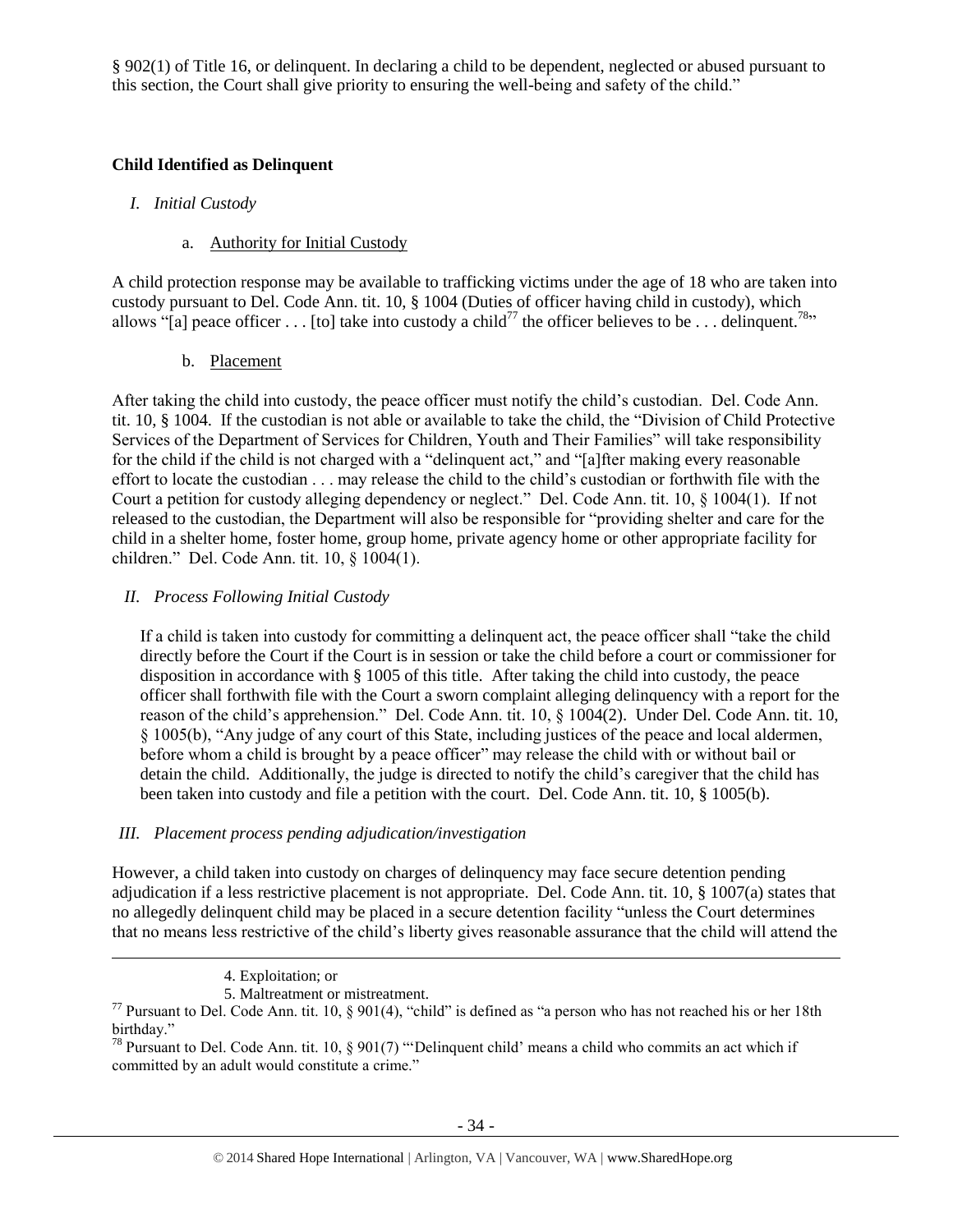adjudicatory hearing" and the child is either a fugitive, charged with a felony or certain misdemeanor offenses, likely to fail to appear at the adjudicatory hearing, the child has committed an offense while in placement or while released if those charges by themselves do not normally warrant detention or if, "the child has breached a condition of release." If a child alleged to be delinquent is held in custody pending adjudication, alternatives to secure custody are available and must be considered pursuant to Del. Code Ann. tit. 10, § 1007(b) (Disposition of child pending adjudication; payment for care) which states,

Prior to making a decision of secure detention pending adjudication the Court shall consider and, where appropriate, employ any of the following alternatives:

(1) Release on the child's own recognizance;

(2) Release to parents, guardian, custodian or other willing member of the child's family acceptable to the Court;

(3) Release on bail with or without conditions;

(4) Release with imposition of restrictions on activities, associations, movements and residence reasonably related to securing the appearance of the child at the next hearing; (5) Release to a non-secure detention alternative developed by the Department of Services for Children, Youth and Their Families such as home detention, daily monitoring, intensive home base services with supervision, foster placement, or a non-secure residential setting.

*IV. Adjudication or Referral to Alternative Process*

# *a. Diversion for Commercially Sexually Exploited Minors*

Pursuant to Del. Code Ann. tit. 11, 787 (g)(2) (Special provisions regarding a minor),

A party to a juvenile delinquency proceeding in which a minor is charged with prostitution or loitering, or an attorney guardian ad litem or court-appointed special advocate appointed in a proceeding under § 901 et seq. of Title 10, may file a motion on behalf of a minor in a juvenile delinquency proceeding seeking to stay the juvenile delinquency proceedings. Such motion may be opposed by the Attorney General. The Family Court may consider such a motion and, in its discretion, may stay the juvenile delinquency proceeding indefinitely. Upon such motion, the Department of Services for Children, Youth and Their Families and/or the Family Court may identify and order available specialized services for the minor that, in the opinion of the Department of Services for Children, Youth and Their Families or Family Court, are best suited to the needs of the juvenile. So long as the minor substantially complies with the requirement of services identified by the Department of Services for Children, Youth and Their Families and/or ordered by the Family Court, the Attorney General shall, upon motion, nolle prosequi the stayed charges no earlier than 1 year after the stay was imposed. Upon motion of the Attorney General that the minor has not substantially complied with the requirement of services identified by the Department of Services for Children, Youth and Their Families and/or ordered by the Family Court, the Family Court shall lift the stay for further proceedings in accordance with the regular course of such proceedings.

# *b. Delinquency adjudication:*

A minor victim who is not diverted may proceed to delinquency adjudication. Pursuant to Del. Code Ann. tit. 10, § 1007(f), an adjudication hearing must be held within 30 days of the child's detention.

After a petition for adjudication of delinquency of a child in custody is filed, Del. Code Ann. tit. 10, § 1009(a) (Adjudication; disposition following adjudication; commitment to custody of Department of Services for Children, Youth and Their Families; effect) provides, "Where the evidence supports such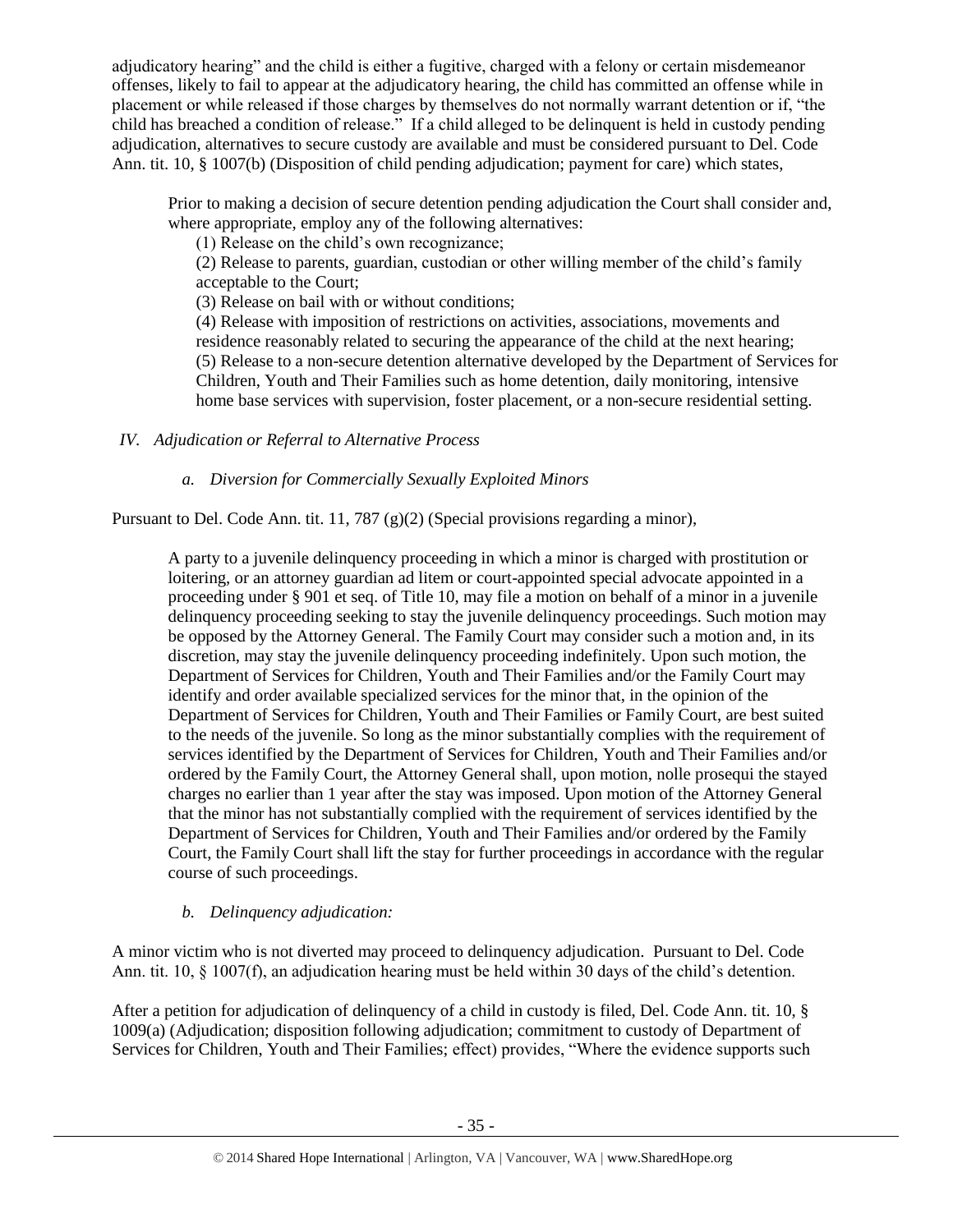holding, the Court may declare a child to be dependent, neglected, abused,  $\frac{79}{9}$  as those terms are defined by § 902(1) of Title 16, or delinquent.."

## *V. Outcomes*

If the minor enters a plea, the court may suspend adjudication and impose a term of probation pursuant to Del. Code Ann. tit. 10, § 1009A (Probation before adjudication of delinquency) which states,

After accepting an admission or a plea of nolo contendere to an act of delinquency, the court may, prior to entering an adjudication of delinquency, under § 1009 of this title and with the consent of the child and the State, stay the declaration of delinquency, defer further proceedings, and place the child on probation before adjudication subject to the same limitations and upon the same terms and conditions as are applied to adult criminal offenders in § 4218 of Title 11.

Del. Code Ann. tit. 10, § 1009(c) states that if the child is declared delinquent the court can, among other things, "release the child upon the child's own recognizance" or in the custody of a relative, place the child on probation, grant custody to the Department of Services for Children, Youth and Their Families, "grant the care or custody of a child to any private institution within or without the State that cares for children," order the child be placed under house arrest, or order any treatment or care that may be in the best interests of the child. Del. Code Ann. tit. 10, § 1009(c)(1), (3), (9), (11), (14), (15).

5.4.1 Recommendation: Amend Del. Code Ann. tit. 11, § 787 by enacting a provision that requires any minor under the age of 18 who is involved in prostitution or is a victim of sex trafficking be diverted away from the criminal justice system and into the child protection system and to further require the implementation of a child protection response specifically tailored to the needs of domestic minor sex trafficking victims.

## *5.5 Commercial sexual exploitation is identified as a type of abuse and neglect within child protection statutes.*

A minor trafficking victim should be identified as neglected or abused under Delaware law for purposes of intervention by the Department of Services for Children. Del. Code Ann. tit. 11, § 787(g)(1)<sup>80</sup> (Special provisions regarding a minor) states that

A minor who has engaged in commercial sexual activity is presumed to be a neglected or abused child under 10 Del. C. §§ 901 et seq. Whenever a police officer has probable cause to believe that a minor has engaged in commercial sexual activity, the police officer shall make an immediate report to the Department of Services for Children, Youth, and Their Families pursuant to 16 Del. C. §§ 901 et seq.

- b. Has care, custody or control of a child, and causes or inflicts:
	- 1. Physical injury through unjustified force as defined in § 468 of Title 11;
	- 2. Emotional abuse;
	- 3. Torture;
	- 4. Exploitation; or
	- 5. Maltreatment or mistreatment.

<sup>80</sup> *See supra* note [2.](#page-0-0)

 $\overline{a}$ <sup>79</sup> Pursuant to Del. Code Ann. tit. 10, § 901(1),

<sup>(1)</sup> "Abuse" or "abused child" means that a person:

a. Causes or inflicts sexual abuse on a child; or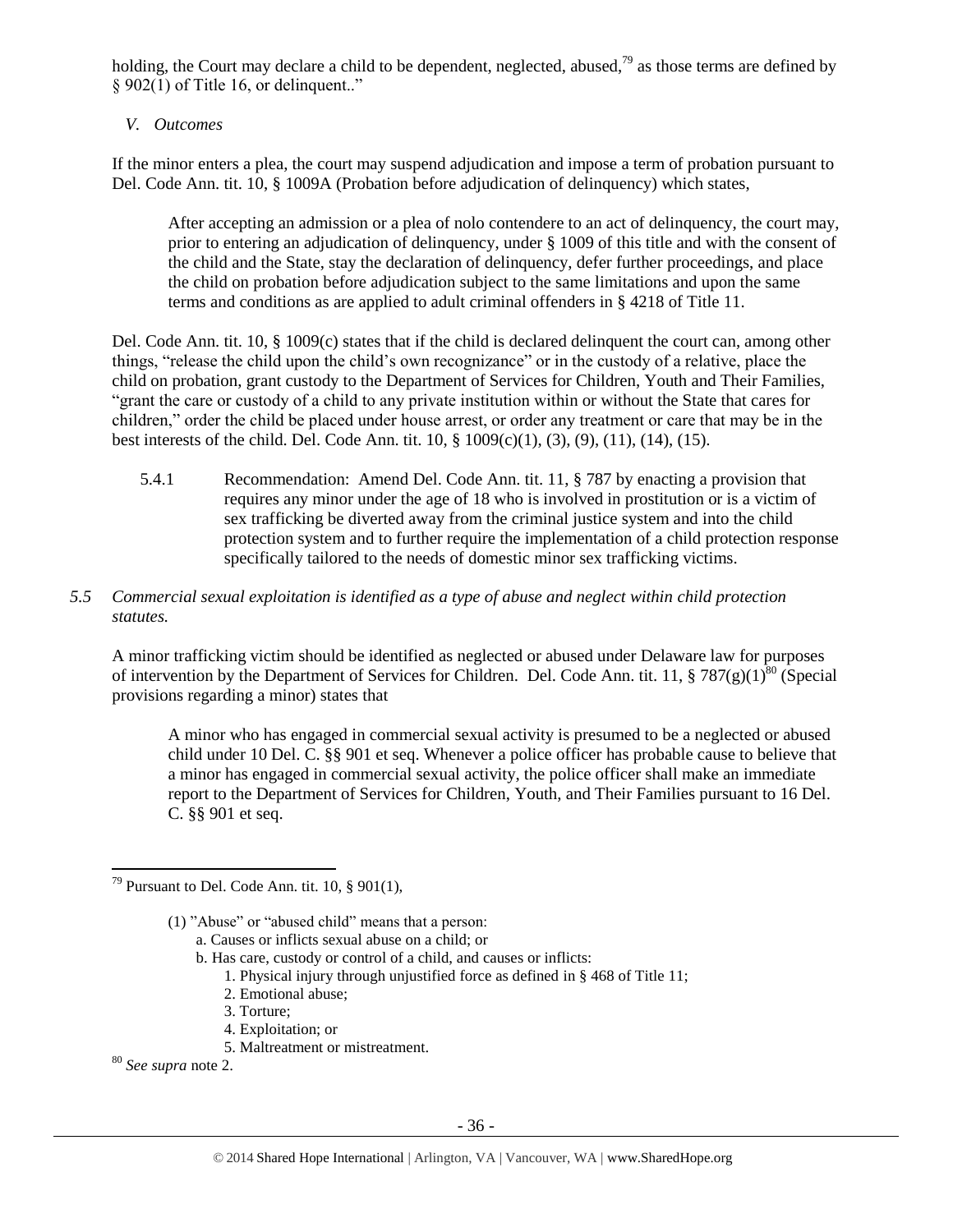Additionally, although commercial motives are not specifically identified, the definition of abuse in the Family Court chapter is broad enough to include commercial sexual exploitation. "Abuse" or "abused child" is defined in Del. Code Ann. tit. 10, § 901(1) (Definitions) as occurring when a person "[c]auses or inflicts sexual abuse on a child," or "[h]as care, custody or control of a child, and causes or inflicts . . . [e]xploitation . . . ." Del. Code Ann. tit. 10, § 901(11) defines "exploitation" as "taking advantage of a child for unlawful or unjustifiable personal or sexual gain."

*5.6 The definition of "caregiver" (or similar term) in the child welfare statutes is broad enough to include a trafficker who has custody or control of a child in order to bring a trafficked child into protection of child protective services.*

Although the term "caregiver" is not defined in Delaware's child welfare statutes, the definition of "custodian" under Del. Code tit. 10, § 901 (Definitions) in the Family Court chapter appears to include a trafficker who has custody or control of a trafficked child. Pursuant to Del. Code tit. 10, § 901(6) (Definitions), "custodian" is defined as "any person who is charged by law with or who has assumed responsibility for a child's care." Additionally, "'Care, custody and control' or 'those responsible for care custody and control' shall mean a person or persons in a position of trust, authority, supervision or control over a child." Del. Code tit. 10, § 901(3). This includes "[a]ny person who has assumed control of or responsibility for the child." Del. Code tit. 10, § 901(3)(e).

However, Del. Code tit. 10, § 901(3) clarifies the investigative role of the Department of Services for Children and Their Families in cases involving non-family members who have care, custody or control as follows:

For the purpose of investigation of child abuse, dependency or neglect, the Department of Services for Children and Their Families (DSCYF) may investigate any allegation of child abuse, dependency or neglect committed by persons identified herein, but shall only be responsible for the investigation of intrafamilial and institutional child abuse, dependency or neglect. Where the DSCYF is not responsible for the investigation of such child abuse or neglect, it shall immediately refer such report to the appropriate police authorities or child protective services agencies within or without the State.

*5.7 Crime victims' compensation is specifically available to a child victim of sex trafficking or commercial sexual exploitation of children (CSEC) without regard to ineligibility factors.*

Pursuant to Del. Code Ann. tit. 11, § 9009 (Administrative provisions; compensation), Delaware law provides crime victims' compensation "[i]n any instance in which a person sustains personal injury or is killed by any crime . . . ." Additionally, Del. Code Ann. tit. 11, § 787(m) (Eligibility for services) provides,

(1) A victim of human trafficking is eligible for a benefit or service, which is available through the State and identified in the plan developed under paragraph  $(k)(2)a$ .<sup>81</sup> of this section, including compensation under § 9009 of this title, regardless of immigration status.

(2) A minor engaged in commercial sexual activity is eligible for a benefit or service, which is available through the State and identified in the plan developed under paragraph (k)(2)a. of this section, regardless of immigration status.

(3) As soon as practicable after a first encounter with an individual who reasonably appears to a police officer to be a victim or a minor engaged in commercial sexual activity, the police officer

 $\overline{a}$ <sup>81</sup> Del. Code Ann. tit. 11, § 787(k)(2)(a) (Human trafficking coordinating council) states, "The Council shall... [d]evelop a comprehensive plan to provide victims of human trafficking with services. . . ."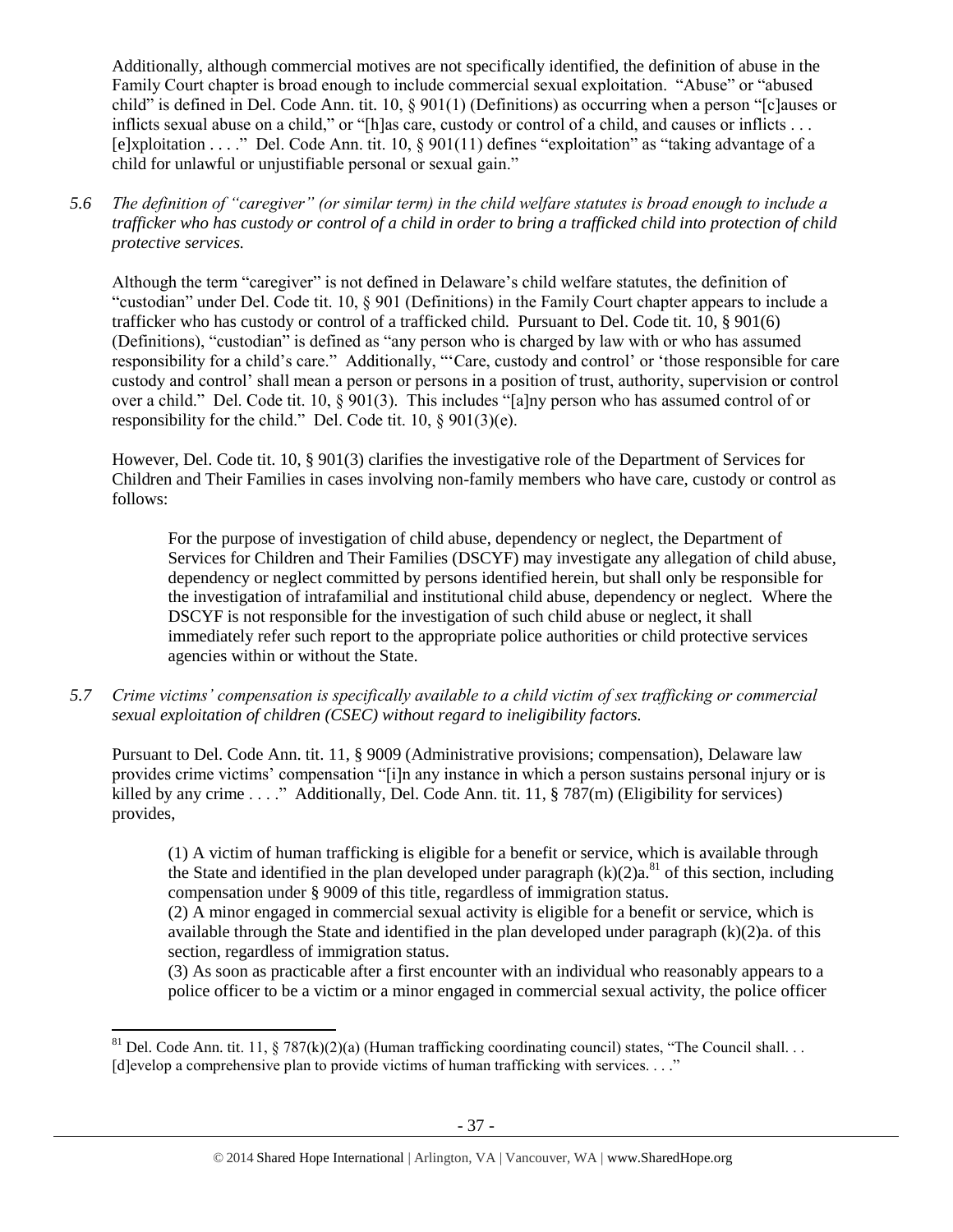shall notify the appropriate state or local agency, as identified in the plan developed under paragraph  $(k)(2)a$ . of this section, that the individual may be eligible for a benefit or service under this section.

However, certain ineligibility factors that could apply to domestic minor sex trafficking victims threaten access to this compensation, while other ineligibility factors are mitigated by special exceptions for minor victims of sexual abuse. Specifically, Del. Code Ann. tit. 11, § 9010(a) (Denial of claim; reduction) provides in part,

(a) The Agency<sup>82</sup> shall deny payment of a claim for the following reasons:

. . . (2) Where the claimant incurred the personal injury on which the claim is based through collusion with the perpetrator of the crime;

(3) Where the claimant refused to give reasonable cooperation to state or local lawenforcement agencies in their efforts to apprehend or convict the perpetrator of the crime in question;

(4) Where the claim has not been filed within 1 year after the personal injury on which the claim in based, unless an extension is granted by the Agency;

(5) Where the claimant has failed to report the crime to a law-enforcement agency within 72 hours of its occurrence. This requirement shall be waived where:

a. The crime has been reported to an appropriate governmental agency, such as child and/or adult protective services or the Family Court;

b. The claimant can provide a protection from abuse order;

c. The claimant has cooperated with law enforcement or an appropriate government agency in cases of crimes involving sexual assault or abuse; or

d. Where the Agency in its discretion determines that the circumstances of the crime render this requirement unreasonable.

. . . .

In addition to the 72 hour reporting exceptions listed in subsection (a)(5), Del. Code Ann. tit. 11, § 9010(d) states, "In no event shall the Agency deny any claim solely because the applicant was a child victim of sexual assault or abuse by an adult, and said applicant either delayed reporting the abuse or assault to authorities or said applicant delayed an application for services to mitigate the effects of the impact of sexual assault or abuse by an adult." However, this exception fails to exempt trafficking victims from the ineligibility factors set out in Del. Code Ann. tit. 11, § 9010(b), (c), which states,

(b) In determining whether or not to make an award under this chapter, or in determining the amount of any award, the Agency may consider any circumstances it deems to be relevant, including the behavior of the victim which directly or indirectly contributed to injury or death, unless such injury or death resulted from the victim's lawful attempt to prevent the commission of a crime or to apprehend an offender.

(c) If the victim bears any share of responsibility that caused injury or death, the Agency shall reduce the amount of compensation in accordance with its assessment of the degree of such responsibility attributable to the victim. A claim may be denied or reduced if the victim of the personal injury in question, either through negligence or through wilful and unlawful conduct, substantially provoked or aggravated the incident giving rise to the injury.

 $\overline{\phantom{a}}$ <sup>82</sup> "Agency" refers to the "Victims' Compensation Assistance Program." Del. Code Ann. tit. 11, § 9009.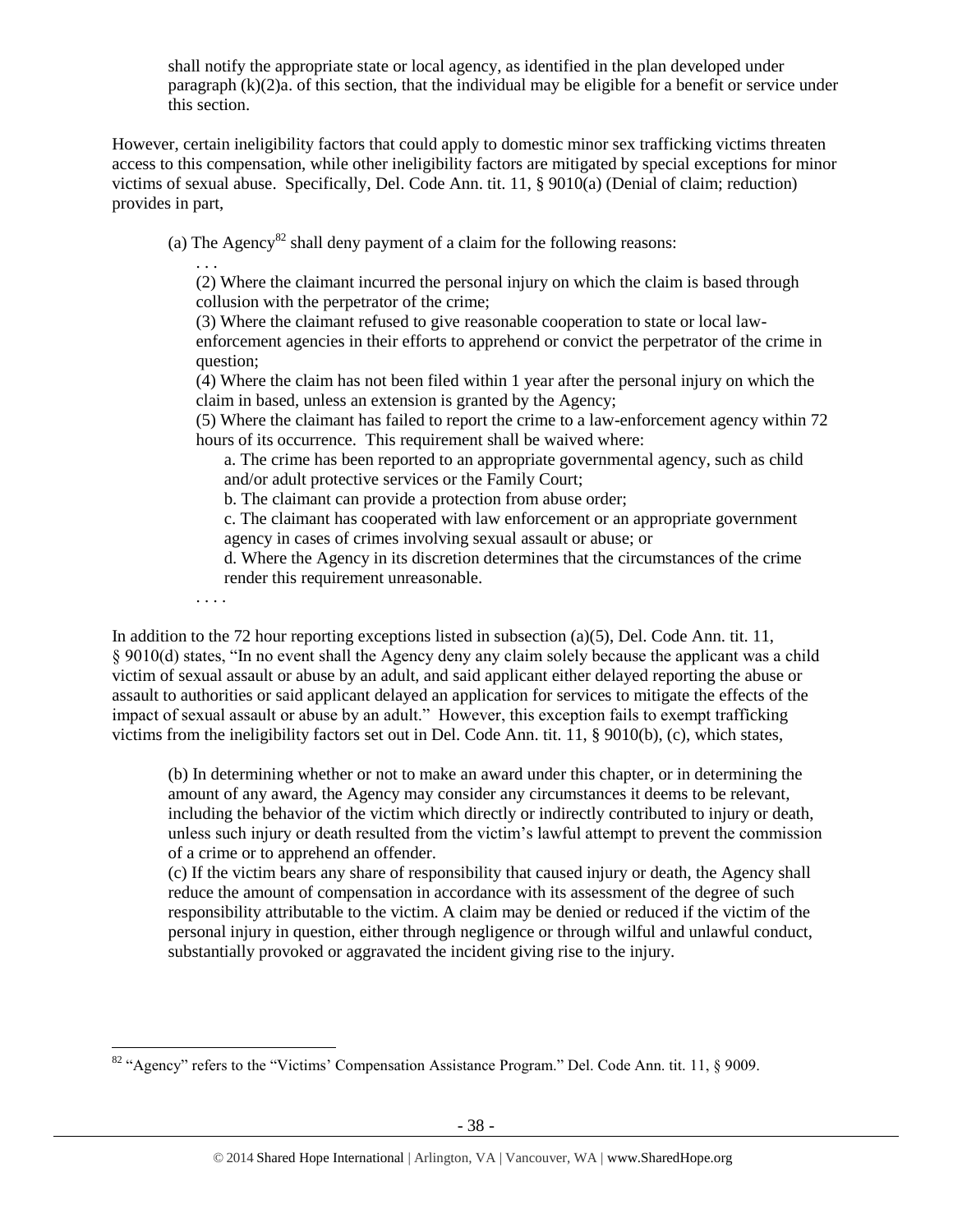Therefore, while the sexual abuse exceptions could benefit certain minor trafficking victims, not all victims are protected since no exceptions are provided for ineligibility due to non-cooperation with law enforcement or injury arising from collusion with the perpetrator.

5.7.1 Recommendation: Amend Del. Code Ann. tit. 11, § 9010(d) (Denial of claim; reduction) to incorporate an exception that exempts all minor trafficking victims under the age of 18 from the ineligibility factors provided in Del. Code Ann. tit. 11, § 9010(a)–(c) that restrict eligibility based on cooperation with law enforcement, criminal culpability arising from the child's trafficked condition, and time restrictions on reporting and filing claims.

### *5.8 Victim-friendly procedures and protections are provided in the trial process for minors under 18.*

Delaware law provides for the following victim-friendly court procedures:

Pursuant to Del. Code Ann. tit. 11, § 9403(a) (Nondisclosure of information about victim), certain identifying information about a victim must be kept confidential unless the victim waives confidentiality. That information includes, among other things, the victim's address, telephone number, and place of employment.

Del. Code Ann. tit. 11, § 9404(b) (Victim's interest in speedy prosecution; child victim or witness) states, "Proceedings shall be expedited in cases involving a child victim or witness particularly in child abuse and sexual abuse cases." Additionally, Del. Code Ann. tit. 11, § 9406(a) (Safety of victim) provides, "The court shall provide a waiting area for victims separate from the defendant, defendant's relatives and defense witnesses if such an area is available and the use of the area is practicable. If a separate waiting area is not available or practical, the court shall provide other available safeguards to minimize the victim's contact with the defendant, defendant's relatives and defense witnesses during court proceedings."

Pursuant to Del. Code Ann. tit. 11, § 9407(a) (Presence at court proceedings; notice), the victim has a right to be present at all proceedings other than the grand jury proceeding unless "good cause can be shown by the defendant to exclude the victim. If the victim is present, the court, at the victim's request, shall permit the presence of an individual to provide support to the victim, unless the court determines that exclusion of the individual is necessary to protect the defendant's right to a fair trial." The victim has the right to notice regarding the court proceedings "relative to the disposition of the case at which the victim has a right to be present, unless a victim requests that notice of proceedings not be provided under this chapter." Del. Code Ann. tit. 11, § 9407(b).

Delaware's "rape shield" law requires an in camera hearing, on motion of the defendant, to determine the admissibility of evidence of the complaining witness's sexual conduct offered to attack the credibility of the victim-witness "[i]n any prosecution for the crime of any degree of rape, unlawful sexual intercourse, unlawful sexual penetration or unlawful sexual contact," or an attempt, solicitation, or conspiracy to commit the same. Del. Code Ann. tit. 11, § 3508(a) (Rape—sufficiency of evidence; proceedings in camera). Del. Code Ann. tit. 11, § 3508(a)(4) further provides,

At the conclusion of the hearing, if the court finds that evidence proposed to be offered by the defendant regarding the sexual conduct of the complaining witness is relevant, and is not inadmissible, the court may issue an order stating what evidence may be introduced by the defendant, and the nature of the questions to be permitted. The defendant may then offer evidence pursuant to the order of the court.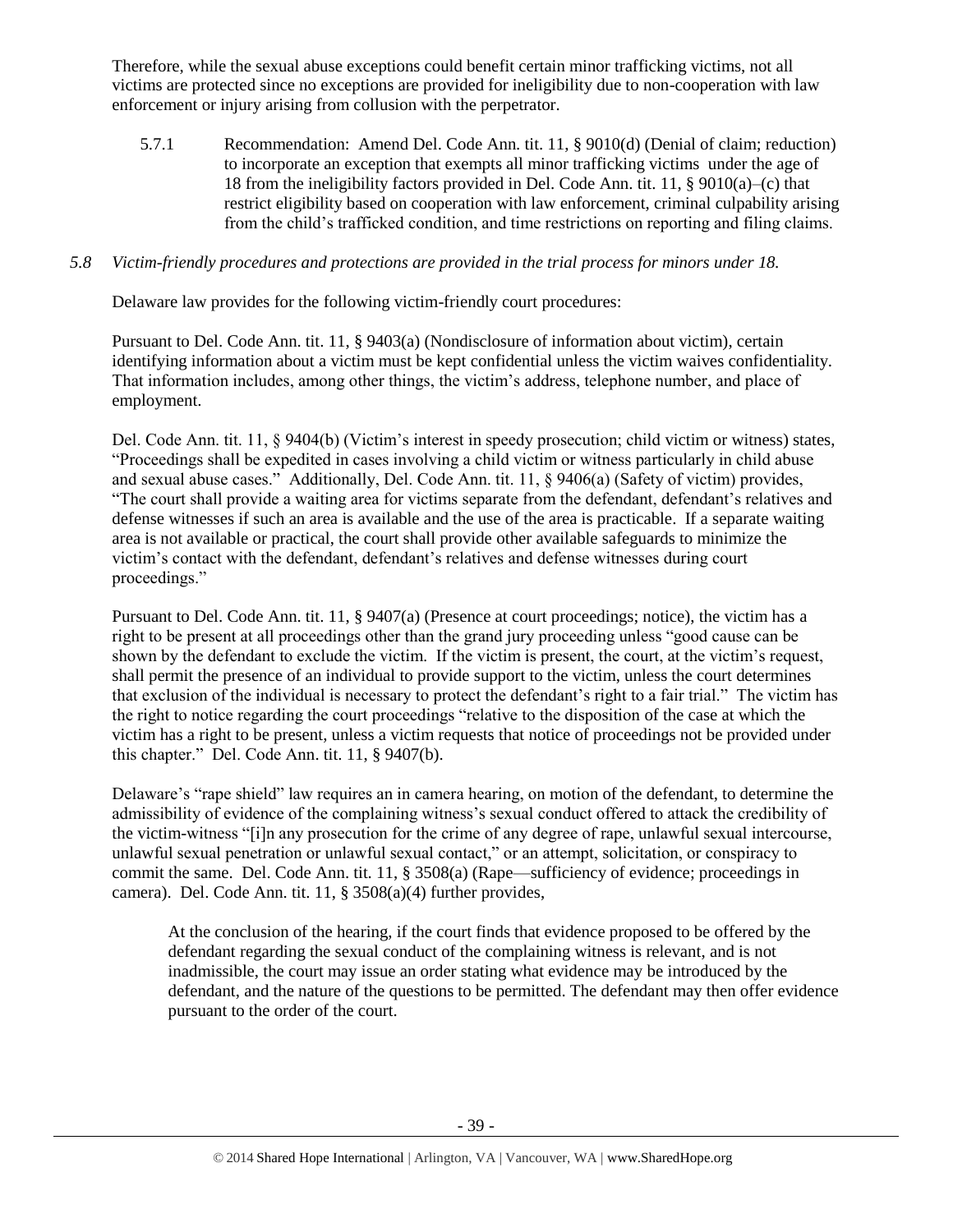Additionally, minor victims testifying in a sex trafficking prosecution are afforded certain rape shield protections. Del. Code Ann. tit. 11,  $\frac{8}{3}$  787(f)(1)<sup>83</sup> (Admissibility of certain evidence) states that

In a prosecution or civil action for damages under this section, evidence of a specific instance of the alleged victim's past sexual behavior or reputation or opinion evidence of past sexual behavior of the alleged victim, is not admissible unless the evidence is:

f. Admitted in accordance with Sections 3508 and 3509 of this Title; or g. offered by the prosecution in a criminal case to prove a pattern of trafficking by the defendant.

Similarly, Del. Code Ann. tit. 11, § 3509(a) (Rape—admissibility of certain evidence) states, "Notwithstanding any other provision of this Code to the contrary, and except as provided in this section, in any prosecution for any degree of rape, unlawful sexual intercourse, unlawful sexual penetration or unlawful sexual contact, any opinion evidence, reputation evidence and evidence of specific instances of the complaining witness' sexual conduct, or any of such evidence, is not admissible by the defendant in order to prove consent by the complaining witness." However, under Del. Code Ann. tit. 11, § 3509(b), "This section . . . shall not be applicable to evidence of the complaining witness' sexual conduct with the defendant."

Pursuant to Del. Code Ann. tit. 11, § 3511(a) (Videotaped deposition and procedures for child witnesses),

In any criminal case or hearing on delinquency, upon motion of the Deputy Attorney General prior to trial and with notice to the defense, the court may order all questioning of any witnesses under the age of 12 years to be videotaped in a location designated by the court. Persons present during the videotaping shall include the witness, the Deputy Attorney General, the defendant's attorney and any person whose presence would contribute to the welfare and well-being of the witness, and if the court permits, the person necessary for operating the equipment. Only the attorneys or a defendant acting pro se may question the child. The court shall permit the defendant to observe and hear the videotaping of the witness in person or, upon motion by the State, the court may exclude the defendant providing the defendant is able to observe and hear the witness and communicate with the defense attorney. . . .

. . . .

Pursuant to Del. Code Ann. tit. 11, § 3513(a) (Hearsay exception for child victim's or witness's out-ofcourt statement of abuse),

(a) An out-of-court statement made by a child victim or witness who is under 11 years of age at the time of the proceeding concerning an act that is a material element of the offense relating to sexual abuse, physical injury, serious physical injury, death, abuse or neglect as described in any felony delineated in subpart A, B or D of subchapter II of Chapter 5 of this title, or in any of the felonies delineated in § 782, § 783, § 783A, § 1102, § 1108, § 1109, § 1111 or § 1112A of this title or in any attempt to commit any felony delineated in this paragraph that is not otherwise admissible in evidence is admissible in any judicial proceeding if the requirements of subsections  $(b)$ – $(f)$ <sup>84</sup> of this section are met.

 $\overline{\phantom{a}}$ <sup>83</sup> *See supra* note [2.](#page-0-0)

 $84$  Under subsection (b), an out-of-court statement is admissible under subsection (a) if the child "found by the court to be unavailable to testify" due to the child's "persistent refusal to testify," "the child's inability to communicate about the offense because of fear or a similar reason," or, among others, there is a "substantial likelihood that the child would suffer severe emotional trauma from testifying." In order for a child to be deemed "unavailable," it must be supported by expert testimony. Del. Code Ann. tit. 11, § 3513(c). Additionally, the child must give notice to the adverse party that the out-of-court statement will be used. Del. Code Ann. tit. 11, § 3513(d). Lastly, the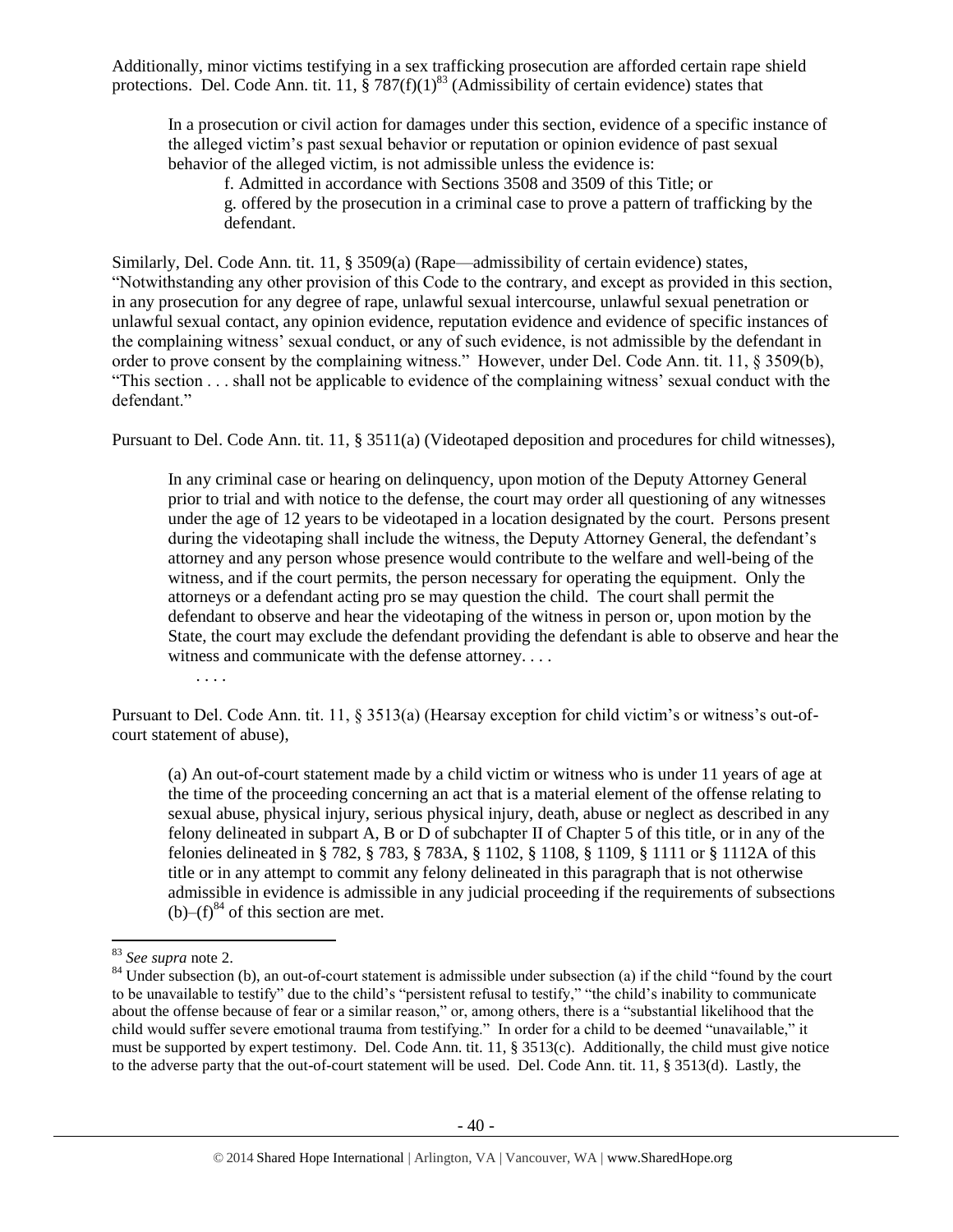Lastly, Del. Code Ann. tit. 11, § 3514(a)(1) (Testimony of victim or witness in child abuse case by means of closed circuit television) provides,

(a) (1) In any prosecution involving any offense set forth in § 3513(a) of this title, a court may order that the testimony of a child victim or witness less than 11 years of age be taken outside the courtroom and shown in the courtroom by means of closed circuit television if:

a. The testimony is taken during the proceeding; and

b. The judge determines that testimony by the child victim or witness in the courtroom will result in the child suffering serious emotional distress such that the child cannot reasonably communicate.

*5.9 Expungement or sealing of juvenile delinquency records resulting from arrests or adjudications for prostitution-related offenses committed as a result of, or in the course of, the commercial sexual exploitation of a minor is available within a reasonable time after turning 18.*

(Application for pardon and petition to expunge; motion to vacate conviction and expunge record) states that

Del. Code Ann. tit. 10, § 1017(a) (Mandatory expungement ) provides, <sup>85</sup>

child's statement must be trustworthy. Del. Code Ann. tit. 11, § 3513(b)(2)(b). Pursuant to Del. Code Ann. tit. 11, § 3513(e), (f),

(e) In determining whether a statement possesses particularized guarantees of trustworthiness under paragraph (b)(2) of this section, the court may consider, but is not limited to, the following factors:

(1) The child's personal knowledge of the event;

(2) The age and maturity of the child;

 $\overline{\phantom{a}}$ 

(3) Certainty that the statement was made, including the credibility of the person testifying about the statement;

(4) Any apparent motive the child may have to falsify or distort the event, including bias, corruption or coercion;

(5) The timing of the child's statement;

- (6) Whether more than 1 person heard the statement;
- (7) Whether the child was suffering pain or distress when making the statement;
- (8) The nature and duration of any alleged abuse;

(9) Whether the child's young age makes it unlikely that the child fabricated a statement that represents a graphic, detailed account beyond the child's knowledge and experience;

(10) Whether the statement has a "ring of verity," has internal consistency or coherence and uses terminology appropriate to the child's age;

(11) Whether the statement is spontaneous or directly responsive to questions;

(12) Whether the statement is suggestive due to improperly leading questions;

(13) Whether extrinsic evidence exists to show the defendant's opportunity to commit the act complained of in the child's statement.

(f) The court shall support with findings on the record any rulings pertaining to the child's unavailability and the trustworthiness of the out-of-court statement.

<sup>85</sup> If a minor victim is charged criminally for offenses committed as a result of his or her victimization, human trafficking victims may expunge criminal prostitution convictions pursuant to Del. Code Ann. tit. 11, § 787(j) (Application for pardon and petition to expunge; motion to vacate conviction and expunge record) which states,

(1) Notwithstanding any provision of Title 11, Chapter 43 or any other law to the contrary, a person convicted of prostitution, loitering, or obscenity committed as a direct result of being a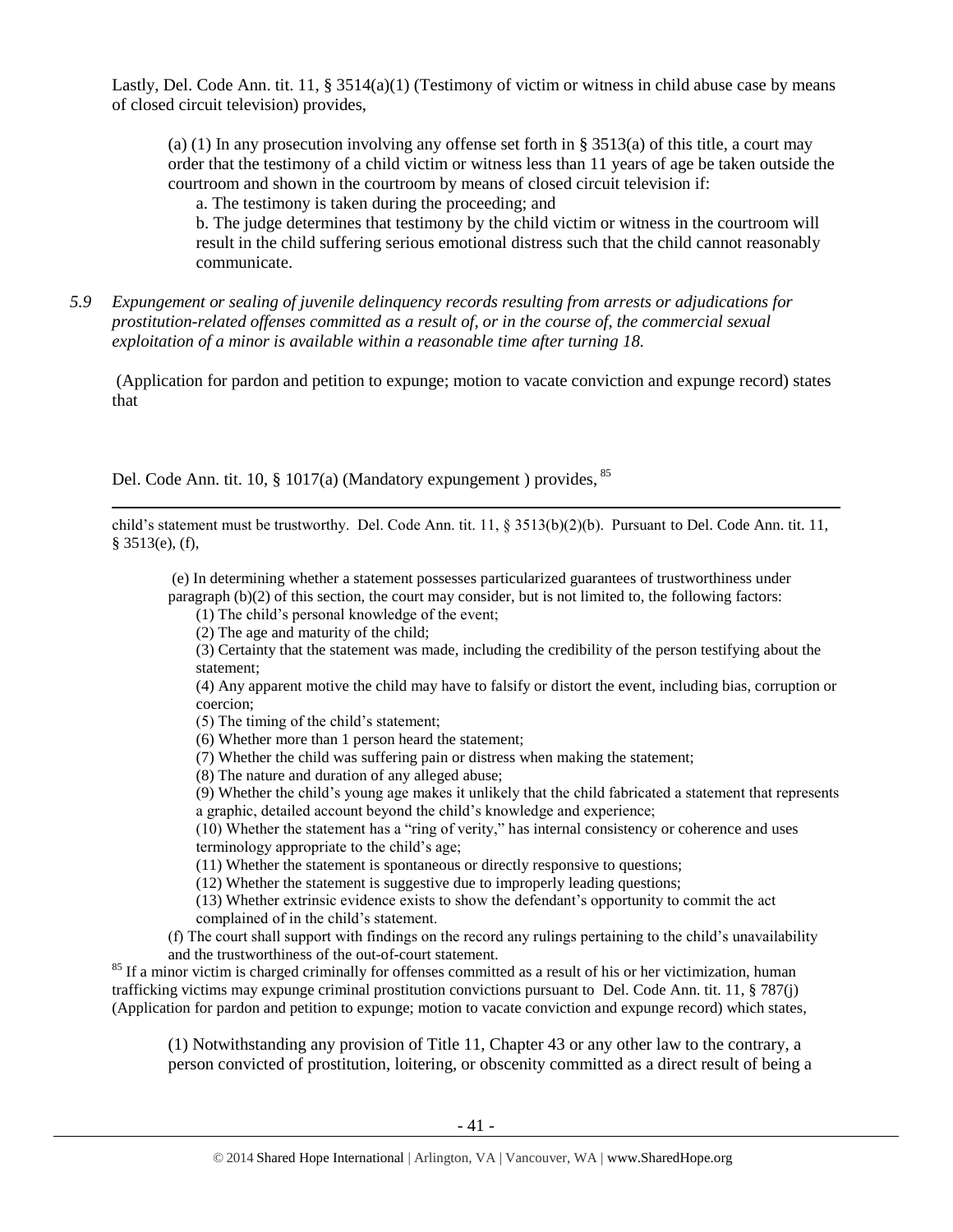(a) The Family Court shall grant a petition for expungement if:

(1) A child is charged with the commission of one or more crimes designated as a misdemeanor or violation in Title . . . 11 [Crimes and Criminal Procedure], . . . of this Code, or a county or municipal code, ordinance, or regulation which is the same as, or equivalent to, any offense defined in Title 4,7, 11, 16 or 23 of this Code, and the case is terminated in favor of the child,<sup>86</sup> provided the petitioner has no prior adjudication of delinquency, and provided that the petitioner has no subsequent adjudication of delinquency or adult conviction, and provided that the petitioner has no pending criminal charges.

. . . .

(3) A child has no more than one adjudication of delinquency in a case where the crime or crimes for which the child was adjudicated delinquent are designated as felonies or misdemeanors or violations in Title 4,7, 11,16 or 23 of this Code, or a county or municipal code, ordinance, or regulation which is the same as, or equivalent to, any offenses enumerated in Title 4,7, 11, 16 or 23 of this code excepting violent felonies and sex offenses, and provided the petitioner has no prior adjudication of delinquency, and provided that the petitioner has no subsequent adjudication of delinquency or adult conviction, and provided that the petitioner has no pending criminal charges, and provided that at least three years have passed following the date the adjudication of delinquency was entered in Family Court.

Del. Code Ann. tit. 10, § 1018(a)(3) (Discretionary expungement) also gives the court discretion to grant an expungement to a minor CSEC victim provided that, among others, the child has no more than 2 adjudications for misdemeanor or violation offenses under 4, 7, 11, 16 or 23 and at least five years have elapsed from the second adjudication of delinquency.

Lastly, a minor CSEC victim may have a juvenile record expunged pursuant to Del. Code Ann. tit. 10, § 1018(e), which states,

Notwithstanding any provision of this subchapter or any other statute or rule to the contrary, the Attorney General or the Attorney General's designee responsible for prosecuting a delinquency

victim of human trafficking may file an application for a pardon pursuant to Article VII of the Delaware Constitution and 11 Del. C. §§ 4361, et seq. and may file a petition requesting expungement of such criminal record pursuant to 11 Del. C. §§ 4371, et seq.

(2) A person convicted of prostitution, loitering, or obscenity as a direct result of being a victim of human trafficking may file a motion in the court in which the conviction was obtained to vacate the judgment of conviction . . .

(3) Notwithstanding any provision of Title 11, Chapter 43 or any other law to the contrary, any person filing a motion under paragraph (j)(2) in Superior Court or Family Court may also seek in that motion expungement of the criminal record related to such conviction. If the court grants the motion to vacate the conviction under paragraph  $(i)(2)$  and the movant also requested expungement, the court's order shall require expungement of the police and court records relating to the charge and conviction.

*See supra* note [2.](#page-0-0)

l

<sup>86</sup> Pursuant to Del. Code Ann. tit. 10, § 1016(7) (Definitions applicable to juvenile expungements), "terminated in favor of the child" is defined as,

a. The child is acquitted of all charges related to the case; or

b. A nolle prosequi is entered on all charges related to the case; or

c. The charges have been otherwise dismissed for any reason, including, but not limited to dismissals following successful completion of arbitration, probation before adjudication of delinquency, or any court-approved diversion program.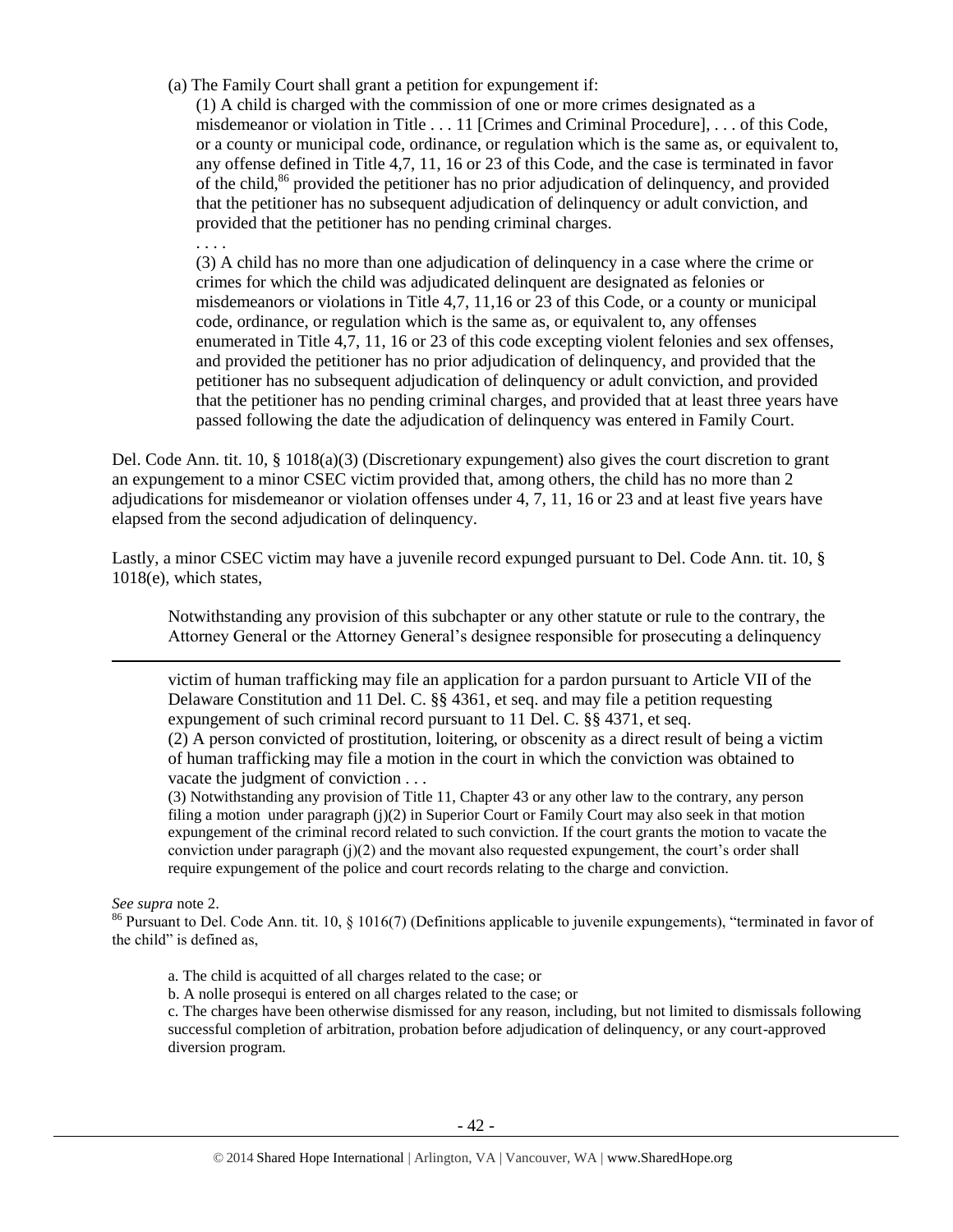action may petition the Court to expunge the instant arrest record of a child if at the time of a state motion to dismiss or entry of a nolle prosequi in the case, the State has determined that the continued existence and possible dissemination of information relating to the arrest of the child for the matter dismissed or for which a nolle prosequi was entered may cause circumstances which constitute a manifest injustice to the juvenile.

*5.10 Victim restitution and civil remedies for victims of domestic minor sex trafficking or commercial sexual exploitation of children (CSEC) are authorized by law.* 

Under Del. Code Ann. tit. 11, § 787 $(d)^{87}$ , restitution is mandatory for those convicted of violations of human trafficking:

(1) In addition to any other amount of loss identified, the court shall order restitution, including the greater of:

a. The gross income or value to the defendant of the victim's labor or services; or b. The value of the victim's labor as guaranteed under the minimum wage and overtime provisions of the Fair Labor Standards Act (FLSA) [29 U.S.C. § 201 et seq.] or of Title 19, whichever is greater.

(2) The Court shall order restitution under this paragraph (d) even if the victim is unavailable to accept payment of restitution.

Civil actions are expressly available for victims of human trafficking. Del. Code Ann. tit. 11,  $\S 787(i)^{88}$ (Civil action) provides that

(1) A victim may bring a civil action against a person that commits an offense under subsection (b) [Trafficking an individual] of this section for compensatory damages, punitive damages, injunctive relief, and any other appropriate relief.

(2) In an action under this subsection, the court shall award a prevailing victim reasonable attorney's fees and costs, including reasonable fees for expert witnesses.

(3) An action under this subsection must be commenced not later than 5 years after the later of the date on which the victim

a. was freed from the human trafficking situation; or

- b. attained 18 years of age.
- *5.11 Statutes of limitations for civil and criminal actions for child sex trafficking or commercial sexual exploitation of children (CSEC) offenses are eliminated or lengthened sufficiently to allow prosecutors and victims a realistic opportunity to pursue criminal action and legal remedies.*

Under Del. Code Ann. tit. 11,  $\S 205(b)^{89}$  (Time limitations), the general criminal statute of limitations is 5 years, but under subsection (a), prosecutions for Class A felonies "may be commenced at any time." However, "a prosecution for any crime that is delineated in § 787 of this title and which the victim is a minor, Subpart D of Subchapter II of Chapter 5 of this title, or is otherwise defined as a 'sexual offense' by Sec. 761 of this title except Sec. 763, 764 or 765 of this title, or any attempt to commit said crimes, may be commenced at any time." Del. Code Ann. tit. 11, § 205(e). Since "[s]exual offense" as defined by Del. Code Ann. tit. 11,  $\S 761(h)$  does not include violations of Del. Code Ann. tit. 11,  $\S 787^{90}$ (Trafficking an individual, forced labor and sexual servitude), the general 5 year statute of limitations

l <sup>87</sup> *See supra* note [2.](#page-0-0)

<sup>88</sup> *See supra* note [2.](#page-0-0)

<sup>&</sup>lt;sup>89</sup> Here and elsewhere in this report that Del. Code Ann. tit. 11, § 205 is quoted or cited, it has been updated to

reflect the amendments added by the enactment of House Bill 197. Del. Laws. (2014) (effective June 30, 2014). <sup>90</sup> *See supra* note [2.](#page-0-0)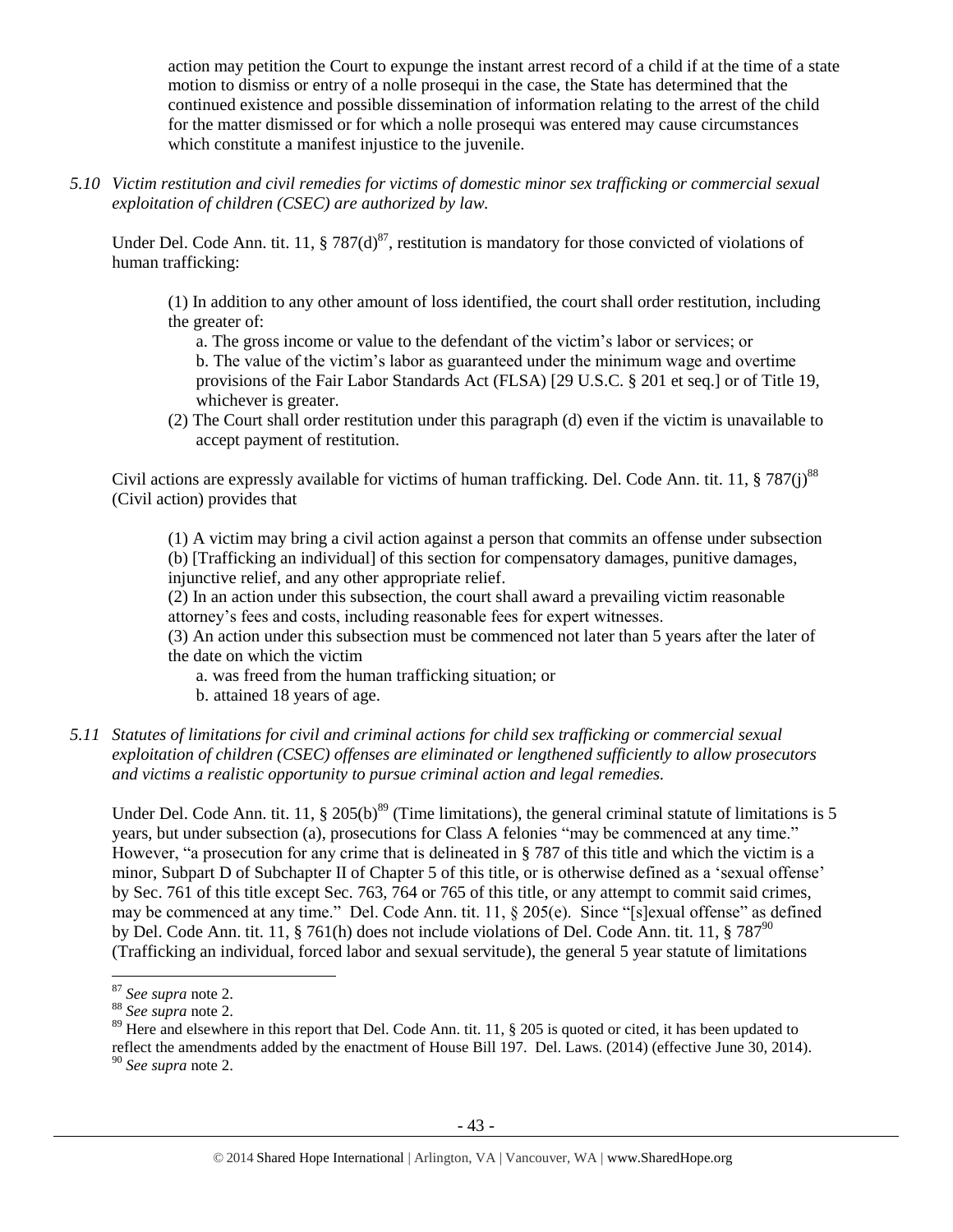would be applicable in prosecutions under the trafficking law. Violations of Del. Code Ann. tit. 11, § 1108 (Sexual exploitation of a child), § 1352 (Promoting prostitution in the second degree), and § 1353 (Promoting prostitution in the first degree), however, are included in the definition of "sex offense" and, therefore, can be prosecuted at any time.

Regarding civil suits, Del. Code Ann. tit. 11, § 787(j) (Civil action) establishes the statute of limitations for civil actions based on human trafficking offenses and provides that

- (3) An action under this subsection must be commended not later than 5 years after the later of the date on which the victim:
	- a. was freed from the human trafficking situation; or
	- b. attained 18 years of age.

Further, Del. Code Ann. tit. 10, § 8145(a) (Civil suits for damages based upon sexual abuse of a minor by an adult) eliminates the statute of limitations on any claims arising from criminal sexual abuse. Del. Code Ann. tit. 10, § 8145(a) specifically provides,

A cause of action based upon the sexual abuse of a minor by an adult may be filed in the Superior Court of this State at any time following the commission of the act or acts that constituted the sexual abuse. A civil cause of action for sexual abuse of a minor shall be based upon sexual acts that would constitute a criminal offense under the Delaware Code.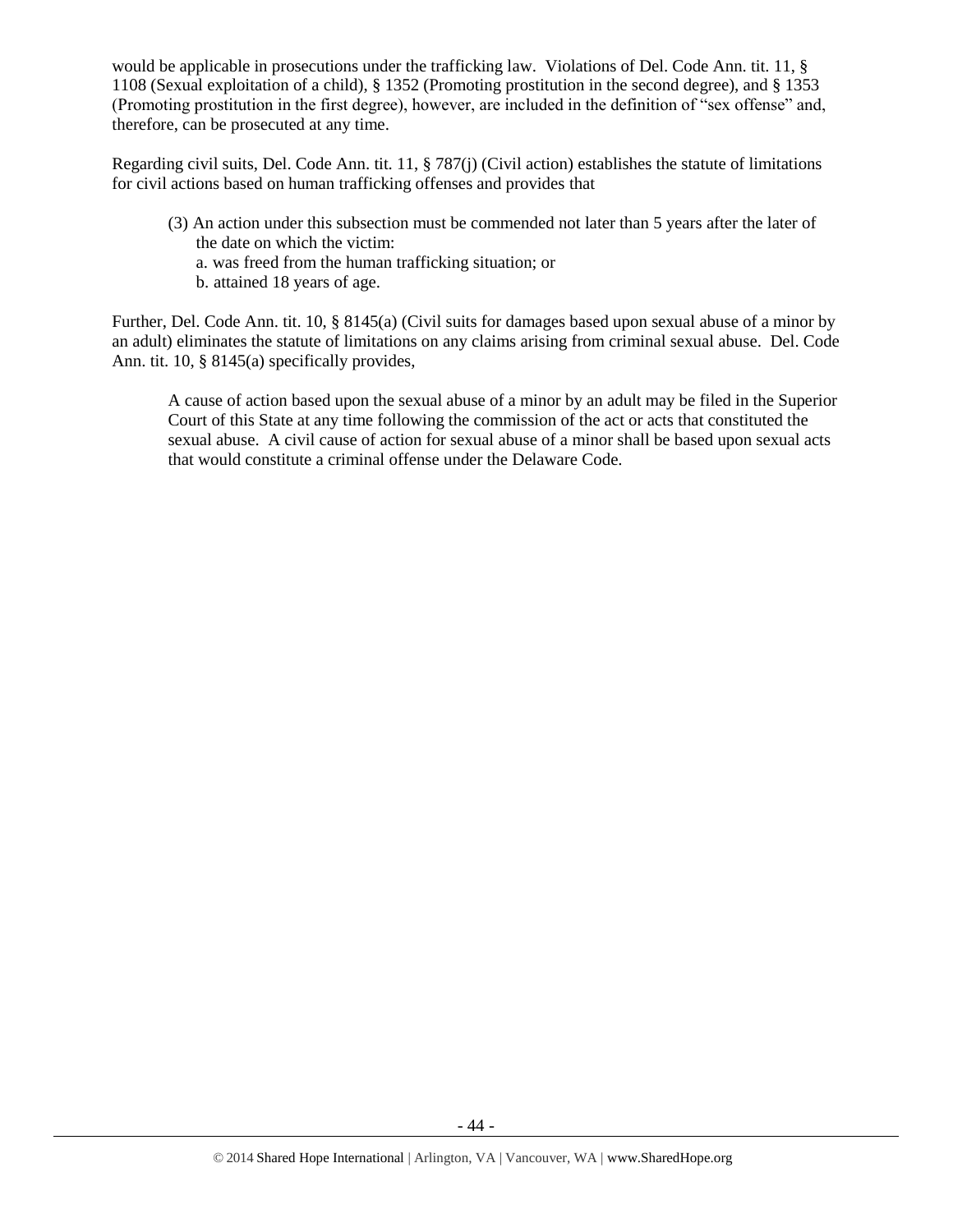#### **FRAMEWORK ISSUE 6: CRIMINAL JUSTICE TOOLS FOR INVESTIGATION AND PROSECUTIONS**

#### *Legal Components:*

- *6.1 Training on human trafficking and domestic minor sex trafficking for law enforcement is statutorily mandated or authorized.*
- *6.2 Single party consent to audio-taping is permitted in law enforcement investigations.*
- *6.3 Wiretapping is an available tool to investigate domestic minor sex trafficking.*
- *6.4 Using a law enforcement posing as a minor to investigate buying or selling of commercial sex acts is not a defense to soliciting, purchasing, or selling sex with a minor.*

*\_\_\_\_\_\_\_\_\_\_\_\_\_\_\_\_\_\_\_\_\_\_\_\_\_\_\_\_\_\_\_\_\_\_\_\_\_\_\_\_\_\_\_\_\_\_\_\_\_\_\_\_\_\_\_\_\_\_\_\_\_\_\_\_\_\_\_\_\_\_\_\_\_\_\_\_\_\_\_\_\_\_\_\_\_\_\_\_\_\_*

- *6.5 Using the Internet to investigate buyers and traffickers is a permissible investigative technique.*
- *6.6 Law enforcement and child welfare agencies are mandated to promptly report missing and recovered children.*

#### *Legal Analysis:*

*6.1 Training on human trafficking and domestic minor sex trafficking for law enforcement is statutorily mandated or authorized.*

Del. Code Ann. tit. 11, § 787 $(k)$ <sup>91</sup> (Human trafficking coordinating council) establishes a human trafficking coordinating council and tasks the council with coordinating training that would include training for law enforcement as state and local employees. Del. Code Ann. tit. 11,  $\S 787(k)(2)(f)$  states that "[t]he Council shall . . . [c]oordinate training on human trafficking prevention and victim services for state and local employees who may have recurring contact with victims or perpetrators,"

Additionally, while Del. Code Ann. tit. 11, § 8405 (Mandatory training; exceptions) does not specifically mandate that law enforcement must be trained on human trafficking and domestic minor sex trafficking, Del. Code Ann. tit. 11, § 8404(a)(19) (Powers and Duties) provides that the Council on Police Training may "[m]andate training for all persons seeking permanent or seasonal appointment as a police officer in the detection, prosecution and prevention of child sexual and physical abuse, exploitation and domestic violence . . . ."

*6.2 Single party consent to audio-taping is permitted in law enforcement investigations.*

Pursuant to Del. Code Ann. tit. 11,  $\S 2402^{\frac{92}{}}$  (Interception of communications generally; divulging contents of communications, violations of chapter), single party consent to interception of a communication is permitted in law enforcement investigations. Specifically, Del. Code Ann. tit. 11, §  $2402(c)(4)$  states,

(c) Lawful acts*.—*It is lawful:

(4) For a person to intercept<sup>93</sup> a wire, oral or electronic communication where the person is a party to the communication or where one of the parties to the communication has given prior consent to the interception, unless the communication is intercepted for the purpose of committing any criminal or tortious act in violation of the constitutions or laws of the United

 $\overline{\phantom{a}}$ 

. . . .

<sup>91</sup> *See supra* note [2.](#page-0-0)

<sup>&</sup>lt;sup>92</sup> Here and elsewhere in this report that Del. Code Ann. tit. 11, § 2402 is quoted or cited, it has been updated to reflect the amendments added by the enactment of House Bill 197. Del. Laws. (2014) (effective June 30, 2014).  $93$  Del. Code Ann. tit. 11, § 2401(10) (Definitions) defines "intercept" as "the aural or other acquisition of the contents of any wire, oral or electronic communication through the use of any electronic, mechanical or other device."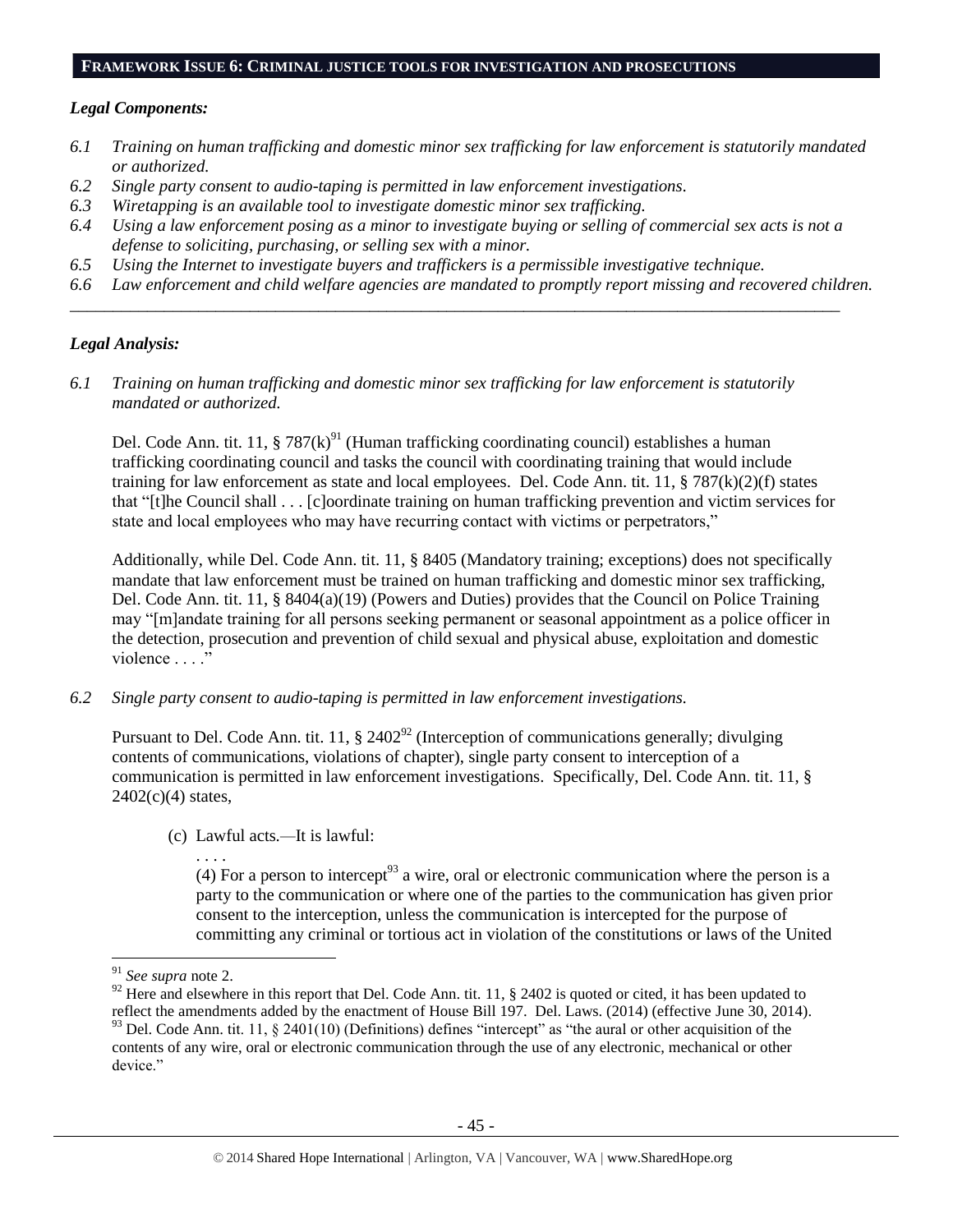States, this State or any other state or any political subdivision of the United States or this or any other state.

Additionally, single party consent to the use of body wires by law enforcement officers and their agents is permitted pursuant to Del. Code Ann. tit. 11, § 2402 (c)(7), which states,

It is lawful . . . [f]or law-enforcement personnel or those acting under their direction to utilize body wires to intercept oral communications in the course of a criminal investigation when the law-enforcement personnel or a person acting under their direction is a party to the communication. Communications intercepted by such means may be recorded and may be used against the defendant in a criminal proceeding.

# *6.3 Wiretapping is an available tool to investigate domestic minor sex trafficking.*

Pursuant to Del. Code Ann. tit. 11, § 2402(c)(3) (Interception of communications generally; divulging contents of communications, violations of chapter), "It is lawful . . [f]or an investigative or lawenforcement officer acting in a criminal investigation or any other person acting at the prior direction and under the supervision of an investigative or law-enforcement officer in such investigation pursuant to a court order . . . to intercept a wire, oral or electronic communication in order to provide evidence of the commission of . . . human trafficking . . ."

Additionally, pursuant to Del. Code Ann. tit. 11,  $\S$  2405<sup>94</sup> (Authorities permitted to apply for order authorizing interception), wiretapping by law enforcement is permitted with a court order, depending on the nature of the offense being investigated. Specifically, Del. Code Ann. tit. 11, § 2405 states,

The Attorney General, Chief Deputy Attorney General, State Prosecutor or Chief Prosecutor of any county may apply to a judge authorized to receive intercept applications and the judge, in accordance with § 2407 of this title, may grant an order authorizing the interception by investigative or law-enforcement officers of wire, oral or electronic communications when the interception may provide evidence:

(1) Of the commission of the offense of racketeering . . . human trafficking . . .

(2) Of the commission of any felony creating a risk of physical injury to a person;

(3) Of any conspiracy or solicitation to commit any of the offenses set forth in paragraph (1) or (2) of this section; or

(4) Aiding in the apprehension of the perpetrator of any of the offenses set forth in this section.

No application or order shall be required if the interception is lawful under the provisions of  $§$  2406(c) of this title.

Therefore, while human trafficking is expressly permitted for wiretapping by law enforcement during investigations, wiretapping for investigation of CSEC offenses would only be permitted to the extent that the suspected trafficking constituted racketeering violations, or if the court determined that the trafficking was likely to result in personal injury.

Once a communication is lawfully intercepted, Del. Code Ann. tit. 11, § 2406(e) (Lawful disclosure or use of contents of communication) permits evidence of other offenses to be used by law enforcement for

 $\overline{a}$  $94$  Here and elsewhere in this report that Del. Code Ann. tit. 11, § 2405 is quoted or cited, it has been updated to reflect the amendments added by the enactment of House Bill 197. Del. Laws. (2014) (effective June 30, 2014).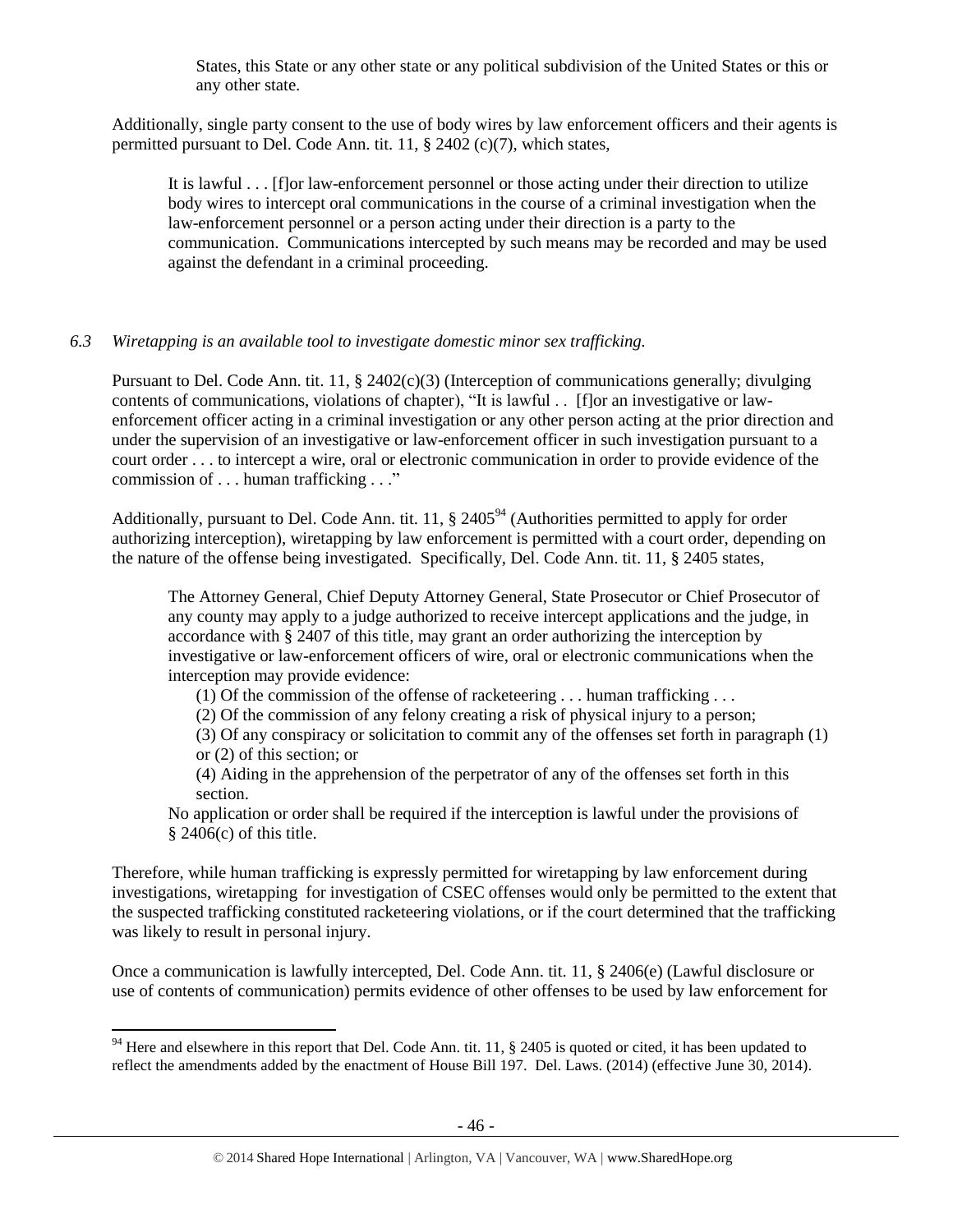purposes of investigation pursuant to Del. Code Ann. tit. 11, § 2406(a) and (b), however, such evidence may only be introduced through testimony "when authorized or approved by a judge authorized to receive intercept applications where the judge finds on subsequent application that the contents were otherwise intercepted in accordance with this chapter. Such application should be made forthwith." Del. Code Ann. tit. 11, § 2406(e). Therefore, even if evidence of trafficking was obtained through a wiretap authorized for another offense, that evidence could not be introduced through testimony if the suspected trafficking constituted racketeering violations, or if the court determined that the trafficking was likely to result in personal injury.

The "contents of any intercepted wire, oral or electronic communication or evidence derived therefrom" are inadmissible at trial and other court proceedings "unless each party, not less than 10 days before the trial, hearing or proceeding," receives a copy of the court order and application authorizing the interception, although the time deadline may be judicially waived. Del. Code Ann. tit. 11, § 2407(h).

*6.4 Using a law enforcement posing as a minor to investigate buying or selling of commercial sex acts is not a defense to soliciting, purchasing, or selling sex with a minor.*

Delaware does not have a law specifically authorizing use of a law enforcement decoy in investigation of trafficking or CSEC offenses.

- 6.4.1 Recommendation: Enact a law specifically authorizing use of use of a law enforcement decoy in investigation of domestic minor sex trafficking or CSEC offenses.
- *6.5 Using the Internet to investigate buyers and traffickers is a permissible investigative technique.*

Delaware does not have a law specifically authorizing or otherwise addressing use of the Internet in human trafficking investigations.

- 6.5.1 Recommendation: Enact a law specifically authorizing use of the Internet in investigations of sex trafficking and other CSEC offenses.
- *6.6 Law enforcement and child welfare agencies are mandated to promptly report missing and recovered children.*

Del. Code Ann. tit. 11, § 8542 (Definitions) defines "missing child" for the purposes of missing child reporting requirements. It states,

(1) "Missing child" means any person who is under the age of 18 years, whose temporary or permanent residence is in Delaware, or is believed to be in Delaware, whose location has not been determined, and who has been reported as missing to a law-enforcement agency.

Pursuant to Del. Code Ann. tit. 11, § 8543 (Duties), the [Missing Children Information] Clearinghouse<sup>95</sup> is required to,

 $\overline{\phantom{a}}$ 

<sup>&</sup>lt;sup>95</sup> Del. Code tit. 11, § 8541 (Established) states, "The Missing Children Information Clearinghouse, hereinafter referred to as 'Clearinghouse,' is created within the State Bureau of Identification. The Clearinghouse is established as a central repository of information regarding missing children. Such information shall be collected and disseminated to assist in the location of missing children. The Director of the State Bureau of Identification shall establish services deemed appropriate by the Superintendent of State Police to aid in the location of missing children."